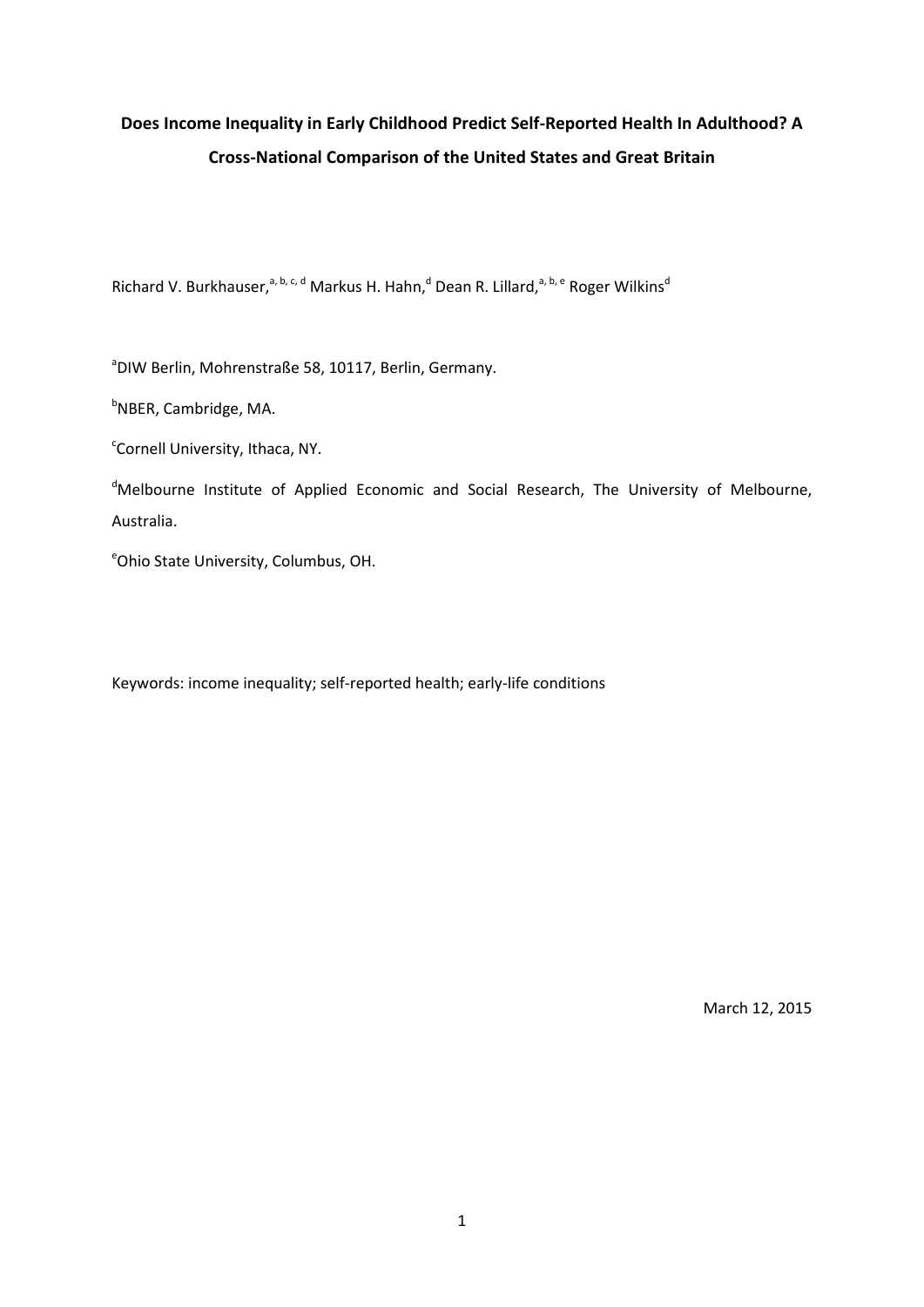# **Abstract**

In Lillard et al. (2015) we used Cross-National Equivalent File (CNEF) data from the United States to investigate the association between adults' health and the income inequality they experienced as children up to 80 years earlier. Here, we use CNEF data to compare this association in the U.S. and Great Britain, two countries with similar inequality trends over the last century. Our inequality data track shares of national income held by top income percentiles from the early 20<sup>th</sup> century. We average those data over the same early-life years and merge them to individual data from the CNEF data for all years between 1991 and 2007 available in both countries' data sets. We find that men and women in the U.S. and Great Britain are more likely to report being in worse health as adults if inequality was higher in their first five years of life. However, in the U.S. this finding is robust to controls for demographic characteristics as well as measures of permanent income and early-life socio-economic status. In contrast, in the British sample the association is far less robust to the inclusion of these controls.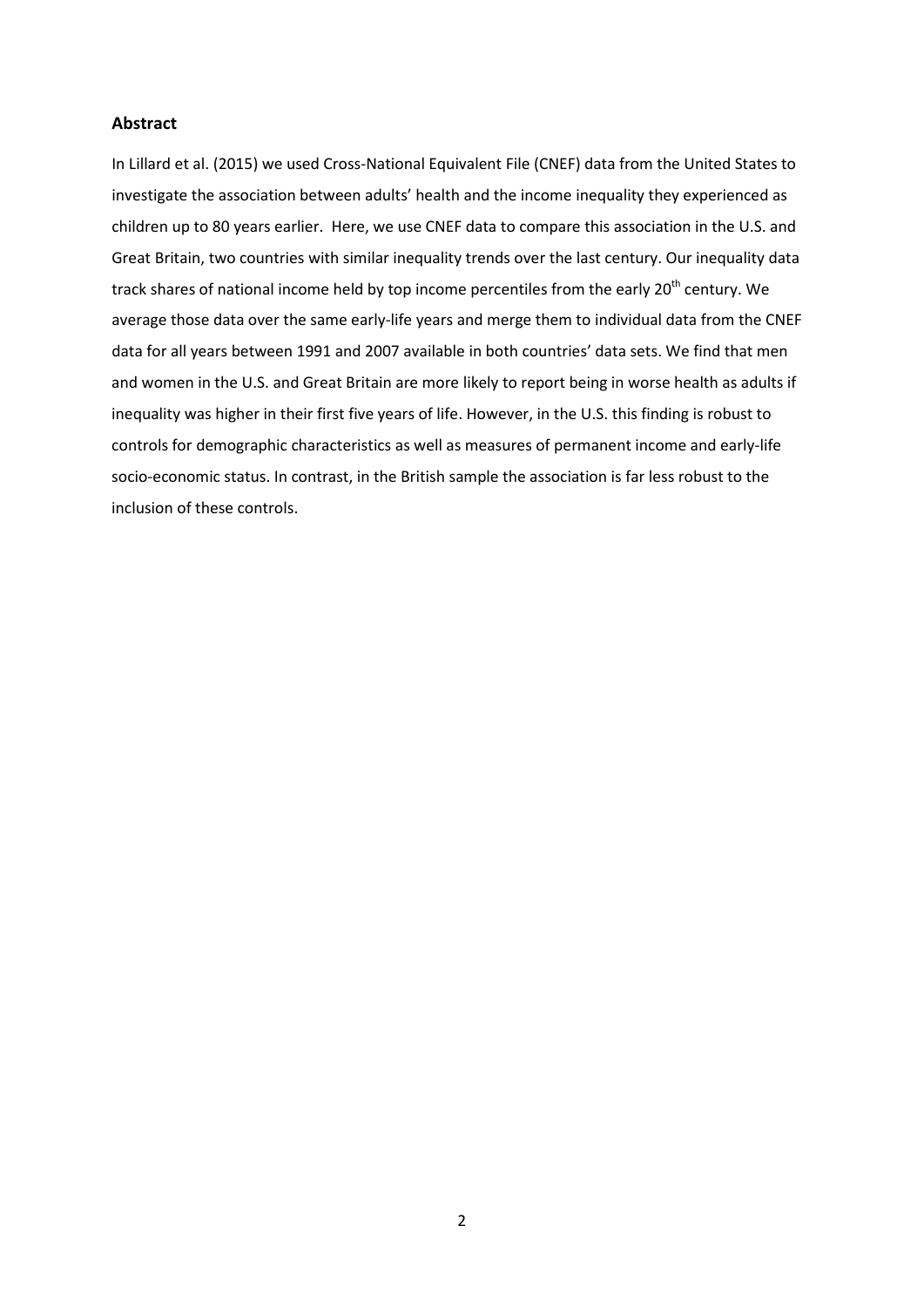# **1. Introduction**

Social scientists have long focused on how health varies with income inequality within and across countries. Establishing this relationship matters for tax and redistribution policies and, more generally, for social welfare and public health policies. While a sizeable literature relates health outcomes to income inequality, this evidence is mixed and varies across countries (e.g. Deaton, 2003, 2013; Wilkinson and Pickett, 2006, 2015; Kondo et al., 2009, 2012).

In Lillard et al. (2015) we focus on a subset of this literature linking adults' current health to early-life events. While most studies relating current health to past inequality measure inequality in a past calendar year (or an average of past calendar years), in our analysis of the United States, each adult is "treated" with inequality at his or her same past chronological age. That is, we use U.S. data to investigate whether an adult's current health systematically varies with exposure to inequality when that person was young. While we do not develop an economic model linking later-life health to early-life inequality, we follow a series of empirical studies that suggest that early-life conditions play a role. To do so, we take advantage of Panel Study of Income Dynamics (PSID) data on self-reported adult health outcomes which we link to data on the share of income held by the richest U.S. tax units to measure income inequality at early ages. We find that men and women in the U.S. are more likely to report being in worse health as adults if inequality was higher in their first five years of life.

Here, we compare this association in the U.S. and Great Britain, two countries with similar inequality trends over the last century. Using the same years of data from the PSID and the British Household Panel Survey (BHPS) we find significant differences in this regard. We extend our earlier work using the PSID for the U.S. by exploiting similar self-reported health data for the same years in the BHPS from 1991 to 2007, and linking these country data sets with data beginning in 1913 that consistently track the share of taxable income held by the top 1 percent of tax units in the U.S. (Piketty and Saez 2003, updated) and Great Britain (Atkinson 2005, updated). We use these data to specify models that incorporate empirical evidence about the link between adults' current health and early-life conditions. In contrast to the survey-based income inequality data used in existing studies, our long tax-based time series allow us to relate adults' current health over long periods of their lives, including at very old ages, to the share of taxable income held by top income groups during critical and very early periods of each individual's life. With these data, we explore whether the current health of adults varies systematically and independently with income inequality experienced at lags of up to 80 years in both countries.

We focus on early-life exposure to inequality because evidence suggests it may matter. Early-life inequality may directly affect the level and mix of resources people have to produce health. It may

3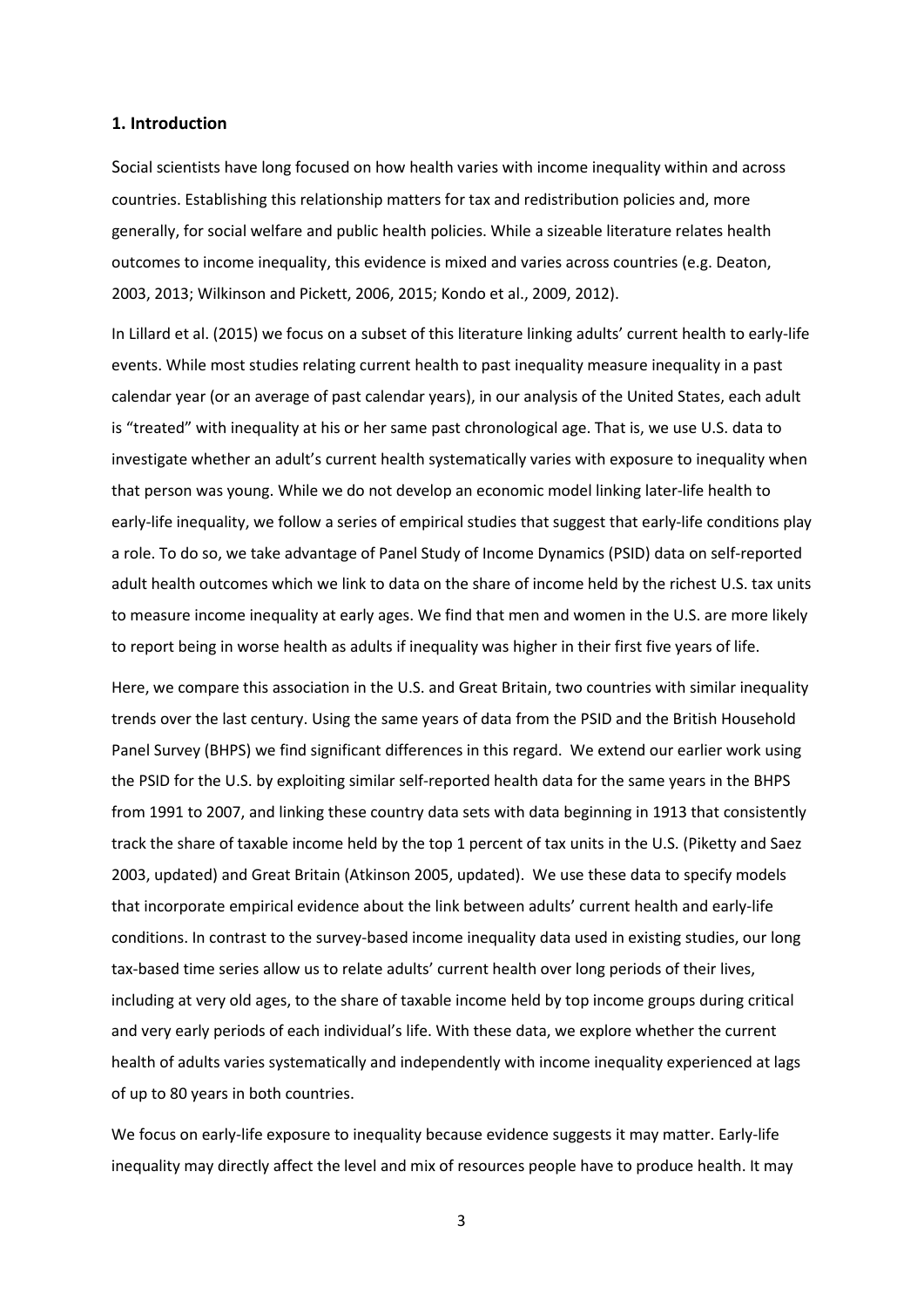also proxy for conditions people faced in early childhood that affect health. For evidence on links between later-life health and mortality and health conditions experienced in childhood, see Elo and Preston, 1992; Hayward and Gorman, 2004; and Case et al., 2005. See Duncan et al. (2010, 2013) for evidence on links between adult achievement, employment and health and childhood poverty. For evidence that productivity of medical resources will plausibly vary according to when a person receives those inputs, see Currie & Rossin-Slater, 2015 and Wüst, 2012.

A small literature suggests some mechanisms that might generate a connection between adult health and income inequality experienced in early life. For example, Araujo et al. (2008) and Deaton (2013) suggest that income inequality is associated with the allocation of public goods related to health, such as immunizations and the provision of subsidized medical care. This line of reasoning suggests that children, especially those in families with few resources, will get fewer health inputs if they grow up during periods of greater income inequality. In principle, these mechanisms can operate in response to local or national income inequality.

Our analysis informs these literatures with new empirical evidence comparing differences between the U.S. and Great Britain (for the same years) in the relationship between self-reported health and income inequality measured over the same early-life period—from birth to age 4—for every person.

While we find that the self-reported health of men and women as adults is negatively associated with their current age, and positively associated with their permanent income and the socioeconomic resources of their parents when they were young (as measured by parents' education in the U.S. and occupation in Great Britain), we find quite different relationships between the selfreported health of U.S. and British adults with respect to the inequality they experienced when they were 0 to 4 years old.

In the U.S. and Great Britain men and women are more likely to report being in worse health as adults if inequality was higher in their first five years of life. However, in the U.S. these associations are robust to controls for demographics, current and past economic status, and time trends. In contrast, in the British sample the association is far less robust to the inclusion of these controls. These different country findings with respect to the robustness of our inequality measure at ages 0-4 continue even when we treat the two countries as separate case studies and use all available years of data for each country.

4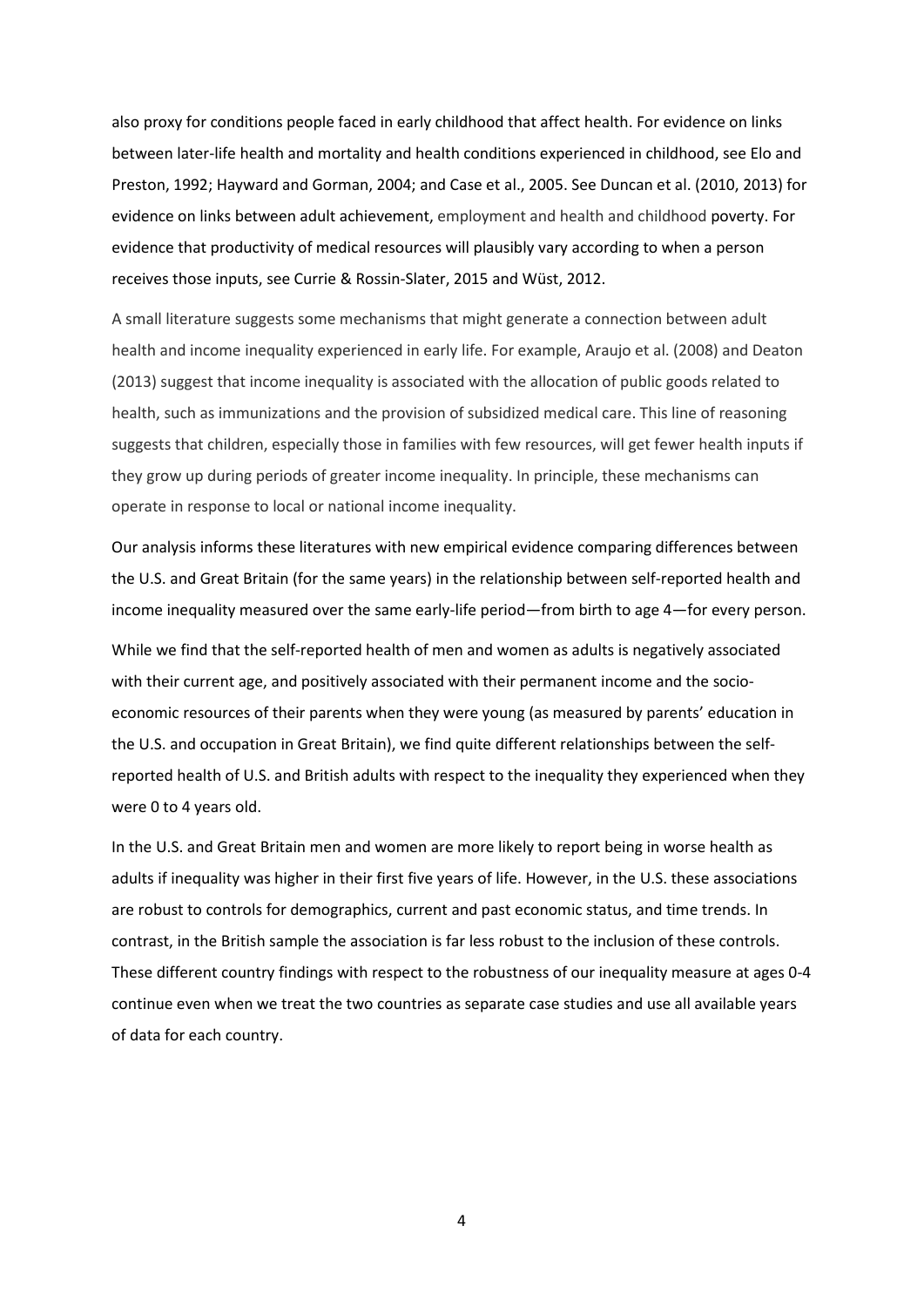# **2. Data**

**.** 

We use data from the United States Panel Study of Income Dynamics (PSID) and the British Household Panel Study (BHPS) samples of the Cross-National Equivalent Files (CNEF). The CNEF reworks data from each of these surveys so they are comparable across countries.<sup>[1](#page-4-0)</sup> From each wave of these surveys we draw data on self-reported health, post-government household size-adjusted income, age, sex, parents' educational attainment (PSID only), and parents' occupation (BHPS only). The household income measure is a measure that CNEF labels "post-government" income because it adds government transfer income to gross household (market) income and subtracts income taxes. We adjust post-government household income for household size assuming a scale elasticity of 0.5. In both samples, we exclude respondents age 20 or younger in the year they report their health status.

The CNEF data are, in many ways, ideal for this analysis because each survey follows individuals from the year they first participate until they die or attrit from the sample. In the PSID, the family head (or a designated proxy) reports data for all family members. The BHPS interviews all adult household members (aged 16 and above). Both surveys follow and interview children when they leave their home to establish their own families. From 1968 to 1997, the PSID administered the survey annually. Since 1997, the PSID fields its survey biennially. The BHPS has been administered annually since 1991.

We restrict our US sample to U.S.-born respondents who belong to the PSID's Survey Research Center (SRC) sample. We include all SRC respondents in the original households and all members of those households (and their spouses) who participated in any PSID survey from 1984 to 2009. From this sample, we retain respondents with valid information on self-reported health and our control variables.<sup>[2](#page-4-1)</sup> We construct our control variables using data from the 1970-2009 surveys, include each person's contemporaneous household size and income as well as that person's retrospectively reported information on the education of his or her mother and father.

We restrict our Great Britain sample to British-born respondents who belong to the original BHPS sample and all their descendants who participated in the BHPS. We limit this sample to respondents for whom we observe valid data in any of the 1991-2009 surveys.

<span id="page-4-0"></span> $1$  For more details see Burkhauser et al. (2001); Frick et al. (2007); Burkhauser and Lillard (2005, 2007) and http://cnef.ehe.osu.edu/<br> $^2$  Lillard et al. (2015) report that the estimated correlation between inequality and health does not vary when

<span id="page-4-1"></span>one includes or excludes PSID respondents in the Survey of Economic Opportunity and Latino subsamples.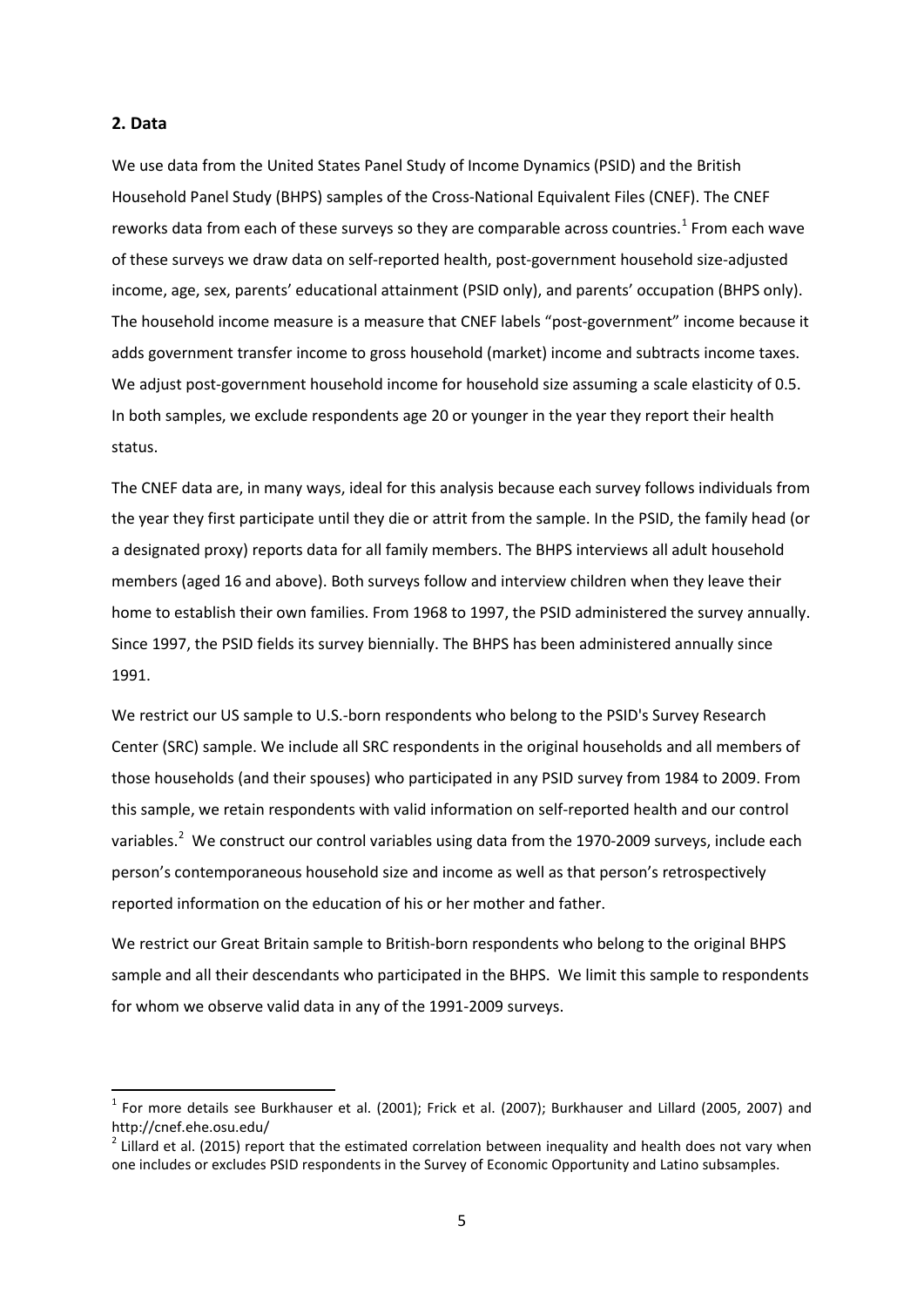However, because the purpose of this paper is to compare outcomes in the U.S. with outcomes in Great Britain, in the body of the paper we report findings from subsamples of these two data sets, comprising the years between 1991 and 2007 when both the PSID and the BHPS surveyed their populations. This includes all years from 1991-1996 and every other year from 1997 through 2007 (except 1999). We begin with 1991 because that is the first wave of the BHPS. We drop BHPS data from 1999, 2000, 2002, 2004, and 2006 because the PSID did not administer surveys in those years. We drop 1999 in both the PSID and BHPS because the BHPS asked questions about health in 1999 that substantially differ from the set they ask in other years. To characterize income inequality, we use the top income data series from 1913 to 2009 from Piketty-Saez (2003, updated) for the U.S. and Atkinson et al. (2011) for the UK. We next describe these data. $3$ 

# *2.1 Dependent variable*

Our dependent variable measures each adult's health. While both the PSID and the BHPS include a question that captures self-reported health in multiple waves of their data, the stem of the question used is not exactly the same nor are the allowed responses. $4$ 

On the 1984-2009 surveys, the PSID asks respondents to rate their own and their spouse's current health using the following stem:

*Would you say your (or wife's/husband's/friend's) health in general is…*

On the 1991-2009 surveys, the BHPS asks every adult sample member to rate their own health in every year from 1991 to 2009 using the following stem:

*Please think back over the last 12 months about how your health has been. Compared to people of your own age, would you say that your health has on the whole been…*

Both surveys restrict reported health to one of five Likert-scale categories, although the category descriptors are somewhat different. For the PSID, the categories are 'Excellent',' Very Good', 'Good', 'Fair' and 'Poor', while in the BHPS the categories are 'Excellent', 'Good', 'Fair', 'Poor' and 'Very poor'. To analyse this variable, we estimate ordered probit models of the probability that a person reports being in each one of the five categories.

A common problem for cross-national studies arises when questions are worded differently, even when surveys are written in English. However, studies establish that self-reported health correlates

**.** 

<span id="page-5-1"></span><span id="page-5-0"></span> $3$  A Data Appendix with more details is available on request.<br> $4$  Because the PSID only interviews the head of the family while the BHPS interviews every member of the family aged 16 and over, in all cases in the PSID heads provide a self-report on their own health and the health of their spouse.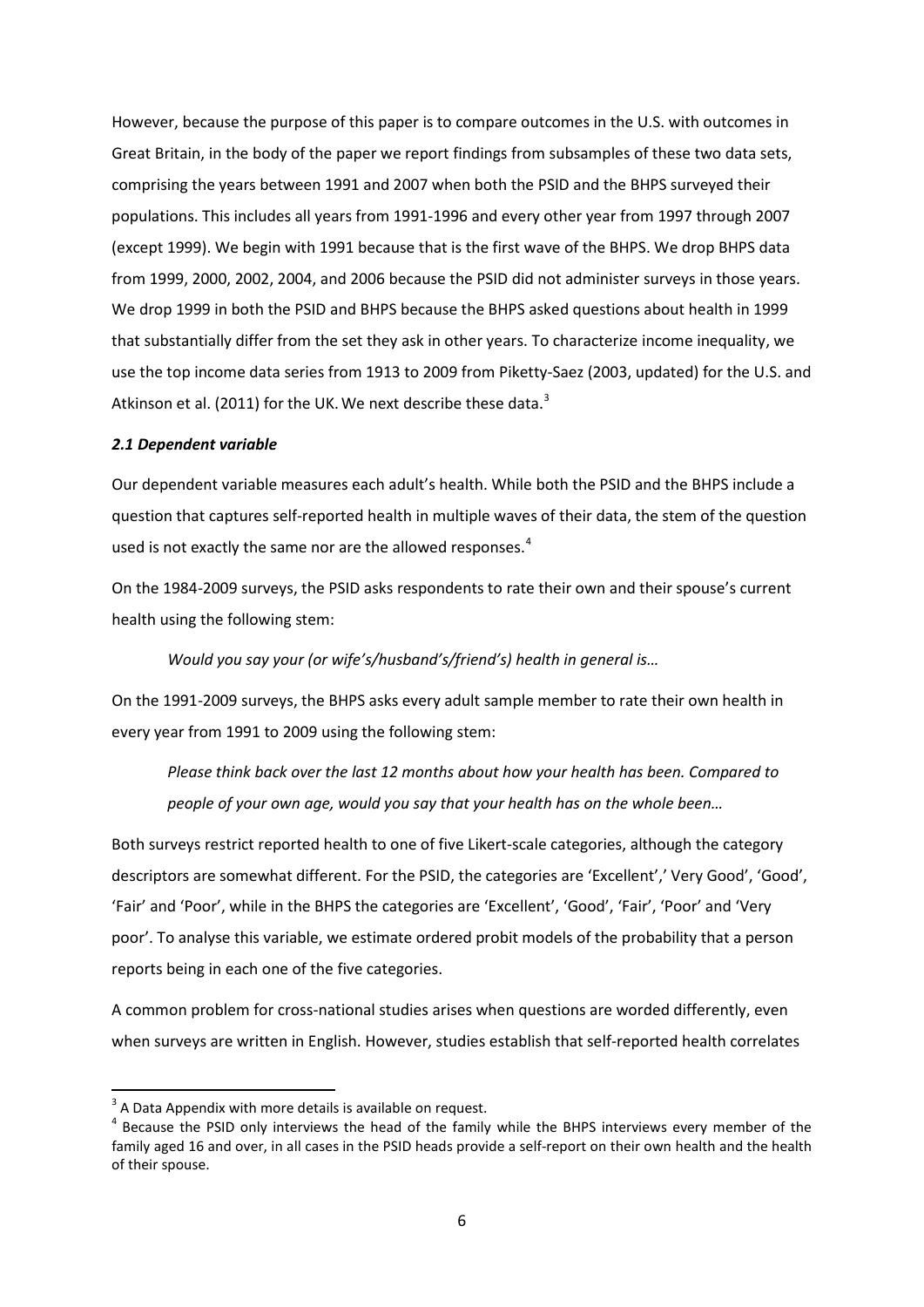well with measured health, see Idler and Benyamini, 1997; Jürges et al., 2008; Miilunpalo et al. 1997; Sacker et al. 2007; van Doorslaer & Jones, 2003).

Table 1 reports the distribution of men's and women's current health status across the five health status categories drawn from our PSID and BHPS subsamples. In both countries, the lowest two health categories are the least reported and the fourth category is the most reported. Women are also underrepresented in the higher health categories in both countries. However, U.S. men and women are more likely to report being in the bottom three categories and less likely to report being in the top two categories than their British counterparts.

Table 1: Distribution of self-reported current health status—Native-born adults aged 21 and older (%)

|                              | U.S.   |        |                                     | Great Britain |        |  |  |
|------------------------------|--------|--------|-------------------------------------|---------------|--------|--|--|
| <b>Current Health Status</b> | Men    | Women  | <b>Current Health Status</b><br>Men |               | Women  |  |  |
| Poor $(1)$                   | 3.12   | 3.17   | Very Poor (1)                       | 1.71          | 2.11   |  |  |
| Fair $(2)$                   | 8.15   | 9.32   | Poor $(2)$                          | 5.87          | 7.49   |  |  |
| Good(3)                      | 24.98  | 28.20  | Fair $(3)$                          | 19.00         | 21.24  |  |  |
| Very good (4)                | 36.17  | 36.60  | Good $(4)$                          | 46.94         | 47.65  |  |  |
| Excellent (5)                | 27.58  | 22.70  | Excellent (5)                       | 26.48         | 21.50  |  |  |
| N (person-years)             | 36.522 | 41.238 | N (person-years)                    | 38,329        | 44.101 |  |  |

Sources: Same-years subsamples of PSID (1991-2007) and BHPS (1991-2007). Notes: Numbers in parentheses refer to coding of variable.

# *2.2 Income inequality*

We take advantage of a relatively new measure of income inequality that is based on administrative tax records. Such data are available for 28 countries, including the U.S and Great Britain, and researchers have used these data to measure the share of all reported income held by various percentiles of tax units. As with any such data there are breaks in each country's top income data over time and differences in the types of taxable income that are taxed and the tax units across countries. For instance, the U.S. tax unit is the family. For Great Britain, the tax unit varies over time. From 1913 to 1989 taxes are measured for families. In 1990 and all subsequent years, Great Britain's tax unit is the person.

In the U.S. we can measure income inequality as either the share of taxable income held by the top 1 percent (with or without capital gains) or the top 0.1 percent (with or without capital gains) of all tax units. In Lillard et al. (2015) we show that our results are not sensitive to either our choice of top income group or the inclusion or exclusion of capital gains. There are fewer top income data options for Great Britain, and even the data series that do exist do not have values for every year. Here we focus solely on the top 1 percent series without capital gains in both countries. We impute income share values in some years for Great Britain because the data are missing. To impute, we use a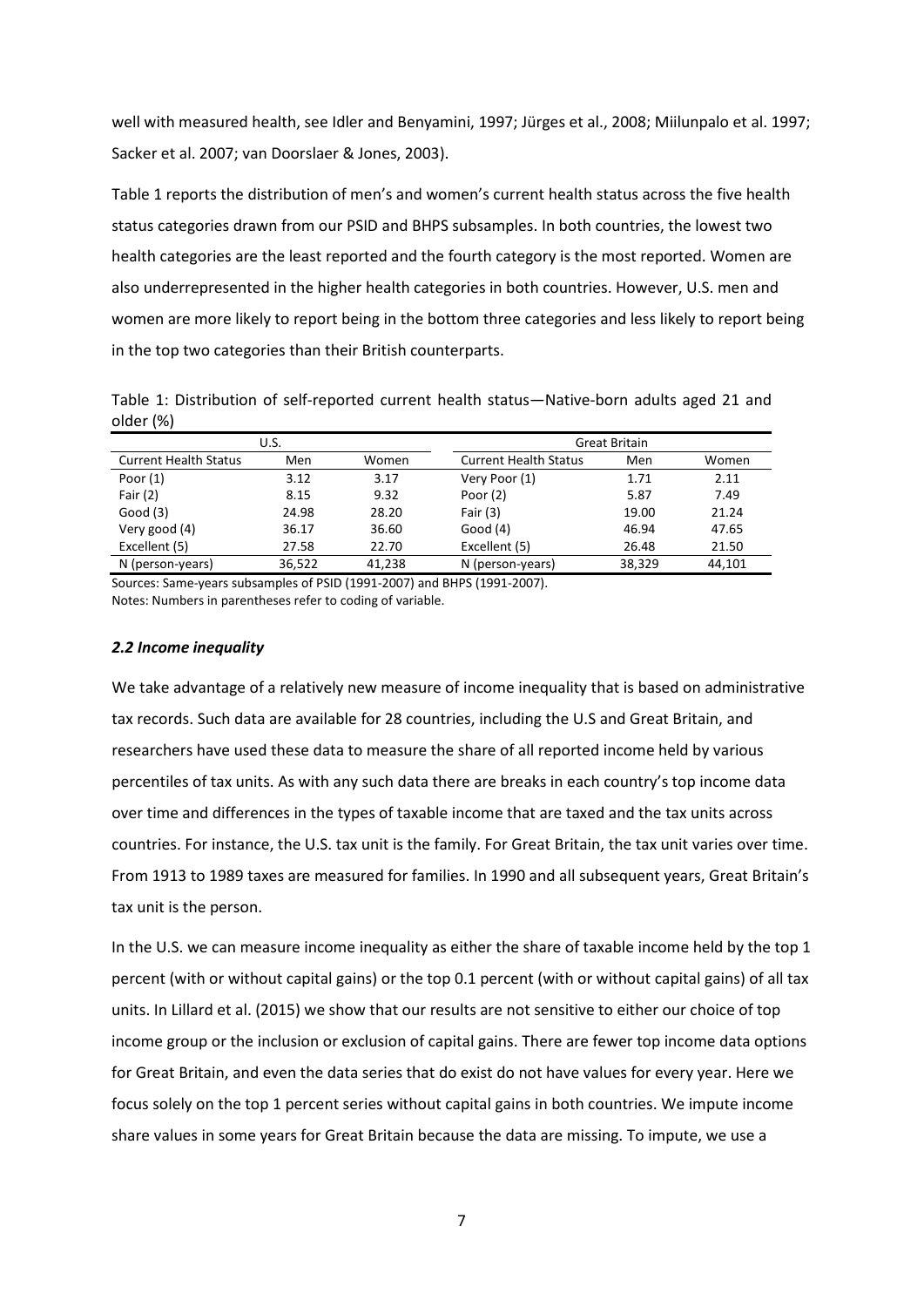simple average and straight-line interpolation between bracketing years for which values are available.<sup>[5](#page-7-0)</sup>

For reviews of the top income data and the literatures using these data, see Atkinson et al. (2011) and Alvaredo et al. (2013). The World Top Income Database can be accessed at: [http://topincomes.parisschoolofeconomics.eu/.](http://topincomes.parisschoolofeconomics.eu/) We average top income shares over birth year to age 4, where we compute birth year as survey year minus age.

As a measure of income inequality, the tax record data are imperfect. The share of taxable income held by a given percentile varies with who is taxed and the data are not adjusted for tax evasion and tax avoidance. Further, because the data measure national income inequality, it only varies temporally and may reflect trends in other factors that temporally vary, such as changes in medical technology. While it might be preferable to use other measures of inequality, such as the Gini coefficient, these measures cannot be constructed with the tax record data.

Overall, these shortcomings are more than counter-balanced by three attractive features of tax record data. First, the administrative data measure income for samples that, over time, are more consistent in whom they include than other data sets—because the data include all taxes paid and all tax-paying units. Second, the data cover more years than other time series researchers commonly use. For example, researchers often use CPS data to construct Gini coefficients for the U.S., but data on incomes of families of two or more are only available for the period 1947-present and data on incomes of consistently defined households are available only from 1967

[\(www.census.gov/hhes/www/income/data/historical/inequality/\)](http://www.census.gov/hhes/www/income/data/historical/inequality/). Third, because the top income share data cover so many years, we can produce averages of inequality over various years. This feature helps to mitigate problems that might arise from associations between health and specific historical events (e.g. World War II). Finally, the measure correlates well with a country's Gini coefficient (Leigh, 2007).

Figure 1 reports a rolling five-year average of top income share levels in each year from 1913 to 2009. For both the U.S. and Great Britain, they form a U-shaped pattern—dramatic declines over the first part of the 20<sup>th</sup> century, a levelling off in the second half of the century after WWII, then increases, especially between the 1980s and the start of the Great Recession in 2007. While our fiveyear average smooths some variation away, plenty remains.

**.** 

<span id="page-7-0"></span><sup>&</sup>lt;sup>5</sup> A detailed discussion of the imputation procedure is available in the Data Appendix that is available on request.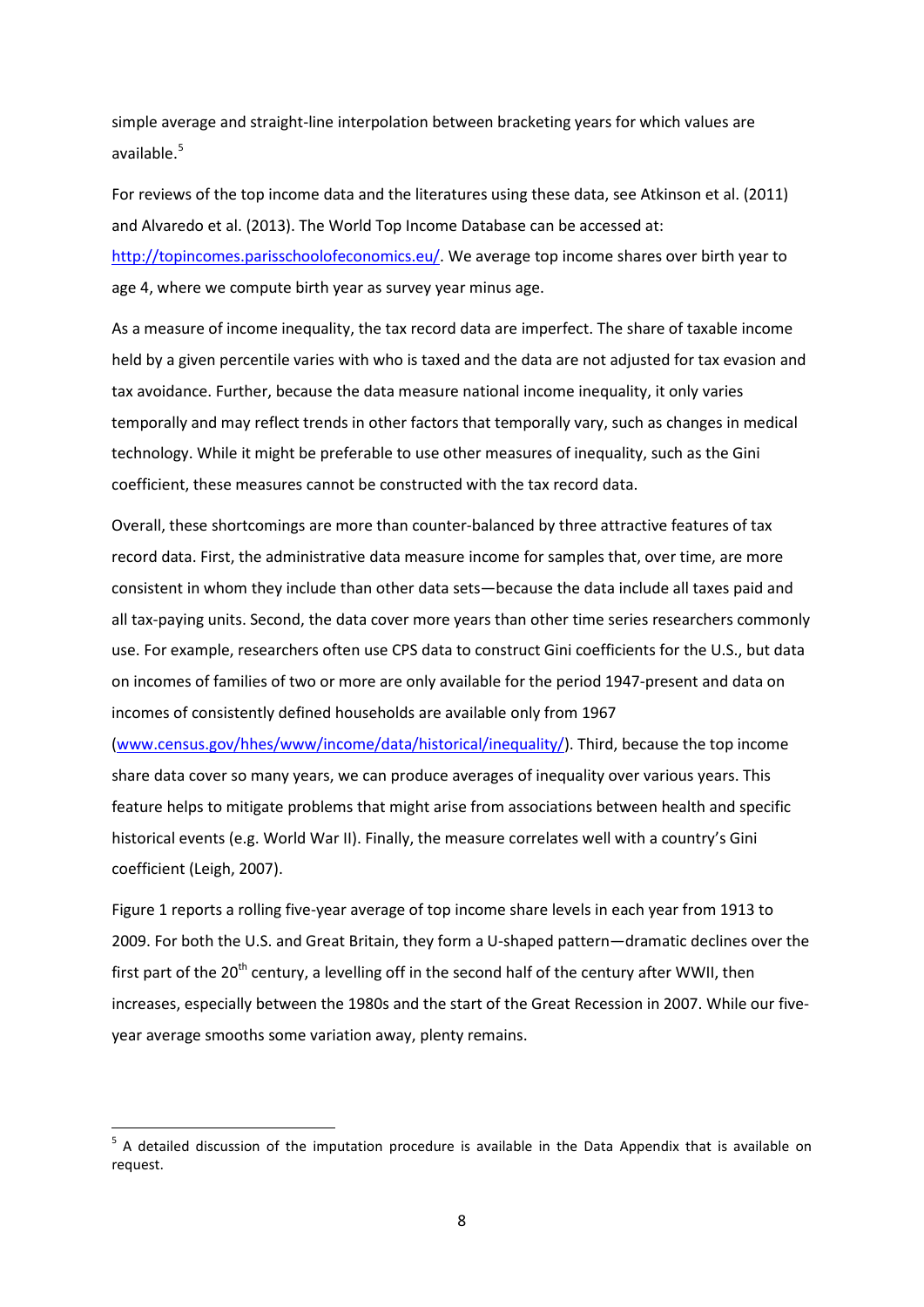

Figure 1: Share of taxable income held by top 1 percent of tax units, U.S. and Great Britain,1913-2008

Source: Top 1 percent income series without taxable realized capital gains from Piketty and Saez (2003, updated) and Atkinson (2005, updated). Authors' calculations of mean annual value of top 1 percent share over first five years of life of those born in years between 1913 and 2006.

# *2.3 Other control variables*

We control for sex, age, race, time, "permanent" income, and parents' education (U.S.) or occupation (Great Britain). We estimate separate models for men and women. To control for age,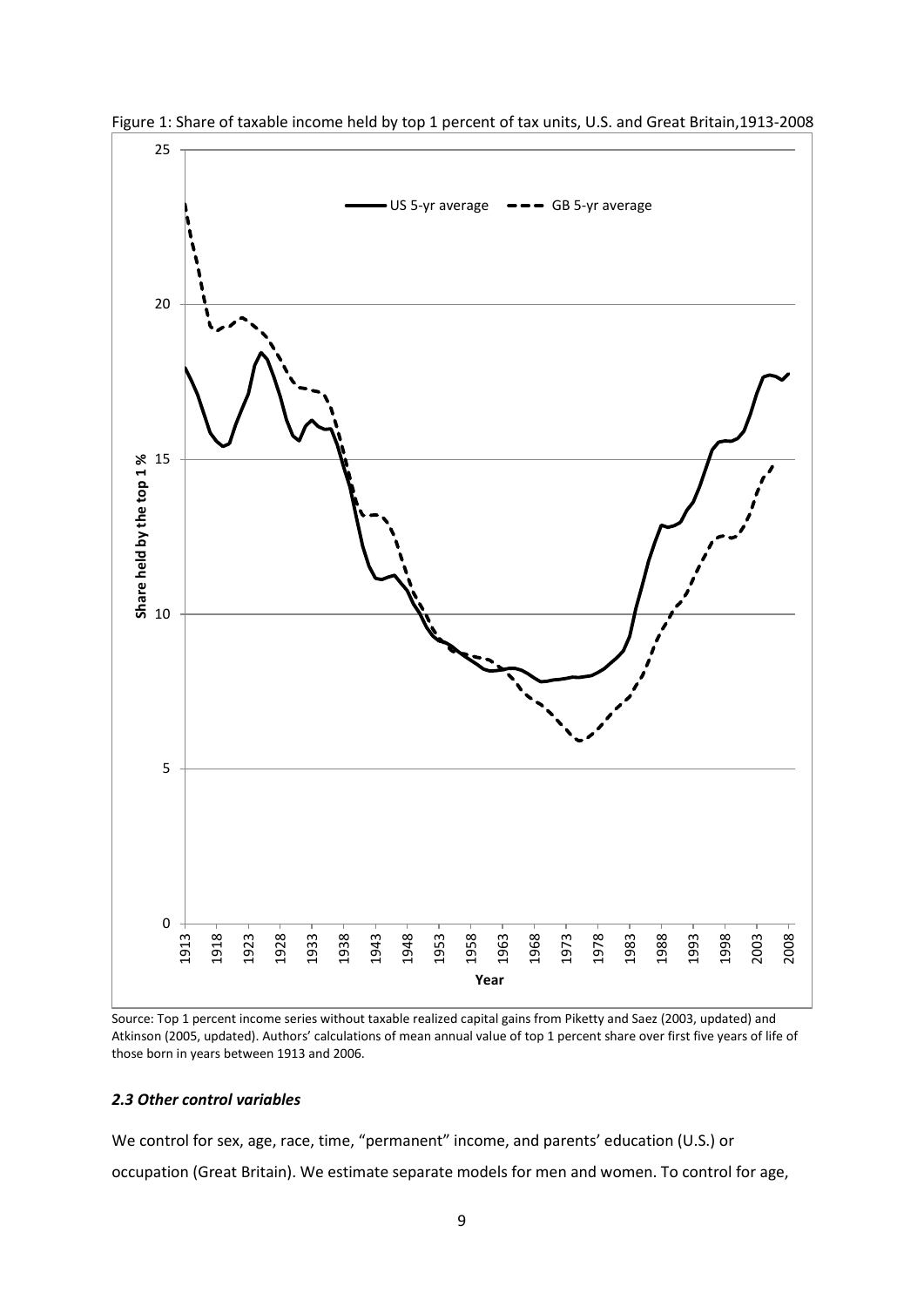we define and categorize each respondent into one of 13 five-year age categories from age 21 to age 80 and older in the current year. We exclude 20-year-olds from the first group so it only includes people age 21-24. The omitted category includes everyone aged 80 and older.

We control for time because, even though our sample period is short, medical technology changed substantially over the periods examined. We specify models with a linear trend, a quadratic trend, and indicator variables for survey years in the 1990s (relative to surveys from 2000 to 2007) in our same-years subsample and in the 1980s and 1990s in our full PSID sample.

We construct a measure of real "permanent" family income. We use the "post-government" income measure from the Cross-National Equivalent File version of the PSID and BHPS. That measure starts with gross family income from all private sources, adds government transfer income, and subtracts estimated income taxes (based on NBER's tax simulation model for the U.S. and a similar University of Essex tax simulation model for Great Britain).(For details and data see: [http://cnef.ehe.osu.edu/\)](http://cnef.ehe.osu.edu/). We adjust for inflation and divide by the square root of the number of family members in that year. Then we average observed income over all years from the first year we observe it (1970 for the U.S.; 1991 for Great Britain), up to and including the year prior to the year a person reports his or her health status. We exclude income in the most recent year to avoid changes in income that result from changes in health. Because the number of valid observations differs across people, we separately control for the number of years over which we average income.We also create a dummy variable for persons that have zero, negative or missing permanent incomes.

We use available data to control for childhood socio-economic status that may directly or indirectly determine childhood health. We control for mother's and father's education in the U.S. sample and mother's and father's occupation in the British sample. Few existing studies on lagged income inequality and health do so.

For the PSID sample we include two indicators to identify respondents whose fathers completed a college degree or more and fathers who either completed high school or high school plus some vocational education (the reference category is respondents whose fathers did not complete high school). We similarly create two indicators for mothers' education. For the BHPS sample, we create an indicator for respondents whose father worked in a managerial or professional occupation and respondents whose father worked in some other skilled occupation when the respondent was aged 14 years. Here the reference group is respondents whose father worked in a non-skilled occupation or who did not report an occupation for his father. We similarly create two indicators for mothers' occupation.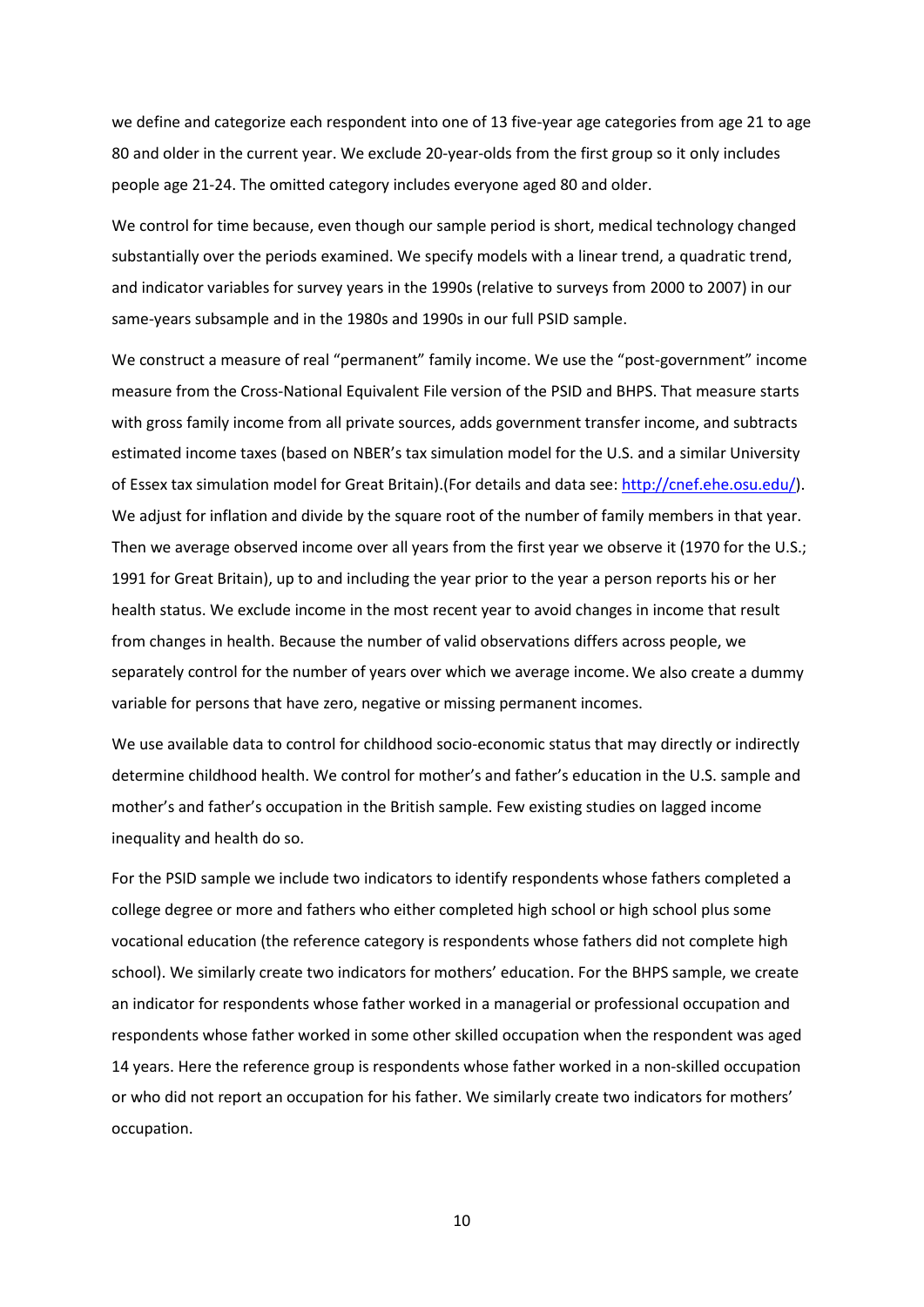While we have data on parents' education for most of our U.S. sample, we do not have data on parents' occupations for a significant and selected subset of our Great Britain sample. In the BHPS, information on parents' occupation only began to be collected in 1998. Hence, this information is missing for persons no longer in the sample in 1998. To retain the integrity of our sample we keep these individuals in the estimation sample, but control for missing values in parents' occupation with a dummy variable. We also control for missing values in parents' education in the U.S. sample.<sup>[6](#page-10-0)</sup>

# *2.4 Sample selection and descriptive statistics*

 $\overline{a}$ 

We restrict our sample to native-born adult men and women who are 21 years or older in the year that they report their health and who have complete data on our control variables. Our selection rule drops individuals born before 1913 because 1913 is the first year in which our top income share time series is available in both countries. Although the PSID and BHPS are panel data, we treat the data as pooled cross-sectional measures of health. Some people contribute multiple observations. That fact will matter because our measure of top-income shares varies only by birth year. To control for systematic differences in health of people who appear multiple times, we cluster standard errors for all people born in the same calendar year. Our results are robust when we do not cluster standard errors by birth year. (See the Appendix for more details on this and other robustness checks.)

Table 2 reports the distribution of our observations by 10-year birth cohort and age group for both men and women for our same-years subsamples of the U.S. and Great Britain. In each age range, we observe the current health of up to three cohorts, each of which likely experienced different levels of inequality as children.

Table 3 reports the means of the independent variables for each of our subsample. On average, early-life income inequality is lower than average contemporaneous inequality in both countries. This difference reflects the fact that top income shares were relatively low over the 1940s to 1970s in both the U.S. and Great Britain. The sample is distributed fairly evenly across a wide range of fiveyear age groups between 25 and 54 but is less evenly distributed in the younger and older age groups. In both the U.S. and British samples, the average man and the average woman have similar values of all other covariates.

<span id="page-10-0"></span> $6$  As a check on the robustness of our results, we estimated each of our main models excluding observations with missing values for parents' education in the U.S. and parents' occupation in Great Britain. Our findings are not qualitatively different.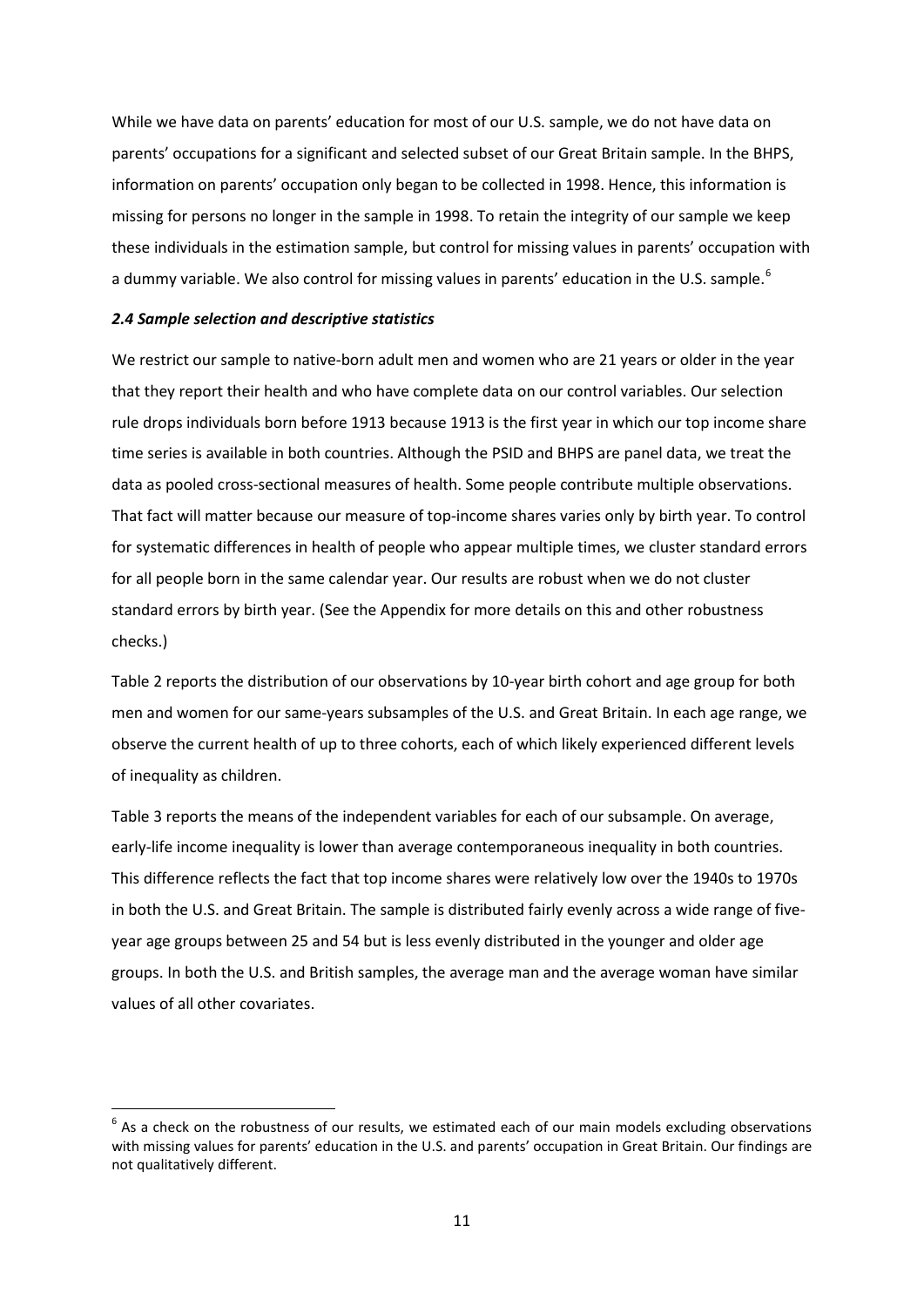|                      |       |       |       | Age group |       |       |       |          |
|----------------------|-------|-------|-------|-----------|-------|-------|-------|----------|
|                      | 21-29 | 30-39 | 40-49 | 50-59     | 60-69 | 70-79 | $80+$ | All ages |
| <b>U.S.</b>          |       |       |       |           |       |       |       |          |
| Men                  |       |       |       |           |       |       |       |          |
| Born 1913-1919       |       |       |       |           |       | 1.3   | 0.8   | 2.1      |
| Born 1920-1929       |       |       |       |           | 3.2   | 3.7   | 0.7   | 7.6      |
| Born 1930-1939       |       |       |       | 2.8       | 4.4   | 1.1   |       | 8.3      |
| Born 1940-1949       |       |       | 7.2   | 8.6       | 2.1   |       |       | 17.9     |
| Born 1950-1959       |       | 9.1   | 13.9  | 4.1       |       |       |       | 27.1     |
| Born 1960-1969       | 5.6   | 12.6  | 4.3   |           |       |       |       | 22.5     |
| Born 1970-1979       | 7.7   | 4.8   |       |           |       |       |       | 12.5     |
| Born 1980-1986       | 2.1   |       |       |           |       |       |       | 2.1      |
| All cohorts          | 15.3  | 26.5  | 25.4  | 15.6      | 9.6   | 6.1   | 1.5   | 100.0    |
| Women                |       |       |       |           |       |       |       |          |
| Born 1913-1919       |       |       |       |           |       | 1.8   | 1.3   | 3.1      |
| Born 1920-1929       |       |       |       |           | 3.2   | 4.1   | 0.9   | 8.2      |
| Born 1930-1939       |       |       |       | 2.8       | 4.5   | 1.3   |       | 8.5      |
| Born 1940-1949       |       |       | 6.1   | 7.3       | 1.9   |       |       | 15.4     |
| Born 1950-1959       |       | 8.6   | 13.8  | 4.3       |       |       |       | 26.6     |
| Born 1960-1969       | 5.7   | 12.6  | 4.4   |           |       |       |       | 22.7     |
| Born 1970-1979       | 8.4   | 4.4   |       |           |       |       |       | 12.8     |
| Born 1980-1986       | 2.8   |       |       |           |       |       |       | 2.8      |
| All cohorts          | 16.9  | 25.6  | 24.3  | 14.4      | 9.5   | 7.2   | 2.2   | 100.0    |
| <b>Great Britain</b> |       |       |       |           |       |       |       |          |
| Men                  |       |       |       |           |       |       |       |          |
| Born 1913-1919       |       |       |       |           |       | 2.0   | 1.0   | 3.0      |
| Born 1920-1929       |       |       |       |           | 4.2   | 5.0   | 1.0   | 10.2     |
| Born 1930-1939       |       |       |       | 4.5       | 5.6   | 1.6   |       | 11.8     |
| Born 1940-1949       |       |       | 7.1   | 8.6       | 2.3   |       |       | 18.0     |
| Born 1950-1959       |       | 7.3   | 9.5   | 2.8       |       |       |       | 19.6     |
| Born 1960-1969       | 7.5   | 11.8  | 3.7   |           |       |       |       | 23.0     |
| Born 1970-1979       | 9.1   | 3.4   |       |           |       |       |       | 12.5     |
| Born 1980-1986       | 2.0   |       |       |           |       |       |       | 2.0      |
| All cohorts          | 18.6  | 22.5  | 20.4  | 15.8      | 12.2  | 8.6   | 2.0   | 100.0    |
| Women                |       |       |       |           |       |       |       |          |
| Born 1913-1919       |       |       |       |           |       | 2.6   | 1.6   | 4.3      |
| Born 1920-1929       |       |       |       |           | 4.2   | 5.8   | 1.3   | 11.4     |
| Born 1930-1939       |       |       |       | 4.2       | 5.7   | 1.6   |       | 11.5     |
| Born 1940-1949       |       |       | 6.9   | 8.4       | 2.3   |       |       | 17.6     |
| Born 1950-1959       |       | 6.7   | 9.3   | 2.7       |       |       |       | 18.7     |
| Born 1960-1969       | 7.6   | 11.6  | 3.7   |           |       |       |       | 22.9     |
| Born 1970-1979       | 8.5   | 3.2   |       |           |       |       |       | 11.7     |
| Born 1980-1986       | 2.0   |       |       |           |       |       |       | 2.0      |
| All cohorts          | 18.0  | 21.5  | 19.9  | 15.3      | 12.2  | 10.1  | 3.0   | 100.0    |

| Table 2: Distribution of same-years subsamples by age group and birth cohort (%) |  |  |  |
|----------------------------------------------------------------------------------|--|--|--|
|                                                                                  |  |  |  |

Sources: Same-years subsamples of PSID (1991-2007) and BHPS (1991-2007).

Note: Blank cells are zeros. The total number of person-year observations is 36,522 for U.S. males, 41,238 for U.S. females, 38,329 for British males and 44,101 for British females. Individuals can appear more than once. In the U.S. samples, on average each of the 5,678 unique males and 6,050 unique females appears 6.4 and 6.8 times, respectively. In the British samples, on average each of the 6,129 unique males and 6,542 unique females appears 6.3 and 6.7 times, respectively.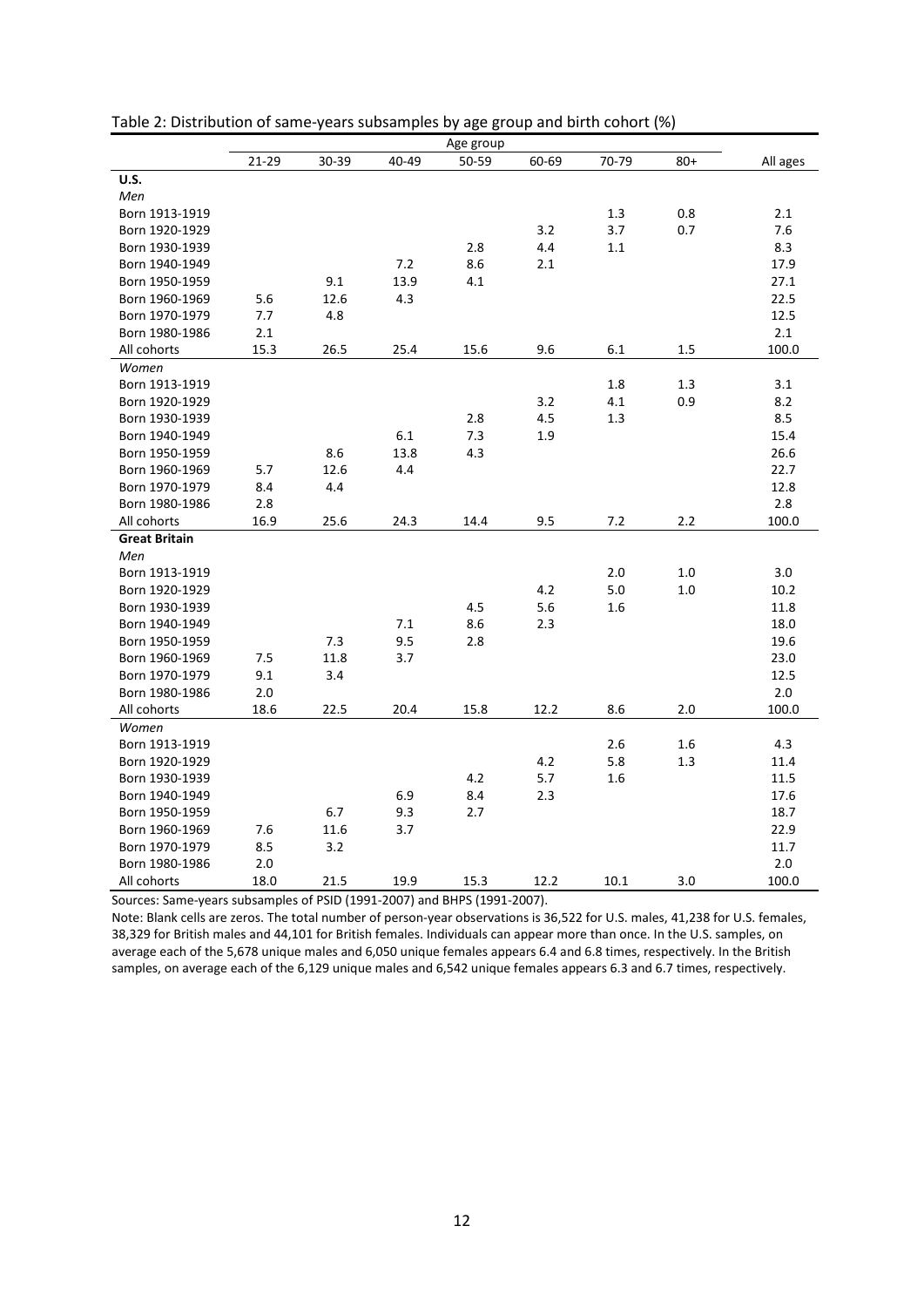| Table 3: Mean values of variables in same-years subsamples |  |  |
|------------------------------------------------------------|--|--|
|------------------------------------------------------------|--|--|

|                                             |              | U.S.         | <b>Great Britain</b>  |              |
|---------------------------------------------|--------------|--------------|-----------------------|--------------|
| Variable                                    | Men          | Women        | Men                   | Women        |
| Income share of top 1% of tax units         |              |              |                       |              |
| Current year as adult                       | 14.75        | 14.75        | 11.75                 | 11.77        |
|                                             | $(1.93)^{b}$ | $(1.93)^{b}$ | $(1.61)$ <sup>b</sup> | $(1.63)^{b}$ |
| Mean value for years from birth to age 4    | 10.40        | 10.48        | 11.27                 | 11.54        |
|                                             | (3.06)       | (3.15)       | (4.39)                | (4.57)       |
|                                             |              |              |                       |              |
| Log of permanent family income <sup>a</sup> | 10.41        | 10.32        | 9.22                  | 8.97         |
|                                             | (0.60)       | (0.62)       | (1.72)                | (2.10)       |
| Years used in permanent income measure      | 5.71         | 5.82         | 4.98                  | 4.92         |
|                                             | (3.45)       | (3.46)       | (3.33)                | (3.36)       |
| Age Groups                                  |              |              |                       |              |
| $21 - 24$                                   | 0.04         | 0.06         | 0.08                  | 0.07         |
| 25-29                                       | 0.11         | 0.11         | 0.10                  | 0.11         |
| 30-34                                       | 0.13         | 0.13         | 0.12                  | 0.11         |
| 35-39                                       | 0.14         | 0.13         | 0.11                  | 0.10         |
| 40-44                                       | 0.13         | 0.13         | 0.10                  | 0.10         |
| 45-49                                       | 0.12         | 0.11         | 0.10                  | 0.10         |
| 50-54                                       | 0.09         | 0.08         | 0.09                  | 0.08         |
| 55-59                                       | 0.07         | 0.06         | 0.07                  | 0.07         |
| 60-64                                       | 0.05         | 0.05         | 0.06                  | 0.06         |
| 65-69                                       | 0.05         | 0.05         | 0.06                  | 0.06         |
| 70-74                                       | 0.04         | 0.04         | 0.05                  | 0.06         |
| 75-79                                       | 0.03         | 0.03         | 0.03                  | 0.04         |
| 80 and older                                | 0.02         | 0.02         | 0.02                  | 0.03         |
| Race                                        |              |              |                       |              |
| White                                       | 0.90         | 0.89         | 0.988                 | 0.988        |
| <b>Black</b>                                | 0.06         | 0.08         | 0.004                 | 0.006        |
| Other                                       | 0.04         | 0.04         | 0.008                 | 0.006        |
| Parents' education                          |              |              |                       |              |
| Father: BA degree or more                   | 0.17         | 0.17         |                       |              |
| Father: High school degree                  | 0.42         | 0.42         |                       |              |
| Father: Less than high school degree        | 0.41         | 0.41         |                       |              |
| Mother: BA degree or more                   | 0.12         | 0.12         |                       |              |
| Mother: High school degree                  | 0.56         | 0.53         |                       |              |
| Mother: Less than high school degree        | 0.32         | 0.35         |                       |              |
| Parents' occupation                         |              |              |                       |              |
| Father: Professional, managerial, technical |              |              | 0.21                  | 0.21         |
| Father: Skilled and semi-skilled            |              |              | 0.56                  | 0.56         |
| Father: Other or no occupation              |              |              | 0.23                  | 0.23         |
| Mother: Professional, managerial, technical |              |              | 0.09                  | 0.10         |
| Mother: Skilled and semi-skilled            |              |              | 0.28                  | 0.29         |
| Mother: Other or no occupation              |              |              | 0.63                  | 0.61         |
| N (person-years)                            | 36,522       | 41,238       | 38,329                | 44,101       |
| N (persons)                                 | 5,678        | 6,050        | 6,129                 | 6,542        |

Sources: Same-years subsamples of PSID (1991-2007) and BHPS (1991-2007).

Notes: <sup>a</sup> A person's permanent family income is the family size-adjusted post-tax post-government transfer income averaged over all years from a person's first year up to 1 year before a person reported his/her health status. We use the estimates of yearly family income in the CNEF data. Our yearly income values are adjusted for inflation to 2011 dollars.

Table 4 isolates the sample of respondents who report being in the lowest two health categories— "Poor" and "Fair" for the U.S. and "Very Poor" and "Poor" for Great Britain. It presents the proportion reporting these low health values for cells defined by birth cohort and age group. Comparing cells in the same row allows us to see how the share of persons in each birth cohort who report lower health values changes as the cohort ages. Comparing cells in the same column allows us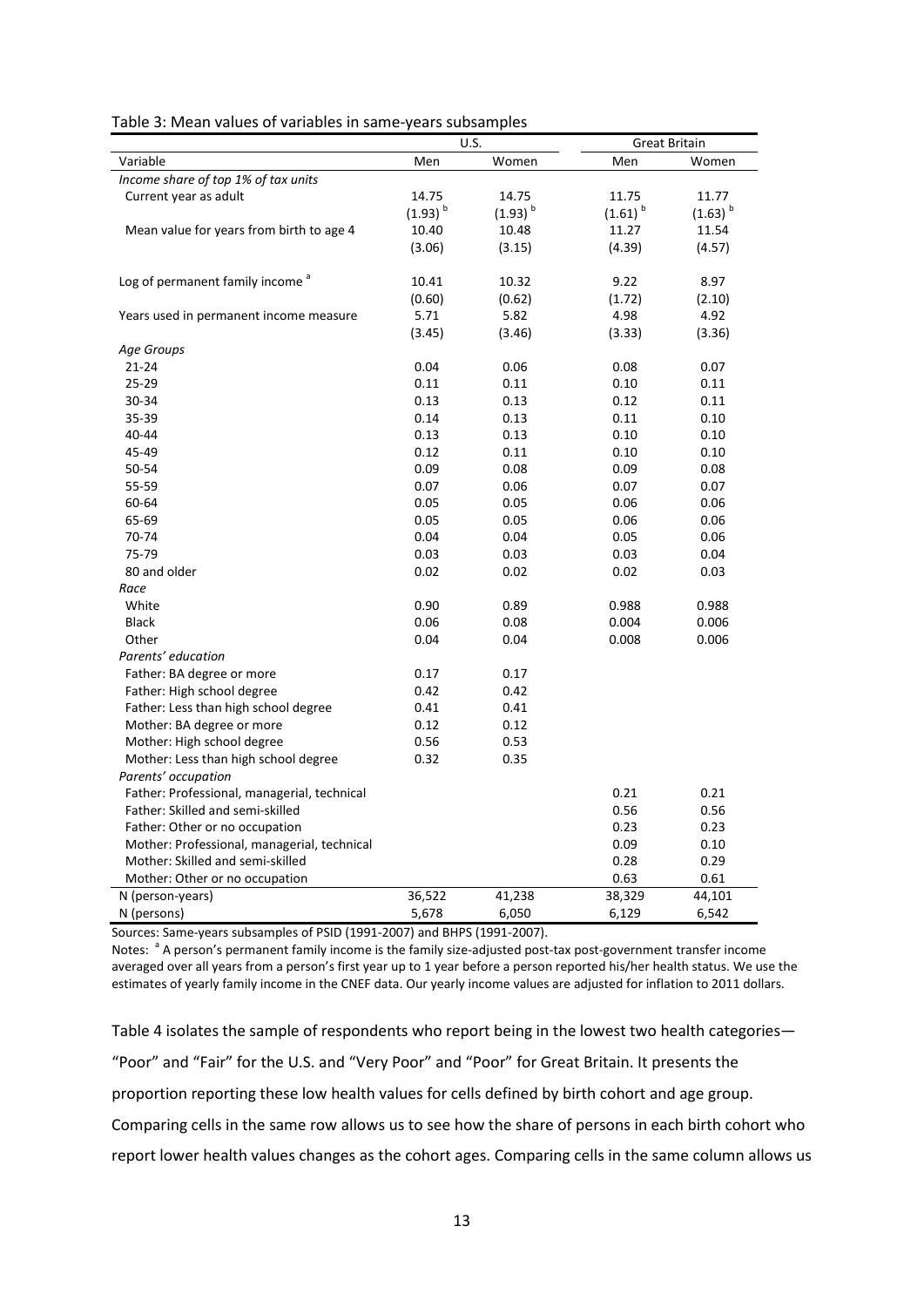to see how the share of persons who report lower health values in each age group differs across birth cohorts – that is, compare the prevalence of low health values across cohorts when at the same ages. Note that the specific ages that can mathematically be captured within each of our age groups will vary depending on the birth cohort we are considering. For example, for those born in the 1960s, the youngest age at which they are observed (in 1991) is 22, and the oldest age (in 2007) is 47. Hence to more consistently measure the cohort effect down the various age group columns, we only include persons whose age is within the age range which can be mathematically captured in all the relevant cohorts for that age group. Thus, the 21-29 column includes only persons aged 22- 2[7](#page-13-0), the 30-39 column includes only those aged 32-37, and so on.<sup>7</sup>

The pattern of differences in the level of lowest two health categories reported in the U.S. and Great Britain by age is not surprising since the stem of the U.S. question asks respondents to rate their health without qualifications while the stem of the British question asks them to rate their health "compared to people of your own age". The age-conditioned responses in Great Britain result in higher reported health problems in the youngest age category relative to the unconditional U.S. responses and progressively lower responses relative to the U.S. at older ages. Nonetheless, it is reassuring that the percentage reporting worse health increases at older ages in both countries, despite the country differences in stem question and descriptors in their five-category Likert-scale. Holding age constant, the pattern is less clear. In the U.S. for the cohorts of older men and most of the cohorts of older women (those aged 50 and older), the prevalence of poor health is lower for more recent birth cohorts. In Britain, the pattern is less clear.

**.** 

<span id="page-13-0"></span> $<sup>7</sup>$  However, we in fact find that inclusion of all people observed in each age-cohort cell does not qualitatively</sup> affect the results.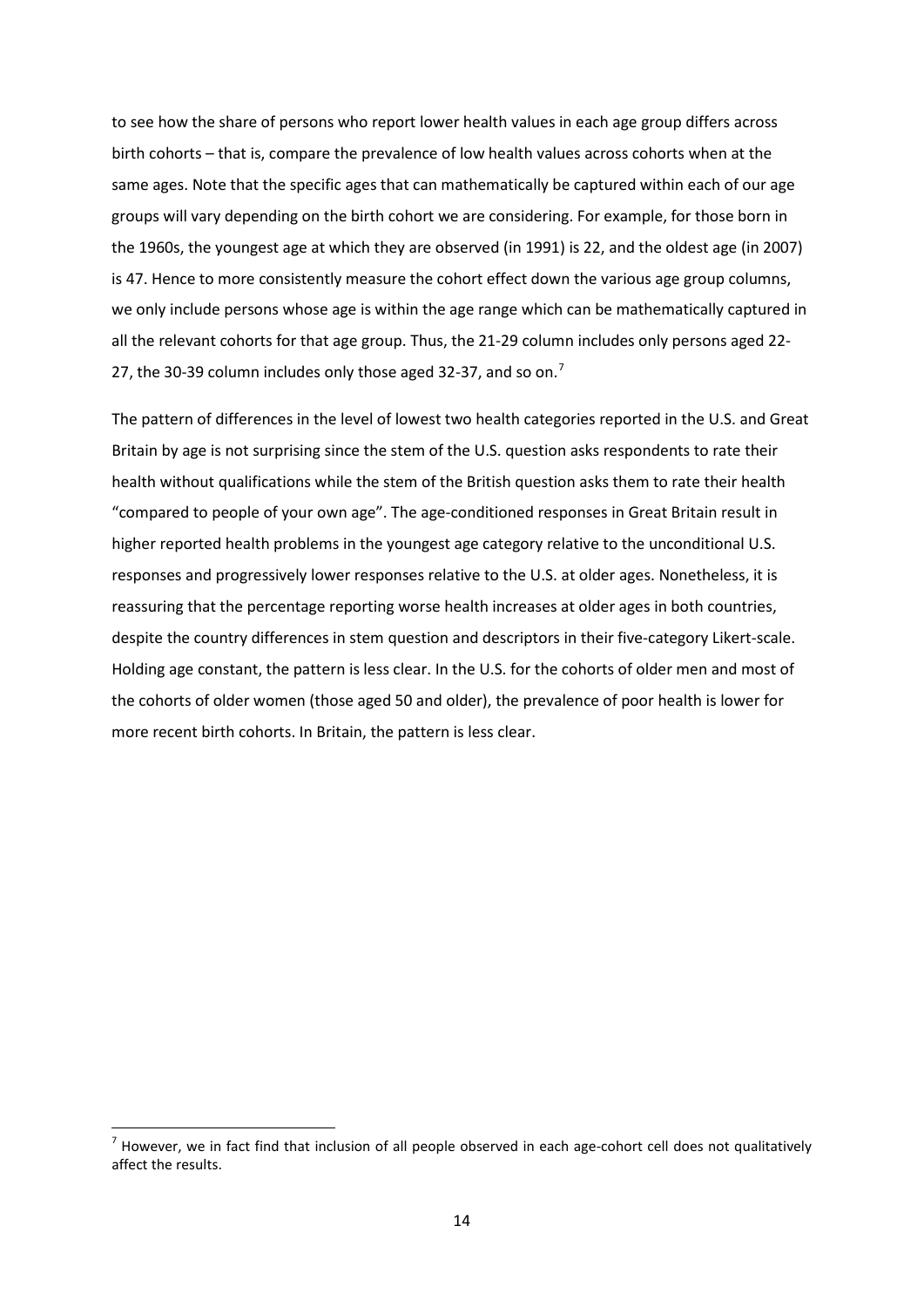|                      |       |       |       | Age group <sup>b</sup> |       |       |       |          |
|----------------------|-------|-------|-------|------------------------|-------|-------|-------|----------|
|                      | 21-29 | 30-39 | 40-49 | 50-59                  | 60-69 | 70-79 | $80+$ | All ages |
| U.S.                 |       |       |       |                        |       |       |       |          |
| Men                  |       |       |       |                        |       |       |       |          |
| Born 1913-1919       |       |       |       |                        |       | 38.2  | 44.5  | 40.9     |
| Born 1920-1929       |       |       |       |                        | 21.0  | 31.8  | 38.9  | 28.5     |
| Born 1930-1939       |       |       |       | 18.5                   | 22.1  | 32.1  |       | 22.0     |
| Born 1940-1949       |       |       | 8.9   | 13.9                   | 17.6  |       |       | 12.2     |
| Born 1950-1959       |       | 5.2   | 8.5   | 12.0                   |       |       |       | 7.9      |
| Born 1960-1969       | 3.4   | 4.6   | 8.8   |                        |       |       |       | 5.1      |
| Born 1970-1979       | 4.0   | 6.0   |       |                        |       |       |       | 4.7      |
| Born 1980-1986       | 3.3   |       |       |                        |       |       |       | 3.3      |
| All cohorts          | 3.7   | 5.1   | 8.7   | 14.3                   | 20.9  | 33.4  | 41.6  | 11.1     |
| Women                |       |       |       |                        |       |       |       |          |
| Born 1913-1919       |       |       |       |                        |       | 35.2  | 41.0  | 38.0     |
| Born 1920-1929       |       |       |       |                        | 24.7  | 31.1  | 43.2  | 30.8     |
| Born 1930-1939       |       |       |       | 19.3                   | 23.5  | 34.3  |       | 23.6     |
| Born 1940-1949       |       |       | 9.3   | 15.7                   | 19.6  |       |       | 13.5     |
| Born 1950-1959       |       | 6.3   | 10.3  | 16.2                   |       |       |       | 9.9      |
| Born 1960-1969       | 3.7   | 5.4   | 9.4   |                        |       |       |       | 5.7      |
| Born 1970-1979       | 5.6   | 7.7   |       |                        |       |       |       | 6.3      |
| Born 1980-1986       | 5.2   |       |       |                        |       |       |       | 5.2      |
| All cohorts          | 5.0   | 6.1   | 9.9   | 16.6                   | 23.3  | 32.7  | 42.0  | 12.8     |
| <b>Great Britain</b> |       |       |       |                        |       |       |       |          |
| Men                  |       |       |       |                        |       |       |       |          |
| Born 1913-1919       |       |       |       |                        |       | 13.0  | 13.8  | 13.3     |
| Born 1920-1929       |       |       |       |                        | 9.5   | 12.2  | 15.7  | 11.6     |
| Born 1930-1939       |       |       |       | 8.4                    | 11.5  | 11.8  |       | 10.3     |
| Born 1940-1949       |       |       | 6.2   | 10.1                   | 9.9   |       |       | 8.5      |
| Born 1950-1959       |       | 4.4   | 8.4   | 10.0                   |       |       |       | 7.1      |
| Born 1960-1969       | 4.0   | 5.0   | 5.2   |                        |       |       |       | 4.7      |
| Born 1970-1979       | 4.7   | 4.8   |       |                        |       |       |       | 4.7      |
| Born 1980-1986       | 4.3   |       |       |                        |       |       |       | 4.3      |
| All cohorts          | 4.4   | 4.8   | 7.0   | 9.6                    | 10.5  | 12.4  | 14.8  | 7.5      |
| Women                |       |       |       |                        |       |       |       |          |
| Born 1913-1919       |       |       |       |                        |       | 19.1  | 19.3  | 19.2     |
| Born 1920-1929       |       |       |       |                        | 10.5  | 13.8  | 19.9  | 13.8     |
| Born 1930-1939       |       |       |       | 12.1                   | 10.3  | 13.4  |       | 11.4     |
| Born 1940-1949       |       |       | 9.1   | 11.1                   | 11.1  |       |       | 10.3     |
| Born 1950-1959       |       | 6.5   | 9.0   | 11.3                   |       |       |       | 8.4      |
| Born 1960-1969       | 6.3   | 8.2   | 10.8  |                        |       |       |       | 8.0      |
| Born 1970-1979       | 6.3   | 7.9   |       |                        |       |       |       | 6.7      |
| Born 1980-1986       | 5.7   |       |       |                        |       |       |       | 5.7      |
| All cohorts          | 6.2   | 7.6   | 9.4   | 11.4                   | 10.5  | 15.2  | 19.6  | 9.9      |

Table 4: Percentage ranking their health in the lowest two health categories, by age and birth cohort<sup>a</sup>

Sources: Same-years subsamples of the PSID (1991-2007) and BHPS (1991-2007).

Notes: <sup>a</sup> The two lowest categories for the U.S. are 'poor' or 'fair' health. For Great Britain they are 'very poor' or 'poor' health. <sup>b</sup> The actual ages considered within the age groups have been made consistent across birth cohorts. The actual age groups are 22-27, 32-37, 42-47, 52-57, 62-67, 72-77 and 80-87. The row and column totals only include these ages.

# **3. Empirical strategy**

Our data vary across adults (i) who belong to one of 75 birth cohorts (c) and who report their health in successive calendar years (t). Our self-reported health data,  $h_{ict}$ , represent the continuously distributed underlying state of true health,  $h_{ict}^*$ , in five categories ranging from poor ( $h_{ict} = 1$ ) to excellent ( $h_{ict} = 5$ ). We therefore estimate ordered probit models of self-reported health as a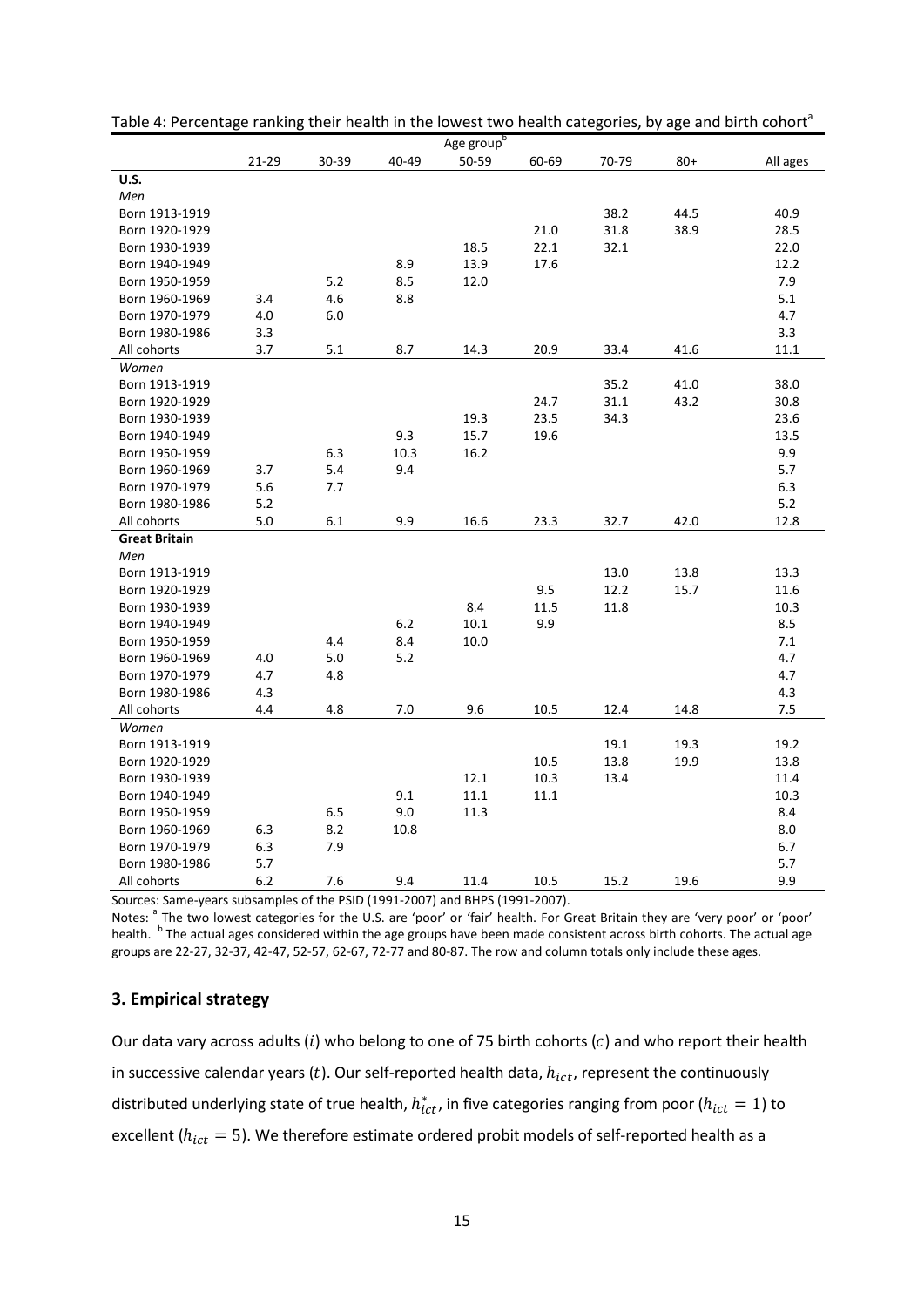function of early-life income inequality,  $\hat{I}_c$ , as well as various controls,  $Z_{it}$ . Thus, the probability individual *i* belonging to cohort *c* in year *t* is observed in health state *j* is modelled as:

$$
P(h_{ict}^* = h_{ict}(j)) = Pr(\mu_{j-1} < \gamma_1 \widehat{l_c} + \beta Z_{ict} + \epsilon_{ict} \le \mu_j) \tag{1}
$$

where:  $\epsilon_{ict}$  is a normally distributed error term with mean zero that captures stochastic, individualspecific shocks to health in each period.

We order health categories from poor/very poor (1) to excellent (5). Consequently, if  $\gamma_1$  statistically differs from zero, we can reject the hypothesis that an adult's current health does not vary with early-life income inequality (holding constant all factors in Z). If  $\gamma_1$  is negative and statistically differs from zero, we can reject the hypothesis that an adult is not more likely to report being in poorer health when income inequality was greater during early-life. In an Appendix, we also predict the marginal change in the probability of reporting each health category for a 1 percent change in the top percentile income share.

Depending on the specification, the vector  $Z_{it}$  includes age group indicators, race indicators, permanent family income, parental education, parental occupation, contemporaneous income inequality as an adult, and a time trend. We estimate a series of models that successively add controls to explore how the association between current adult health and early-life income inequality varies.

Model 1 includes only the top income share averaged over ages 0 to 4. Model 2 adds a quadratic time trend. Model 3 additionally controls for age using our age-group categories and race using our indicator variables—'black' and 'other', with 'white' as the excluded category. Model 4 additionally controls for permanent income, and Model 5 adds controls for father's and mother's education (U.S.) or parents' occupation (Great Britain). $8$ 

We estimate other models to test whether health is more strongly associated with income inequality averaged over the first 10- and 20-years of each person's life. As a robustness check, we also estimate models with income shares of the top 0.1 percent instead of the top 1 percent.

In all our analyses, we cluster standard errors by birth year because the average of income shares experienced in early-life years is the same for all individuals born in the same-years and because many adults contribute multiple observations. We do not use sample weights. Results do not qualitatively change when we use sample weights or when we do not cluster the standard errors.

**.** 

<span id="page-15-0"></span> $8$  The PSID contains information on parental occupation, but the occupational classification system differs from that for the BHPS and, moreover, changes over time.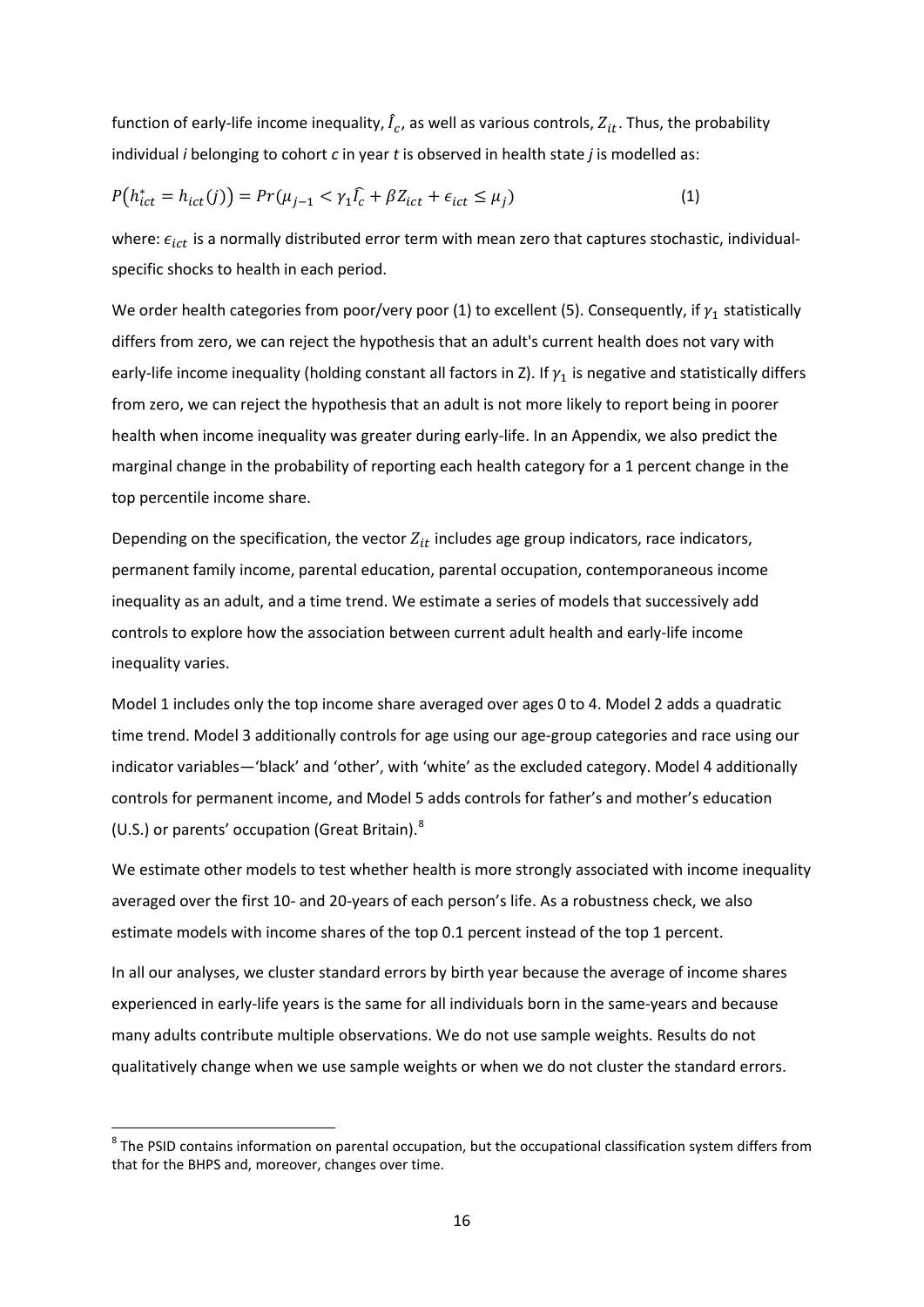# **4. Results**

# *4.1 Main specifications*

Table 5 reports results for U.S. men. Since our health measure varies from 1 for poor to 5 for excellent health, the negative and statistically significant at the 1 percent level association between our early-life income inequality variable in Model 1 shows that U. S. men are less likely to report being in better health as adults if income inequality was higher in their first five years of life. When we control for time in Model 2, the association between current health and early-life income inequality is almost unchanged (or even slightly larger) and still significant at the 1 percent level. When we control for age and race in Model 3, the coefficient on early-life income inequality remains significant at the 5 percent level but its absolute value falls by 80 percent. The absolute value of the coefficient rises when we control for permanent income in Model 4 but falls again in Model 5 when we control for parental education (which partially control for individual differences in economic resources available in early life). Adult men are more likely to report being in better health as adults if they are younger, white, have greater permanent income, and grew up with better educated parents.

Table 6 reports results for U.S. women. Results for women are similar to those of U.S. men. In all five models, women are less likely to report being in better health as adults when they experienced higher average income inequality when aged 0-4. This association statistically differs from zero at the 1 percent significance level in the first four models and at the 5 percent level in Model 5. Adult women are also more likely to report being in better health if they are younger, white, have greater permanent income, and grew up with better educated parents.

Hence across all our specifications we find a robust, statistically significant negative relationship between better self-reported health U.S. men (Table 5) and U.S. women (Table 6) as adults and their experiencing greater levels of income inequality in early-life.

Tables 7 and 8 respectively report results for British men and women. As in the U.S., in Model 1 the result reveals a negative and statistically significant, at the 1 percent level, association between better self-reported health for adult British men and their experiencing greater levels of income inequality in early-life. This result does not change when we control for time in Model 2. However, adding controls for age and race in Model 3 causes the absolute value of the coefficient early-life inequality variable to fall by 73 percent and the standard error increases so the association is not statistically different from zero at the 10 percent level. Adding economic controls for permanent income (Model 4) and parents' occupations (Model 5) does not affect the estimated relationship.

17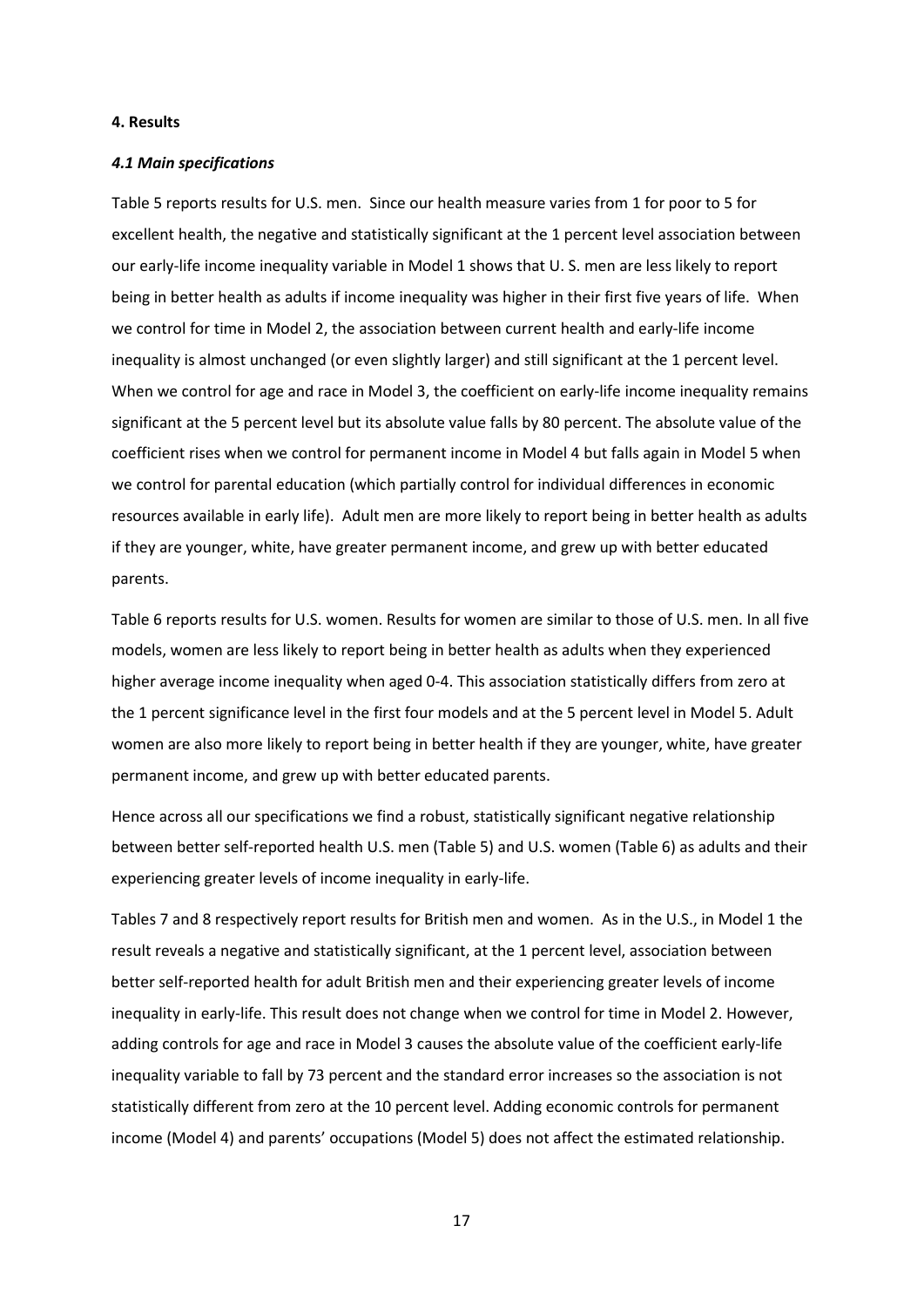British men are less likely to report being in worse health as adults if they are younger and have greater permanent income. Because we limit our sample to those adults born in Great Britain, 98.8 percent of our CNEF sample are coded as white, while only about 0.4 percent are coded as black and 0.8 percent as 'other'. Those coded as 'other' are significantly more likely to report poorer health at the 1 percent level. This is not the case for blacks, where the coefficient is not significantly different from whites. Men whose fathers worked in professional or managerial occupations are less likely, as adults, to report being in worse health.

We find similar results for British women. Results for women are similar to those of British men. In Models I and 2, British women are less likely to report being in better health as adults when they experienced higher average income inequality when aged 0-4. This association statistically differs from zero at the 1 percent significance level. However, adding controls for age and race in Model 3 causes the absolute value of the coefficient early-life inequality variable to fall by 80 percent and the standard error increases so the association is not statistically different from zero, at the 10 percent level. Adding economic controls for permanent income (Model 4) and parents' occupations (Model 5) does not affect the estimated relationship. Adult British women are also more likely to report being in better health if they are younger, have greater permanent income, and grew up with better educated parents.

The results using our same-years PSID-BHPS sample show that for both U.S. men and women reported health as an adult is related to inequality experienced when aged 0-4. This result is robust across all five models. We find evidence of a similar association for British men and women in models that estimate only the simple correlation. But the relationship is not robust to controls for demographic and economic factors. While the coefficient on the income inequality variable continues to be negative in these models, it does not statistically differ from zero at the ten percent level.

18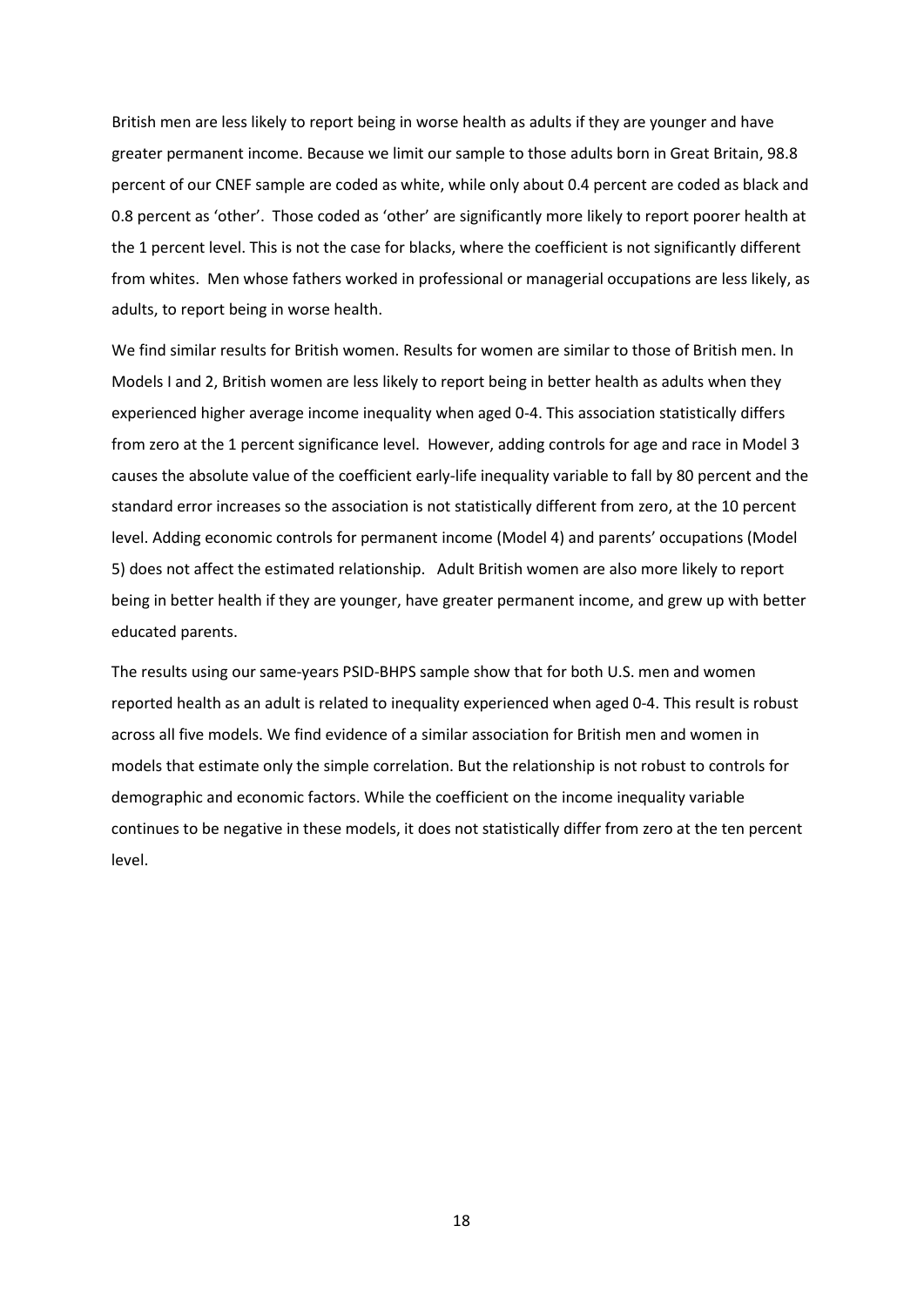| rable 5. Ordered probit coerneient estimates for             |                     |                     | (3)          | (4)          | (5)                     |
|--------------------------------------------------------------|---------------------|---------------------|--------------|--------------|-------------------------|
| Variable                                                     | (1)<br>$-0.1016***$ | (2)<br>$-0.1064***$ | $-0.0208**$  | $-0.0334***$ | $-0.0244**$             |
| Mean top 1% income share when                                |                     |                     |              |              |                         |
| aged 0-4                                                     | (0.0058)            | (0.0061)            | (0.0102)     | (0.0103)     | (0.0099)                |
| Time trend                                                   |                     | $-0.0075$           | $0.0894*$    | 0.0829       | 0.0824                  |
|                                                              |                     | (0.0598)            | (0.0488)     | (0.0536)     | (0.0536)                |
| Time trend squared                                           |                     | $-0.0000$           | $-0.0005*$   | $-0.0005*$   | $-0.0005*$              |
|                                                              |                     | (0.0003)            | (0.0002)     | (0.0003)     | (0.0003)                |
| Age Groups (reference age: 80 years and older)               |                     |                     |              |              |                         |
| 21-24                                                        |                     |                     | $1.1273***$  | 1.2497***    | $1.1453***$             |
|                                                              |                     |                     | (0.0991)     | (0.1071)     | (0.1044)                |
| 25-29                                                        |                     |                     | 1.1230***    | 1.1369***    | $1.0405***$             |
|                                                              |                     |                     | (0.1013)     | (0.1074)     | (0.1042)                |
| 30-34                                                        |                     |                     | 1.0266***    | $0.9718***$  | 0.8886 ***              |
|                                                              |                     |                     | (0.1018)     | (0.1064)     | (0.1032)                |
| 35-39                                                        |                     |                     | 0.9054 ***   | $0.8235***$  | $0.7583***$             |
|                                                              |                     |                     | (0.0977)     | (0.1011)     | (0.0983)                |
| 40-44                                                        |                     |                     | $0.8421***$  | $0.7206***$  | 0.6685***               |
|                                                              |                     |                     | (0.0900)     | (0.0941)     | (0.0911)                |
| 45-49                                                        |                     |                     | $0.7426***$  | 0.5796***    | 0.5382 ***              |
|                                                              |                     |                     | (0.0823)     | (0.0875)     | (0.0846)                |
| 50-54                                                        |                     |                     | 0.6398***    | $0.4594***$  | $0.4332***$             |
|                                                              |                     |                     | (0.0735)     | (0.0772)     | (0.0755)                |
| 55-59                                                        |                     |                     | $0.5317***$  | $0.3351***$  | 0.3206***               |
|                                                              |                     |                     | (0.0666)     | (0.0691)     | (0.0656)                |
| 60-64                                                        |                     |                     | $0.4127***$  | $0.2367***$  | $0.2349***$             |
|                                                              |                     |                     | (0.0628)     | (0.0685)     | (0.0658)                |
| 65-69                                                        |                     |                     | $0.3644***$  | $0.2382***$  | $0.2276***$             |
|                                                              |                     |                     | (0.0664)     | (0.0694)     | (0.0681)                |
| 70-74                                                        |                     |                     | $0.1843***$  | $0.1340**$   | $0.1294**$              |
|                                                              |                     |                     | (0.0526)     | (0.0570)     | (0.0546)                |
| 75-79                                                        |                     |                     | 0.0749       | 0.0369       | 0.0341                  |
|                                                              |                     |                     | (0.0604)     | (0.0620)     | (0.0633)                |
| Race (reference: White)                                      |                     |                     |              |              |                         |
| <b>Black</b>                                                 |                     |                     | $-0.4215***$ | $-0.2224***$ | $-0.1793***$            |
|                                                              |                     |                     | (0.0512)     | (0.0502)     | (0.0510)                |
| Other                                                        |                     |                     | $-0.1714***$ | $-0.0816*$   | $-0.0394$               |
|                                                              |                     |                     | (0.0557)     | (0.0486)     | (0.0474)                |
| Log of permanent family income                               |                     |                     |              | $0.5790***$  | $0.5181***$             |
|                                                              |                     |                     |              | (0.0228)     | (0.0249)                |
| Years used in permanent measure                              |                     |                     |              | 0.0016       | $-0.0021$               |
|                                                              |                     |                     |              | (0.0052)     | (0.0052)                |
| Parents' Education (reference: Less than High School Degree) |                     |                     |              |              |                         |
| Father: BA degree or higher                                  |                     |                     |              |              | $0.1918***$             |
|                                                              |                     |                     |              |              | (0.0443)                |
| Father: High school degree                                   |                     |                     |              |              | $0.1060***$             |
|                                                              |                     |                     |              |              | (0.0315)                |
| Mother: BA degree or higher                                  |                     |                     |              |              | $0.2264***$             |
|                                                              |                     |                     |              |              |                         |
|                                                              |                     |                     |              |              | (0.0456)<br>$0.1302***$ |
| Mother: High school degree                                   |                     |                     |              |              |                         |
|                                                              |                     |                     |              |              | (0.0302)                |
| N (person-years)                                             | 36,522              | 36,522              | 36,522       | 36,522       | 36,522                  |

Table 5: Ordered probit coefficient estimates for U.S. men

Source: Same-years subsample of PSID (1991-2007).

Notes: Robust standard errors in parentheses. Coefficient estimates that statistically differ from zero are denoted by \*\*\*, \*\*, and \* for p-values ≤.01, ≤.05, and ≤.10 respectively. Reference categories include those aged 80 and over and those whose parents did not receive a high school degree. We do not drop observations because of missing values in the log of permanent family income or parental education but rather add three dummy variables that indicate missing values in these variables. The coefficients of these dummy variables are not shown here but are available in the appendix.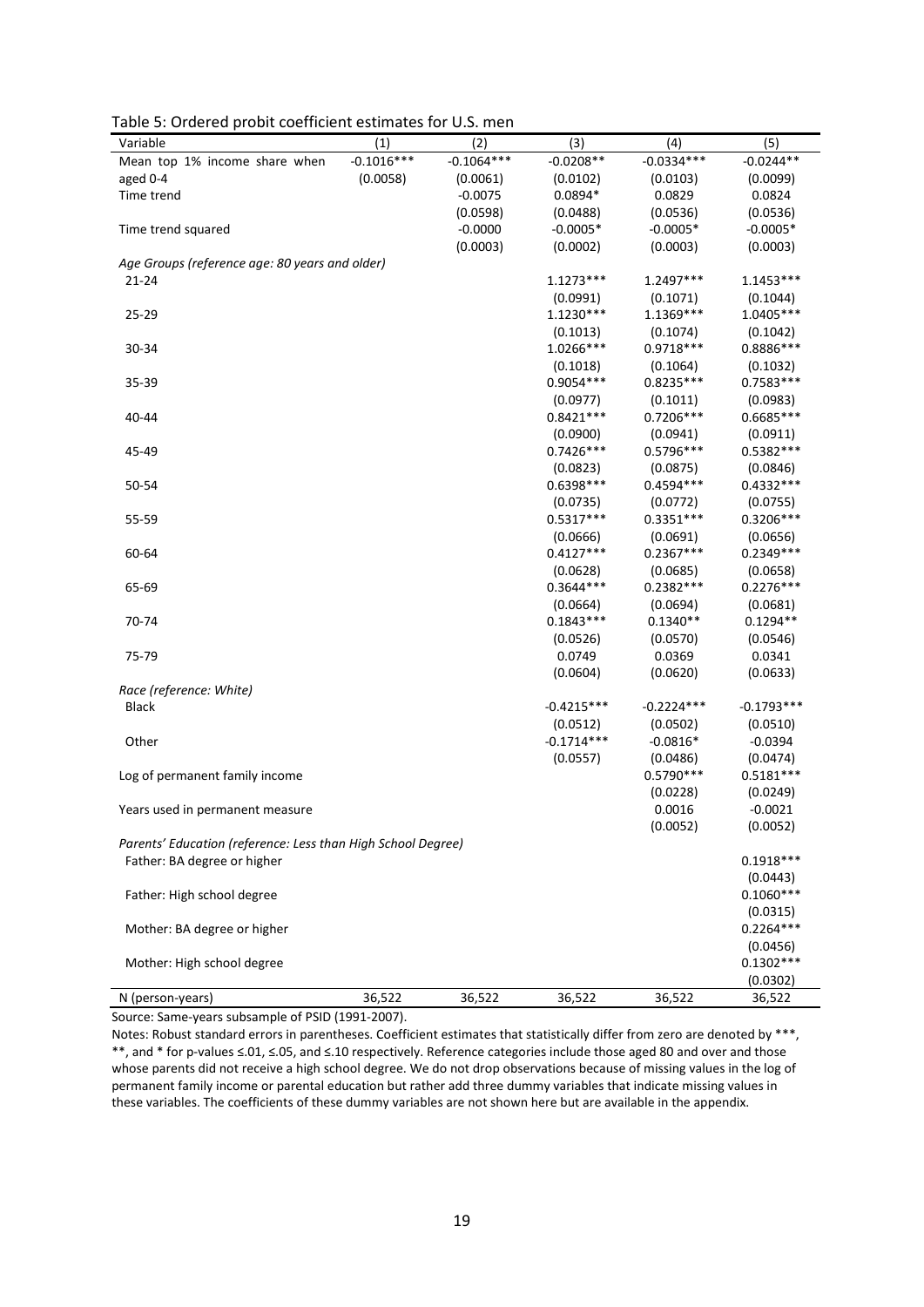| Variable                                                     | (1)          | (2)          | (3)                     | (4)                     | (5)                     |
|--------------------------------------------------------------|--------------|--------------|-------------------------|-------------------------|-------------------------|
| Mean top 1% income share when                                | $-0.1015***$ | $-0.1071***$ | $-0.0311***$            | $-0.0320***$            | $-0.0216**$             |
| aged 0-4                                                     | (0.0049)     | (0.0051)     | (0.0100)                | (0.0104)                | (0.0103)                |
| Time trend                                                   |              | 0.0383       | $0.1198**$              | $0.1161**$              | $0.1217**$              |
|                                                              |              | (0.0546)     | (0.0472)                | (0.0581)                | (0.0571)                |
| Time trend squared                                           |              | $-0.0003$    | $-0.0006$ ***           | $-0.0007**$             | $-0.0007**$             |
|                                                              |              | (0.0003)     | (0.0002)                | (0.0003)                | (0.0003)                |
| Age Groups (reference age: 80 years and older)               |              |              |                         |                         |                         |
| $21 - 24$                                                    |              |              | $0.9923***$             | $1.1016***$             | $1.0020***$             |
|                                                              |              |              | (0.1060)                | (0.1144)                | (0.1158)                |
| 25-29                                                        |              |              | $0.9767***$             | $0.9763***$             | 0.8884 ***              |
|                                                              |              |              | (0.1079)                | (0.1158)                | (0.1172)                |
| 30-34                                                        |              |              | $0.9405***$             | $0.8925***$             | $0.8208***$             |
|                                                              |              |              |                         |                         |                         |
|                                                              |              |              | (0.1034)<br>$0.8609***$ | (0.1111)<br>$0.7715***$ | (0.1127)<br>$0.7184***$ |
| 35-39                                                        |              |              |                         |                         |                         |
|                                                              |              |              | (0.1007)                | (0.1082)                | (0.1104)                |
| 40-44                                                        |              |              | $0.8138***$             | $0.6834***$             | $0.6448***$             |
|                                                              |              |              | (0.0962)                | (0.1003)                | (0.1030)                |
| 45-49                                                        |              |              | $0.7146***$             | $0.5366***$             | $0.5090***$             |
|                                                              |              |              | (0.0885)                | (0.0934)                | (0.0968)                |
| 50-54                                                        |              |              | $0.6234***$             | $0.4055***$             | 0.3985 ***              |
|                                                              |              |              | (0.0830)                | (0.0878)                | (0.0921)                |
| 55-59                                                        |              |              | $0.5562***$             | $0.3312***$             | $0.3276***$             |
|                                                              |              |              | (0.0746)                | (0.0770)                | (0.0814)                |
| 60-64                                                        |              |              | $0.4489***$             | $0.2420***$             | $0.2439***$             |
|                                                              |              |              | (0.0829)                | (0.0851)                | (0.0885)                |
| 65-69                                                        |              |              | $0.3255***$             | $0.1744***$             | $0.1732***$             |
|                                                              |              |              | (0.0628)                | (0.0576)                | (0.0634)                |
| 70-74                                                        |              |              | $0.1914***$             | $0.1102*$               | $0.1124*$               |
|                                                              |              |              | (0.0654)                | (0.0614)                | (0.0672)                |
| 75-79                                                        |              |              | $0.1159*$               | 0.0825                  | 0.0886                  |
|                                                              |              |              | (0.0670)                | (0.0621)                | (0.0638)                |
| Race (reference: White)                                      |              |              |                         |                         |                         |
| <b>Black</b>                                                 |              |              | $-0.5935***$            | $-0.3122***$            | $-0.2689***$            |
|                                                              |              |              | (0.0511)                | (0.0507)                | (0.0500)                |
| Other                                                        |              |              | $-0.2142***$            | $-0.1507**$             | $-0.1079*$              |
|                                                              |              |              | (0.0674)                | (0.0594)                | (0.0578)                |
| Log of permanent family income                               |              |              |                         | $0.5425***$             | $0.4730***$             |
|                                                              |              |              |                         | (0.0240)                | (0.0232)                |
| Years used in permanent measure                              |              |              |                         | 0.0068                  | 0.0025                  |
|                                                              |              |              |                         | (0.0056)                | (0.0055)                |
| Parents' Education (reference: Less than High School Degree) |              |              |                         |                         |                         |
| Father: BA degree or higher                                  |              |              |                         |                         | 0.2498 ***              |
|                                                              |              |              |                         |                         | (0.0325)                |
| Father: High school degree                                   |              |              |                         |                         | $0.1420***$             |
|                                                              |              |              |                         |                         | (0.0283)                |
| Mother: BA degree or higher                                  |              |              |                         |                         | $0.2018***$             |
|                                                              |              |              |                         |                         | (0.0499)                |
| Mother: High school degree                                   |              |              |                         |                         | $0.1644***$             |
|                                                              |              |              |                         |                         | (0.0313)                |
| N (person-years)                                             | 41,238       | 41,238       | 41,238                  | 41,238                  | 41,238                  |

Table 6: Ordered probit coefficient estimates for U.S. women

Source: Same-years subsample of PSID (1991-2007).

Notes: Robust standard errors in parentheses. Coefficient estimates that statistically differ from zero are denoted by \*\*\*, \*\*, and \* for p-values ≤.01, ≤.05, and ≤.10 respectively. Reference categories include those aged 80 and over and those whose parents did not receive a high school degree. We do not drop observations because of missing values in the log of permanent family income or parental education but rather add three dummy variables that indicate missing values in these variables. The coefficients of these dummy variables are not shown here but are available in the appendix.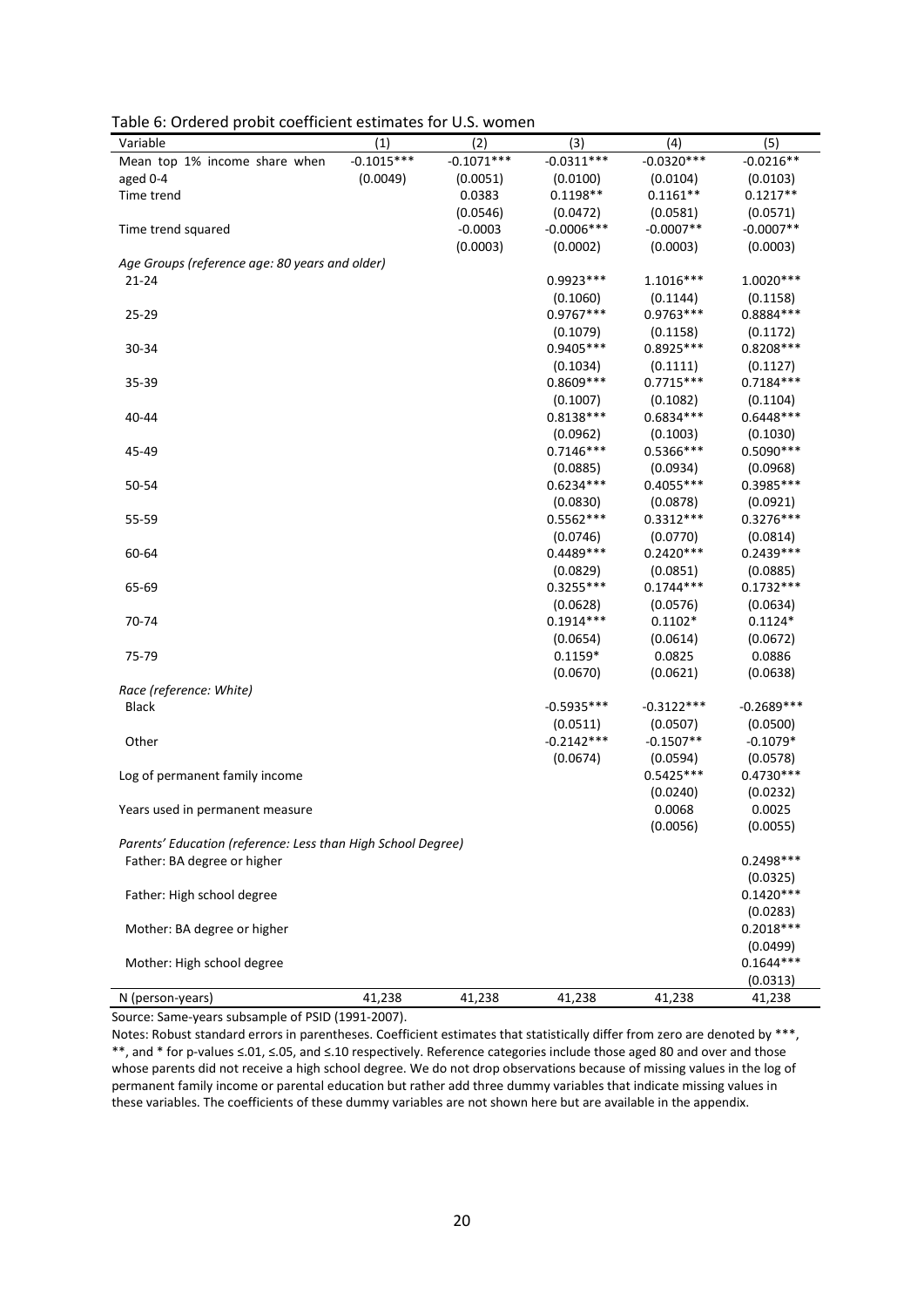| Variable                                                | (1)          | (2)          | (3)          | (4)          | (5)                |
|---------------------------------------------------------|--------------|--------------|--------------|--------------|--------------------|
| Mean top 1% income share when                           | $-0.0406***$ | $-0.0444***$ | $-0.0120$    | $-0.0088$    | $-0.0084$          |
| aged 0-4                                                | (0.0025)     | (0.0025)     | (0.0099)     | (0.0102)     | (0.0102)           |
| Time trend                                              |              | $-0.2983***$ | $-0.2726***$ | $-0.3417***$ | $-0.3350***$       |
|                                                         |              | (0.0490)     | (0.0439)     | (0.0473)     | (0.0482)           |
| Time trend squared                                      |              | $0.0014***$  | $0.0013***$  | $0.0016***$  | $0.0016***$        |
|                                                         |              | (0.0002)     | (0.0002)     | (0.0002)     | (0.0002)           |
| Age Groups (reference age: 80 years and older)          |              |              |              |              |                    |
| 21-24                                                   |              |              | $0.4465***$  | $0.5025***$  | $0.5118***$        |
|                                                         |              |              | (0.1524)     | (0.1584)     | (0.1571)           |
| $25 - 29$                                               |              |              | $0.4876***$  | $0.5125***$  | $0.5220***$        |
|                                                         |              |              | (0.1467)     | (0.1521)     | (0.1509)           |
| 30-34                                                   |              |              | $0.4780***$  | $0.4974***$  | $0.5051***$        |
|                                                         |              |              | (0.1402)     | (0.1458)     | (0.1448)           |
| 35-39                                                   |              |              | $0.4333***$  | $0.4461***$  | $0.4551***$        |
|                                                         |              |              | (0.1340)     | (0.1384)     | (0.1368)           |
| 40-44                                                   |              |              | $0.4322***$  | $0.4377***$  | $0.4479***$        |
|                                                         |              |              | (0.1277)     | (0.1312)     | (0.1301)           |
| 45-49                                                   |              |              | 0.3686***    | $0.3517***$  | 0.3632 ***         |
|                                                         |              |              | (0.1165)     | (0.1209)     | (0.1199)           |
| 50-54                                                   |              |              | $0.3245***$  | $0.2871***$  | $0.2990***$        |
|                                                         |              |              | (0.1026)     | (0.1057)     | (0.1054)           |
| 55-59                                                   |              |              | $0.2165**$   | $0.1738*$    | $0.1860*$          |
|                                                         |              |              | (0.0946)     | (0.0961)     | (0.0955)           |
| 60-64                                                   |              |              | $0.1797**$   | $0.1646**$   | $0.1750**$         |
|                                                         |              |              | (0.0787)     | (0.0821)     | (0.0810)           |
| 65-69                                                   |              |              | $0.1518**$   | $0.1563**$   | $0.1638**$         |
|                                                         |              |              |              |              |                    |
|                                                         |              |              | (0.0672)     | (0.0715)     | (0.0716)<br>0.0829 |
| 70-74                                                   |              |              | 0.0772       | 0.0771       |                    |
|                                                         |              |              | (0.0499)     | (0.0525)     | (0.0515)           |
| 75-79                                                   |              |              | 0.0317       | 0.0398       | 0.0402             |
|                                                         |              |              | (0.0328)     | (0.0339)     | (0.0336)           |
| Race (reference: White)                                 |              |              |              |              |                    |
| Black                                                   |              |              | $-0.0339$    | 0.0616       | 0.0625             |
|                                                         |              |              | (0.1255)     | (0.1398)     | (0.1407)           |
| Other                                                   |              |              | $-0.1664***$ | $-0.1731***$ | $-0.1717***$       |
|                                                         |              |              | (0.0575)     | (0.0629)     | (0.0631)           |
| Log of permanent family income                          |              |              |              | $0.3749***$  | $0.3571***$        |
|                                                         |              |              |              | (0.0224)     | (0.0226)           |
| Years used in permanent measure                         |              |              |              | $0.0077**$   | $0.0068*$          |
|                                                         |              |              |              | (0.0038)     | (0.0040)           |
| Parents' Occupation (reference: Other or no occupation) |              |              |              |              |                    |
| Father: Professional, managerial, technical             |              |              |              |              | $0.1219***$        |
|                                                         |              |              |              |              | (0.0377)           |
| Father: Skilled and semi-skilled                        |              |              |              |              | $-0.0135$          |
|                                                         |              |              |              |              | (0.0338)           |
| Mother: Professional, managerial, technical             |              |              |              |              | $-0.0282$          |
|                                                         |              |              |              |              | (0.0429)           |
| Mother: Skilled and semi-skilled                        |              |              |              |              | $-0.0286$          |
|                                                         |              |              |              |              | (0.0285)           |
| N (person-years)                                        | 38,329       | 38,329       | 38,329       | 38,329       | 38,329             |

Table 7: Ordered probit coefficient estimates for British men

Source: Same-years subsample of BHPS (1991-2007).

Notes: Robust standard errors in parentheses. Coefficient estimates that statistically differ from zero are denoted by \*\*\*, \*\*, and \* for p-values ≤.01, ≤.05, and ≤.10 respectively. Reference categories include those aged 80 and over and those whose parents had other or no occupation. We do not drop observations because of missing values in the log of permanent family income or parental occupation but rather add three dummy variables that indicate missing values in these variables. The coefficients of these dummy variables are not shown here but are available in the appendix.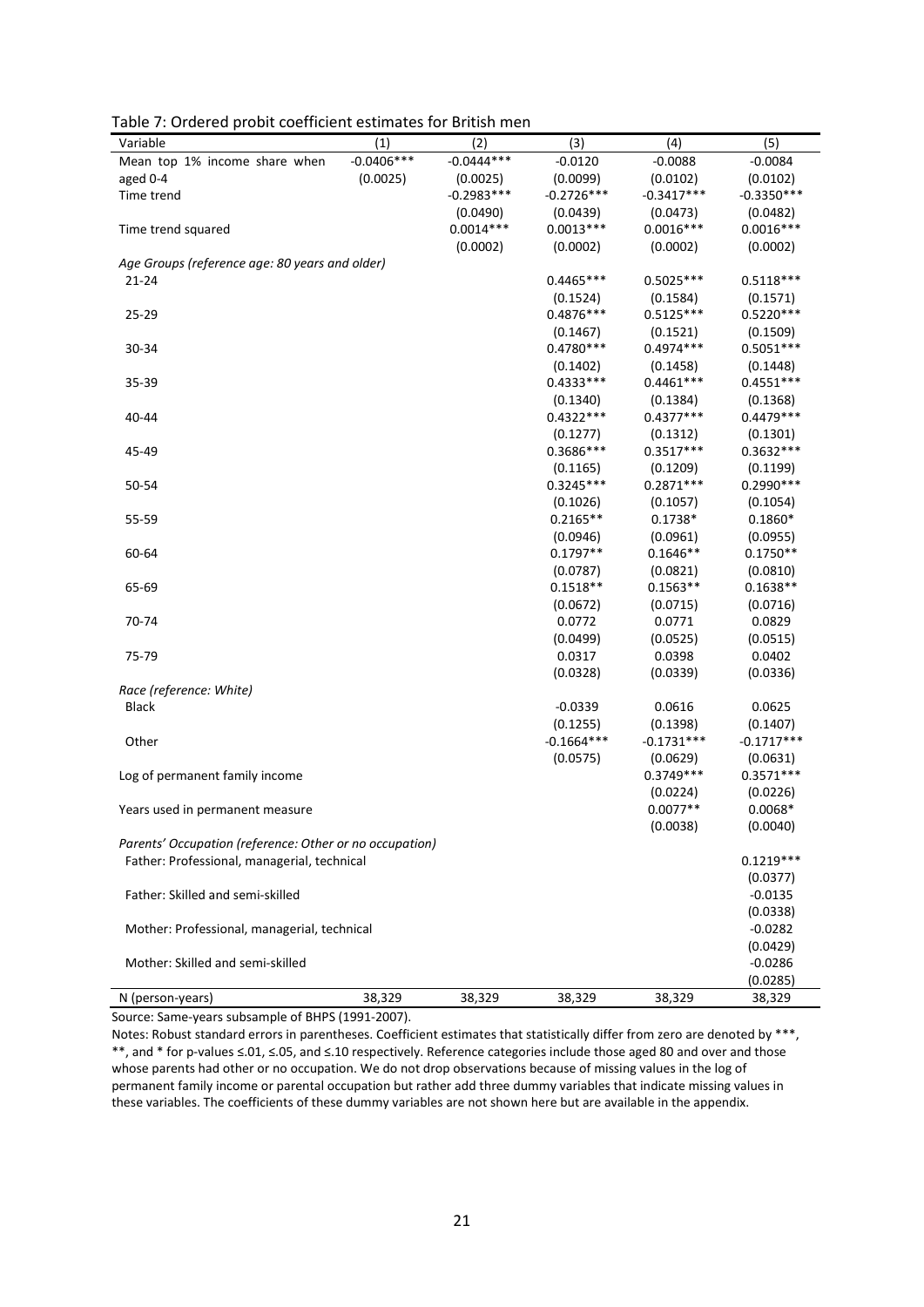| rable of Ordered probit coemcient estimates for british women<br>Variable | (1)          | (2)          | (3)          | (4)          | (5)          |
|---------------------------------------------------------------------------|--------------|--------------|--------------|--------------|--------------|
| Mean top 1% income share when                                             | $-0.0376***$ | $-0.0407***$ | $-0.0080$    | $-0.0059$    | $-0.0046$    |
| aged 0-4                                                                  | (0.0023)     | (0.0024)     | (0.0080)     | (0.0088)     | (0.0086)     |
| Time trend                                                                |              | $-0.3654***$ | $-0.3273***$ | $-0.3948***$ | $-0.3910***$ |
|                                                                           |              | (0.0510)     | (0.0438)     | (0.0475)     | (0.0491)     |
| Time trend squared                                                        |              | $0.0018***$  | $0.0016***$  | $0.0019***$  | $0.0019***$  |
|                                                                           |              |              |              |              |              |
|                                                                           |              | (0.0003)     | (0.0002)     | (0.0002)     | (0.0002)     |
| Age Groups (reference age: 80 years and older)<br>21-24                   |              |              | $0.5494***$  | $0.5673***$  | $0.5648***$  |
|                                                                           |              |              |              |              |              |
|                                                                           |              |              | (0.1226)     | (0.1309)     | (0.1305)     |
| $25 - 29$                                                                 |              |              | $0.5871***$  | $0.5835***$  | $0.5791***$  |
|                                                                           |              |              | (0.1195)     | (0.1289)     | (0.1287)     |
| 30-34                                                                     |              |              | $0.6048***$  | 0.5989 ***   | $0.5917***$  |
|                                                                           |              |              | (0.1116)     | (0.1197)     | (0.1194)     |
| 35-39                                                                     |              |              | $0.5736***$  | $0.5637***$  | $0.5585***$  |
|                                                                           |              |              | (0.1051)     | (0.1137)     | (0.1130)     |
| 40-44                                                                     |              |              | 0.5489***    | $0.5217***$  | $0.5192***$  |
|                                                                           |              |              | (0.0992)     | (0.1069)     | (0.1067)     |
| 45-49                                                                     |              |              | $0.4745***$  | $0.4111***$  | $0.4121***$  |
|                                                                           |              |              | (0.0895)     | (0.0952)     | (0.0943)     |
| 50-54                                                                     |              |              | 0.3987***    | $0.3272***$  | 0.3339 ***   |
|                                                                           |              |              | (0.0690)     | (0.0763)     | (0.0756)     |
| 55-59                                                                     |              |              | 0.3796***    | $0.3196***$  | $0.3262***$  |
|                                                                           |              |              | (0.0637)     | (0.0718)     | (0.0712)     |
| 60-64                                                                     |              |              | $0.4188***$  | $0.3762***$  | 0.3837***    |
|                                                                           |              |              | (0.0524)     | (0.0584)     | (0.0580)     |
| 65-69                                                                     |              |              | $0.2768***$  | $0.2529***$  | $0.2586***$  |
|                                                                           |              |              | (0.0467)     | (0.0494)     | (0.0491)     |
| 70-74                                                                     |              |              | $0.2182***$  | $0.2083***$  | $0.2122***$  |
|                                                                           |              |              | (0.0440)     | (0.0479)     | (0.0473)     |
| 75-79                                                                     |              |              | 0.0746       | 0.0741       | $0.0771*$    |
|                                                                           |              |              | (0.0453)     | (0.0453)     | (0.0447)     |
| Race (reference: White)                                                   |              |              |              |              |              |
| Black                                                                     |              |              | 0.0394       | 0.0965       | 0.1222       |
|                                                                           |              |              | (0.1231)     | (0.1322)     | (0.1345)     |
| Other                                                                     |              |              | $-0.3223***$ | $-0.1964**$  | $-0.1789**$  |
|                                                                           |              |              | (0.0844)     | (0.0800)     | (0.0825)     |
| Log of permanent family income                                            |              |              |              | 0.3699 ***   | 0.3462 ***   |
|                                                                           |              |              |              | (0.0213)     | (0.0225)     |
| Years used in permanent measure                                           |              |              |              | $0.0078*$    | 0.0072       |
|                                                                           |              |              |              | (0.0046)     | (0.0045)     |
| Parents' Occupation (reference: Other or no occupation)                   |              |              |              |              |              |
| Father: Professional, managerial, technical                               |              |              |              |              | $0.1641***$  |
|                                                                           |              |              |              |              | (0.0409)     |
| Father: Skilled and semi-skilled                                          |              |              |              |              | $0.0673**$   |
|                                                                           |              |              |              |              | (0.0324)     |
| Mother: Professional, managerial, technical                               |              |              |              |              | 0.0485       |
|                                                                           |              |              |              |              | (0.0399)     |
| Mother: Skilled and semi-skilled                                          |              |              |              |              | 0.0332       |
|                                                                           |              |              |              |              | (0.0261)     |
| N (person-years)                                                          | 44,101       | 44,101       | 44,101       | 44,101       | 44,101       |

Table 8: Ordered probit coefficient estimates for British women

Source: Same-years subsample of BHPS (1991-2007).

Notes: Robust standard errors in parentheses. Coefficient estimates that statistically differ from zero are denoted by \*\*\*, \*\*, and \* for p-values ≤.01, ≤.05, and ≤.10 respectively. Reference categories include those aged 80 and over and those whose parents had other or no occupation. We do not drop observations because of missing values in the log of permanent family income or parental occupation but rather add three dummy variables that indicate missing values in these variables. The coefficients of these dummy variables are not shown here but are available in the appendix.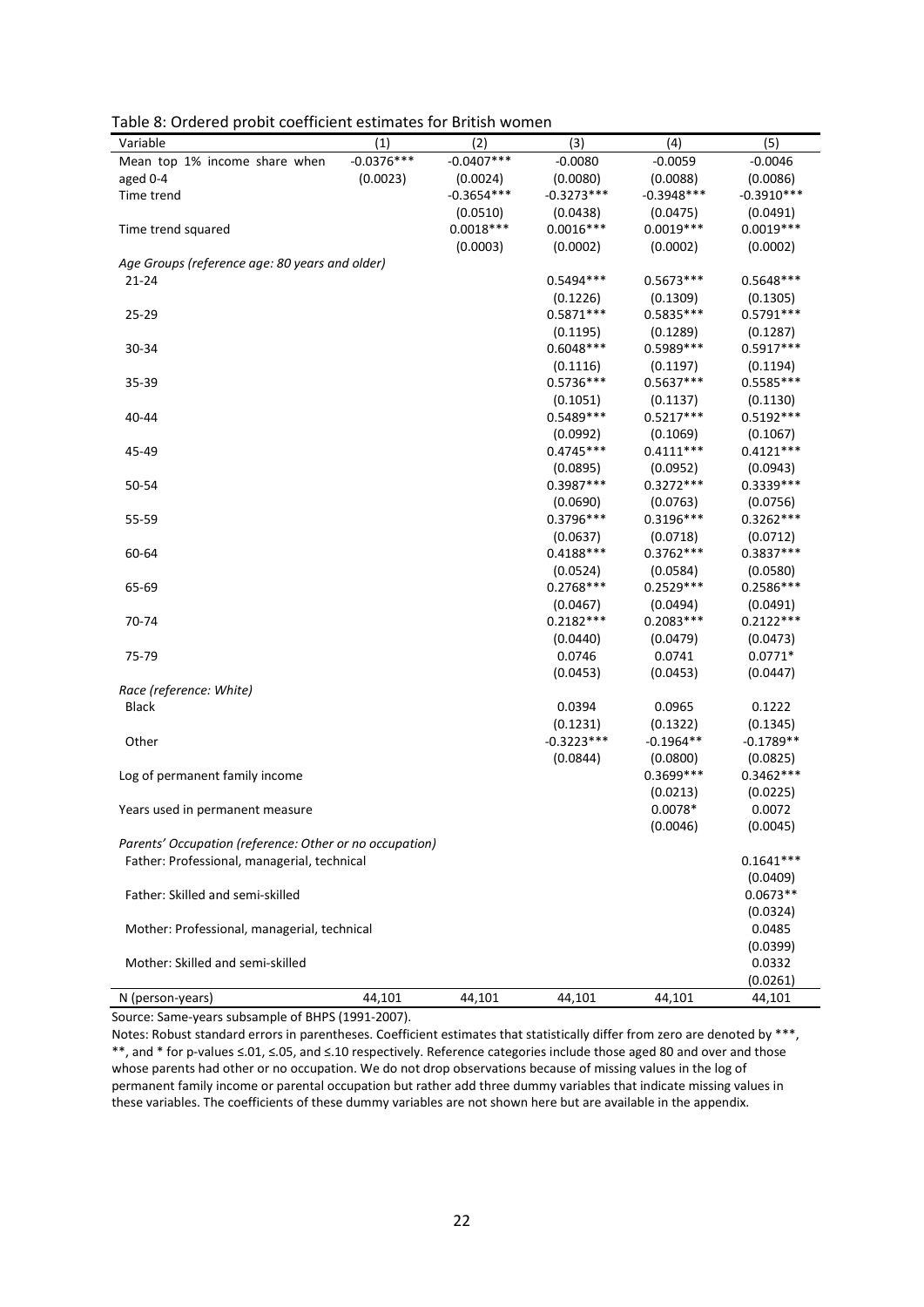# *4.2 Alternative specifications*

Focusing on Model 5, Table 9 shows that our early-life income inequality coefficient estimates are, for the U.S. samples, robust to how we control for time trends. For British men and women, our early-life inequality estimates did not affect results. They continued to be not significantly different from zero at the 10 percent level using a quadratic specification, a linear time trend, or decade dummies.

In the U.S. samples our results are robust to the inclusion of current top income share as an adult. But in results reported in the appendix we find no robust association between current reported health as an adult and current year top income share as an adult. In the British samples, when we include the current year top income share in the model, the sign and statistical significance of the the coefficient on inequality does not change. In both the U.S and British samples, the coefficient on current year top income is unstable across specifications that do and do not control for time trends and age. (See the appendix for details.)

|                                             | U.S.        |             | <b>Great Britain</b> |           |
|---------------------------------------------|-------------|-------------|----------------------|-----------|
|                                             | Men         | Women       | Men                  | Women     |
|                                             |             |             |                      |           |
| Quadratic time trend                        | $-0.0244**$ | $-0.0216**$ | $-0.0084$            | $-0.0046$ |
|                                             | (0.0099)    | (0.0103)    | (0.0102)             | (0.0086)  |
|                                             |             |             |                      |           |
| Quadratic time trend + current income share | $-0.0240**$ | $-0.0214**$ | $-0.0083$            | $-0.0045$ |
|                                             | (0.0099)    | (0.0104)    | (0.0101)             | (0.0086)  |
|                                             |             |             |                      |           |
| Linear time trend                           | $-0.0248**$ | $-0.0222**$ | $-0.0065$            | $-0.0018$ |
|                                             | (0.0099)    | (0.0103)    | (0.0106)             | (0.0090)  |
|                                             |             |             |                      |           |
| Linear time trend + current income share    | $-0.0241**$ | $-0.0216**$ | $-0.0069$            | $-0.0020$ |
|                                             | (0.0100)    | (0.0104)    | (0.0105)             | (0.0089)  |
|                                             |             |             |                      |           |
| Decade dummies                              | $-0.0203**$ | $-0.0182*$  | 0.0085               | 0.0112    |
|                                             | (0.0098)    | (0.0104)    | (0.0090)             | (0.0076)  |
|                                             |             |             |                      |           |
| Decade dummies + current income share       | $-0.0237**$ | $-0.0214**$ | 0.0057               | 0.0080    |
|                                             | (0.0099)    | (0.0105)    | (0.0098)             | (0.0083)  |
| N (person-years)                            | 36,522      | 41,238      | 38,329               | 44,101    |

Table 9: Sensitivity of coefficient estimates for early-life (aged 0-4) income share of top 1 percent to alternative time trend specifications and the inclusion of the current top 1 percent income share

Sources: Same-years subsamples of PSID (1991-2007) and BHPS (1991-2007).

Notes: Coefficient estimates and their standard errors in each of our six specifications are based on Model 5 in Tables 5-8 but using alternative time trend specifications with or without the addition of a current year measure of the share of income held by the top 1 percent. Current income share is the value of the top 1 percent share in the year health is reported. Values for the quadratic time trend were previously reported in Tables 5-8. Coefficient estimates that statistically differ from zero are denoted by \*\*\*, \*\*, and \* for p-values ≤.01, ≤.05, and ≤.10 respectively.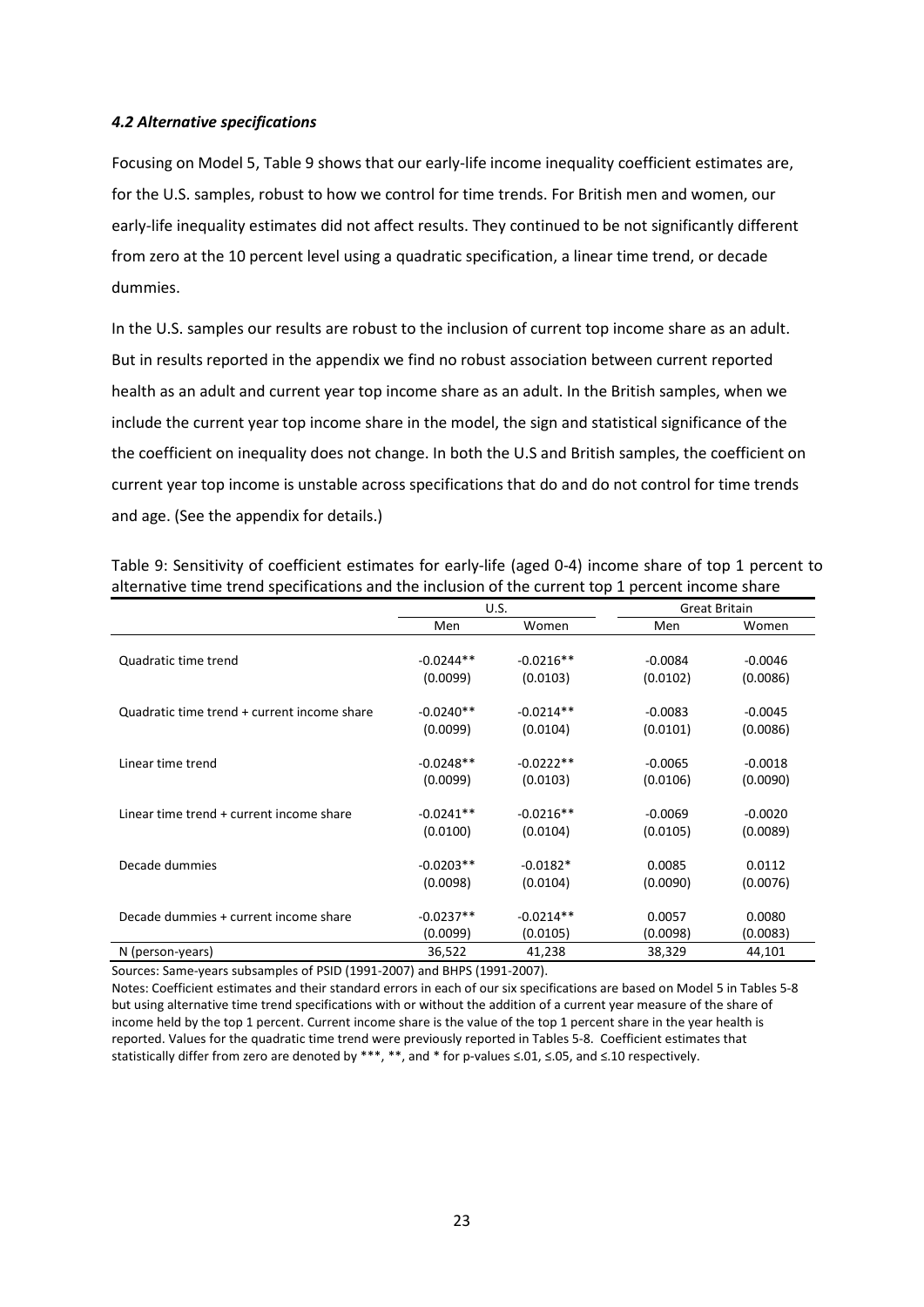# *4.3 Exploring the sources of the different findings for the U.S. and Great Britain*

In both our U.S. and British subsamples adult men and women are more likely to report being in better health if they are younger, have greater permanent income and had greater economic resources as a child (as measured by parents' education in the U.S. and their occupation in Great Britain). Furthermore, in our first two models that do not control for these individual demographic and economic factors, better health as an adult is negatively correlated with higher inequality when aged 0-4 in both countries. However, in our preferred models that include these controls, this negative relationship remains robust only in the U.S. The relationship is not statistically different from zero at the 10 percent level in Great Britain, even though, as seen in Figure 1, the U-shaped trend in taxable income held by the top 1 percent of tax units is remarkably similar in the two countries over the 1913-2006 period. What explains this difference in the relationship between health as an adult and inequality when aged 0-4?

Deaton (2013) suggests that income inequality is associated with the allocation of public goods related to health, such as immunizations and the provision of subsidized medical care. If this is the case, the relatively early creation of the National Health Service in Great Britain may explain the difference, since this major British public health initiative may have offset some of the adverse effects of income inequality at younger ages that we find in the U.S. Since the British National Health Service did not come into existence until 1948, we would expect that, other things equal, this additional provision of services to all residents of Great Britain would have had an offsetting effect on income inequality for those born in Great Britain in the post-World War II period.

In Table 10 we crudely account for this differential effect by including an interaction term on our inequality at ages 0-4 measure for those born before 1950 and those born in 1950 or later in both the U.S. and Great Britain. This interaction term is never significant in the British models. In Models 1 and 2 it reduces the magnitude of the coefficient on the variable for inequality at younger ages, but this variable remains significant at the 1 percent level. It also reduces the magnitude of this coefficient in the other three models, and it remains not significant at the 10 percent level. In the U.S., this placebo interaction term is also never significant. As in Great Britain, the addition of this interaction term does reduce the size of the coefficient on the variable for inequality at younger ages in Models 1 and 2, but it remains significant at the 1 percent level. However, in the rest of the models it now not only reduces the size of the coefficient, but also reduces its level of significance to below the 10 percent level.

24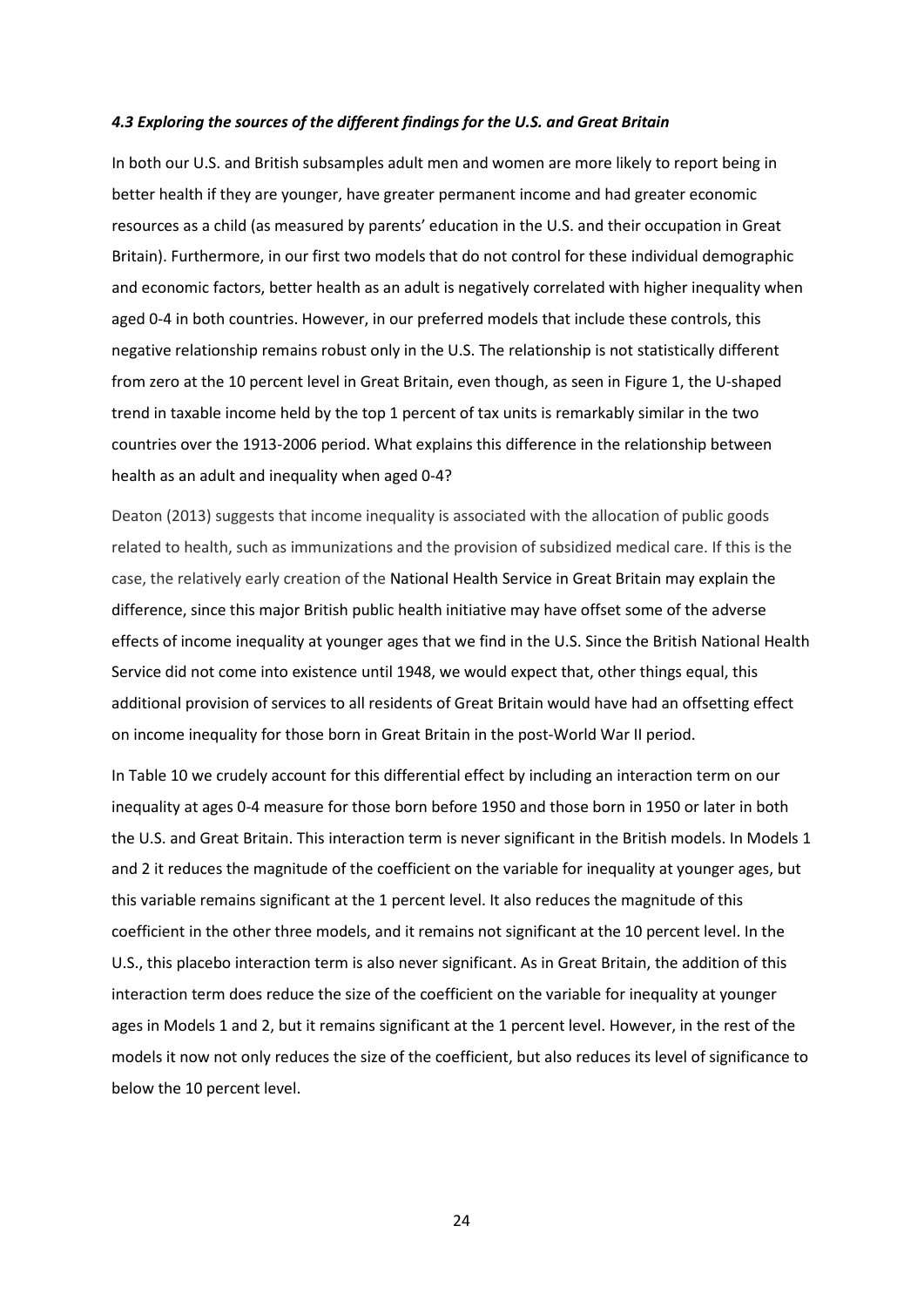| Table 10: Sensitivity of coefficient estimates for early-life (aged 0-4) income share of top 1 percent to |
|-----------------------------------------------------------------------------------------------------------|
| major change in public health system for persons born before 1950 and 1966                                |

|                                   | (1)          | (2)           | (3)                | (4)                | (5)         |
|-----------------------------------|--------------|---------------|--------------------|--------------------|-------------|
| U.S.                              |              |               |                    |                    |             |
| Men                               |              |               |                    |                    |             |
| Birth to age 4                    | $-0.0772***$ | $-0.0707***$  | $-0.0221**$        | $-0.0324***$       | $-0.0236**$ |
|                                   | (0.0087)     | (0.0091)      | (0.0099)           | (0.0103)           | (0.0100)    |
| Birth to age 4 x born before 1966 | $-0.0170***$ | $-0.0259***$  | 0.0040             | $-0.0026$          | $-0.0020$   |
|                                   | (0.0035)     | (0.0041)      | (0.0050)           | (0.0048)           | (0.0047)    |
| Women                             |              |               |                    |                    |             |
| Birth to age 4                    | $-0.0922***$ | $-0.0854***$  | $-0.0328***$       | $-0.0322***$       | $-0.0227**$ |
|                                   | (0.0077)     | (0.0083)      | (0.0100)           | (0.0105)           | (0.0104)    |
| Birth to age 4 x born before 1966 | $-0.0066*$   | $-0.0157***$  | 0.0043             | 0.0006             | 0.0025      |
|                                   | (0.0035)     | (0.0042)      | (0.0045)           | (0.0046)           | (0.0046)    |
| U.S. (1950 as "placebo")          |              |               |                    |                    |             |
| Men                               |              |               |                    |                    |             |
| Birth to age 4                    | $-0.0875***$ | $-0.0913***$  | $-0.0162$          | $-0.0233*$         | $-0.0158$   |
|                                   | (0.0130)     | (0.0137)      | (0.0144)           | (0.0137)           | (0.0128)    |
| Birth to age 4 x born before 1950 | $-0.0068$    | $-0.0073$     | $-0.0025$          | $-0.0055$          | $-0.0047$   |
|                                   | (0.0054)     | (0.0058)      | (0.0064)           | (0.0054)           | (0.0053)    |
| Women                             |              |               |                    |                    |             |
| Birth to age 4                    | $-0.1080***$ | $-0.1119***$  | $-0.0369***$       | $-0.0272**$        | $-0.0178$   |
|                                   | (0.0108)     | (0.0115)      | (0.0134)           | (0.0139)           | (0.0131)    |
| Birth to age 4 x born before 1950 | 0.0031       | 0.0023        | 0.0032             | $-0.0026$          | $-0.0020$   |
|                                   |              |               |                    |                    |             |
|                                   | (0.0047)     | (0.0050)      | (0.0052)           | (0.0049)           | (0.0044)    |
| <b>Great Britain</b>              |              |               |                    |                    |             |
| Men                               |              |               |                    |                    |             |
| Birth to age 4                    | $-0.0423***$ | $-0.0510***$  | $-0.0238$          | $-0.0128$          | $-0.0131$   |
|                                   | (0.0091)     | (0.0090)      | (0.0149)           | (0.0149)           | (0.0147)    |
| Birth to age 4 x born before 1950 | 0.0009       | 0.0038        | 0.0055             | 0.0019             | 0.0022      |
|                                   | (0.0050)     | (0.0049)      | (0.0047)           | (0.0050)           | (0.0049)    |
| Women                             |              |               |                    |                    |             |
| Birth to age 4                    | $-0.0391***$ | $-0.0466$ *** | $-0.0106$          | 0.0036             | 0.0035      |
|                                   | (0.0071)     | (0.0073)      | (0.0126)           | (0.0137)           | (0.0136)    |
| Birth to age 4 x born before 1950 | 0.0009       | 0.0034        | 0.0012             | $-0.0045$          | $-0.0038$   |
|                                   | (0.0038)     | (0.0039)      | (0.0040)           | (0.0044)           | (0.0043)    |
| Great Britain (1966 as "placebo") |              |               |                    |                    |             |
| Men                               |              |               |                    |                    |             |
| Birth to age 4                    | $-0.0478***$ | $-0.0461***$  | $-0.0105$          | $-0.0071$          | $-0.0065$   |
|                                   | (0.0053)     | (0.0052)      | (0.0100)           | (0.0104)           | (0.0103)    |
| Birth to age 4 x born before 1966 | 0.0053       | 0.0013        | $-0.0021$          | $-0.0024$          | $-0.0026$   |
|                                   | (0.0035)     | (0.0033)      | (0.0033)           | (0.0035)           | (0.0035)    |
| Women                             |              |               |                    |                    |             |
| Birth to age 4                    | $-0.0447***$ | $-0.0430***$  | $-0.0032$          | $-0.0024$          | $-0.0005$   |
|                                   | (0.0057)     | (0.0057)      | (0.0084)           | (0.0090)           | (0.0089)    |
| Birth to age 4 x born before 1966 | 0.0053       | 0.0017        | $-0.0067$          | $-0.0048$          | $-0.0056$   |
|                                   | (0.0041)     | (0.0042)      | (0.0050)           | (0.0052)           | (0.0052)    |
| Controls                          |              |               |                    |                    |             |
| Time trend                        |              | X             | X                  | Χ                  | Χ           |
| Age group                         |              |               | $\pmb{\mathsf{X}}$ | $\pmb{\mathsf{X}}$ | Χ           |
| Race                              |              |               | $\pmb{\mathsf{X}}$ | $\pmb{\mathsf{X}}$ | Χ           |
| Log permanent family income       |              |               |                    | $\pmb{\mathsf{X}}$ | Χ           |
| Parents' education/occupation     |              |               |                    |                    | Χ           |

Sources: Same-years subsamples of PSID (1991-2007) and BHPS (1991-2007).

Notes: Coefficient estimates and their standard errors are from model specifications that correspond to those used for Tables 5-8. Sample sizes are N=36,522 for U.S. males, N=41,238 for U.S. females, N=38,329 for British males and N=44,101 for British females. Coefficient estimates that statistically differ from zero are denoted by \*\*\*, \*\*, and \* for p-values ≤.01, ≤.05, and ≤.10 respectively.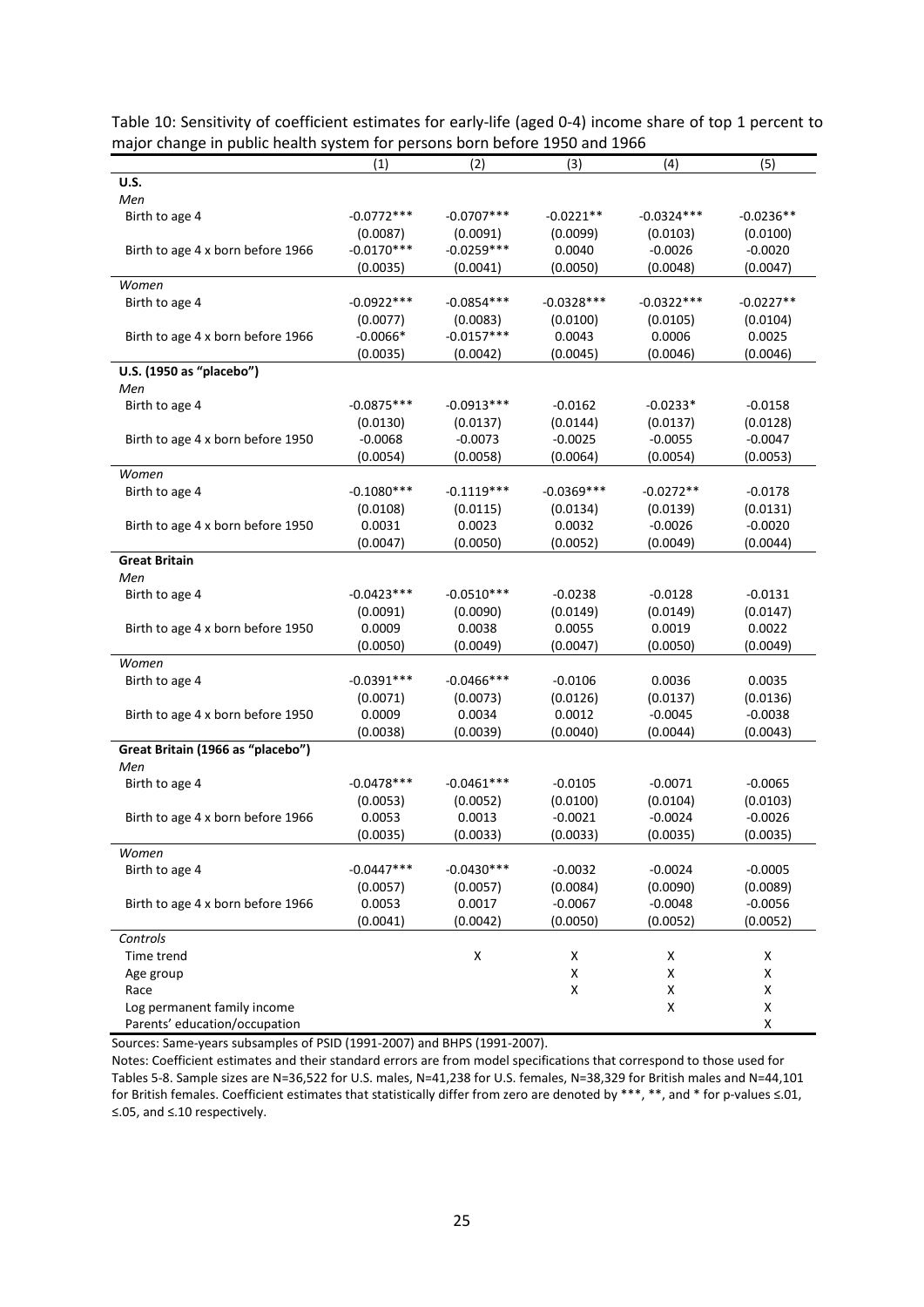When we repeat this exercise, but instead focus on 1966, the year that Medicare and Medicaid were implemented in the U.S., as expected, adding this interaction term has no impact on the results for men or women in Great Britain. In the U.S., it reduces the inequality coefficient in all five models, but its significance remains robust. Hence, at least using this crude measure of the importance of the each country's most important public health initiative, we find no evidence that its inclusion explains the lack of robustness in our British findings, and at best suggests that its inclusion can affect the robustness of our U.S. results.

# *4.4 Comparing same-years subsample results with full-sample results*

Because the focus of this paper is a comparison of the relationship between self-reported health in adulthood and inequality as a child in the U.S. and Great Britain, we restricted our sample to years when both the PSID and BHPS launched new waves of data. In the top two panels of Table 11, we reproduce the early-life inequality coefficient estimates for the same-years U.S. subsamples first presented in Tables 5 and 6. In the next two panels we report these coefficient values when we use all waves of PSID data. In all five models we find a negative relationship that remains significant at the 1 percent level. In this case-study style analysis of the U.S. data, the increase in years of data improves the level of significance to 1 percent in all cases.

In the next four panels, we repeat this exercise for men and women in Great Britain, reproducing the values found in Table 7 and 8 for our same-years sample and then reporting the values for the inequality at ages 0-4 variable using all available waves of the BHPS (except 1999, which uses a different measure of self-reported health). In this case-study style analysis of the British data, the increase in years of data does not improve the robustness of our findings. The coefficient in Models 3, 4, and 5 remains negative but does not statistically differ from zero.<sup>[9](#page-25-0)</sup>

**.** 

<span id="page-25-0"></span> $9$  We report a full set of results in the appendix. Neither the sign nor statistical significance of the coefficients on control variables change much when we estimate the models on the full sample. This is also the case with respect to our findings in the robustness tables with one exception. In Table 10 when we use 1950 as our placebo year the coefficient on our inequality variable for the U.S. returns return to being significant at the 5 percent level or better. This is not the case for Great Britain.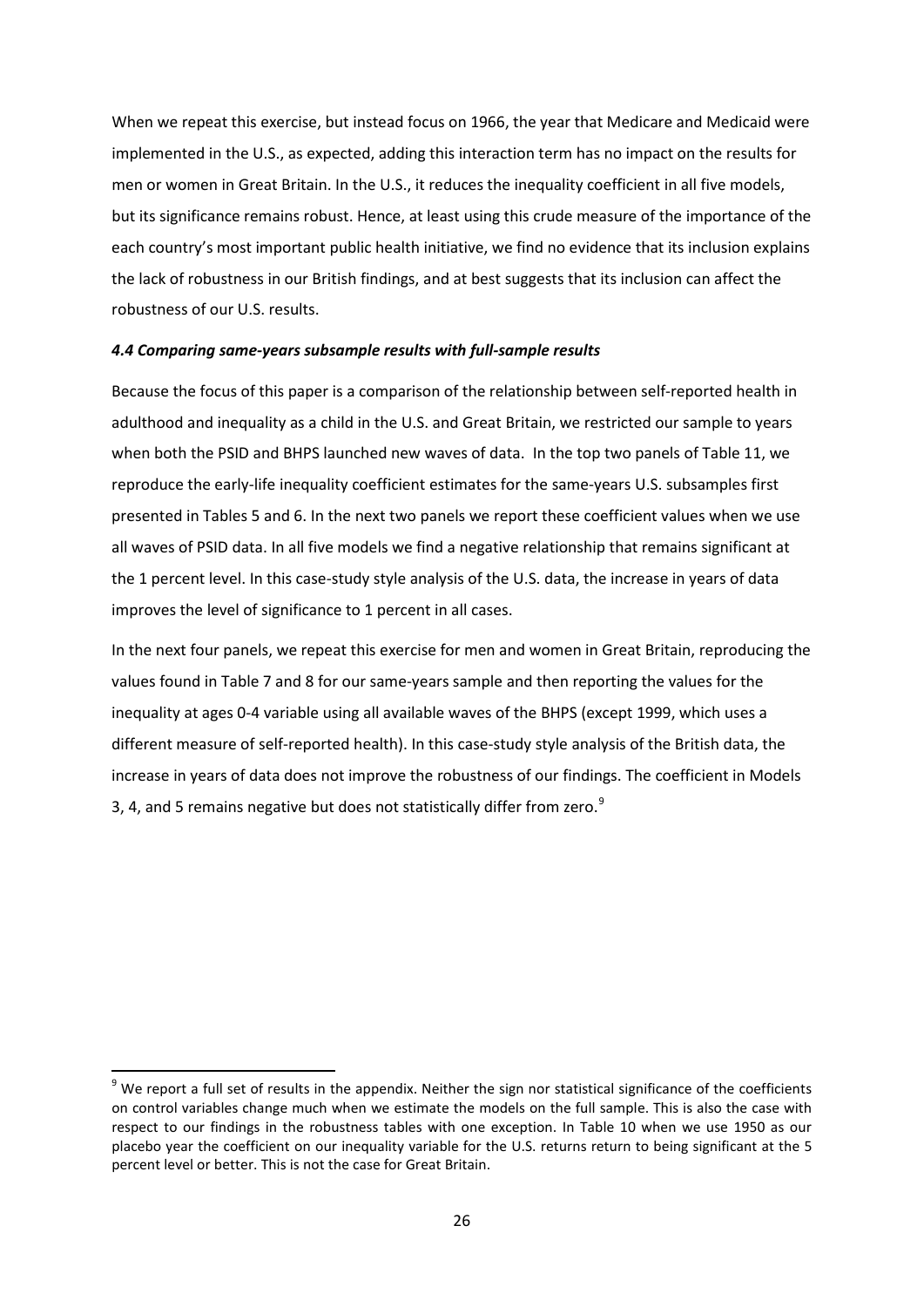| Table 11: Sensitivity of coefficient estimates for early-life (aged 0-4) income share of top 1 percent to |  |
|-----------------------------------------------------------------------------------------------------------|--|
| using same-years subsamples and full country samples                                                      |  |

|                                                                                                             | (1)          | (2)          | (3)                                           | (4)              | (5)                                               |
|-------------------------------------------------------------------------------------------------------------|--------------|--------------|-----------------------------------------------|------------------|---------------------------------------------------|
| $\overline{U.S.}^1$                                                                                         |              |              |                                               |                  |                                                   |
| Men (1991-2007 respondents)                                                                                 |              |              |                                               |                  |                                                   |
| Mean top 1% income share when aged 0-4                                                                      | $-0.1016***$ | $-0.1064***$ | $-0.0208**$                                   | $-0.0334***$     | $-0.0244**$                                       |
|                                                                                                             | (0.0058)     | (0.0061)     | (0.0102)                                      | (0.0103)         | (0.0099)                                          |
| N (person-years)                                                                                            | 36,522       | 36,522       | 36,522                                        | 36,522           | 36,522                                            |
| Women (1991-2007 respondents)                                                                               |              |              |                                               |                  |                                                   |
| Mean top 1% income share when aged 0-4                                                                      | $-0.1015***$ | $-0.1071***$ | $-0.0311***$                                  | $-0.0320***$     | $-0.0216**$                                       |
|                                                                                                             | (0.0049)     | (0.0051)     | (0.0100)                                      | (0.0104)         | (0.0103)                                          |
| N (person-years)                                                                                            | 41,238       | 41,238       | 41,238                                        | 41,238           | 41,238                                            |
| Men (1984-2009 respondents - Full sample)                                                                   |              |              |                                               |                  |                                                   |
| Mean top 1% income share when aged 0-4                                                                      | $-0.0945***$ | $-0.1053***$ | $-0.0233***$                                  | $-0.0308$ ***    | $-0.0221***$                                      |
|                                                                                                             | (0.0052)     | (0.0058)     | (0.0079)                                      | (0.0072)         | (0.0075)                                          |
| N (person-years)                                                                                            | 62,389       | 62,389       | 62,389                                        | 62,389           | 62,389                                            |
| Women (1984-2009 respondents - Full sample)                                                                 |              |              |                                               |                  |                                                   |
| Mean top 1% income share when aged 0-4                                                                      | $-0.0959***$ | $-0.1047***$ | $-0.0340***$                                  | $-0.0380***$     | $-0.0283***$                                      |
|                                                                                                             | (0.0045)     | (0.0048)     | (0.0079)                                      | (0.0074)         | (0.0074)                                          |
| N (person-years)                                                                                            | 70,347       | 70,347       | 70,347                                        | 70,347           | 70,347                                            |
| Great Britain <sup>2</sup>                                                                                  |              |              |                                               |                  |                                                   |
| Men (1991-2007 respondents)                                                                                 |              |              |                                               |                  |                                                   |
| Mean top 1% income share when aged 0-4                                                                      | $-0.0406***$ | $-0.0444***$ | $-0.0120$                                     | $-0.0088$        | $-0.0084$                                         |
|                                                                                                             | (0.0025)     | (0.0025)     | (0.0099)                                      | (0.0102)         | (0.0102)                                          |
| N (person-years)                                                                                            | 38,329       | 38,329       | 38,329                                        | 38,329           | 38,329                                            |
| Women (1991-2007 respondents)                                                                               |              |              |                                               |                  |                                                   |
| Mean top 1% income share when aged 0-4                                                                      | $-0.0376***$ | $-0.0407***$ | $-0.0080$                                     | $-0.0059$        | $-0.0046$                                         |
|                                                                                                             | (0.0023)     | (0.0024)     | (0.0080)                                      | (0.0088)         | (0.0086)                                          |
| N (person-years)                                                                                            | 44,101       | 44,101       | 44,101                                        | 44,101           | 44,101                                            |
| Men (1991-2008 respondents - Full sample)                                                                   |              |              |                                               |                  |                                                   |
| Mean top 1% income share when aged 0-4                                                                      | $-0.0428***$ | $-0.0467***$ | $-0.0131$                                     | $-0.0101$        | $-0.0098$                                         |
|                                                                                                             | (0.0024)     | (0.0024)     | (0.0097)                                      | (0.0100)         | (0.0099)                                          |
| N (person-years)                                                                                            | 58,055       | 58,055       | 58,055                                        | 58,055           | 58,055                                            |
| Women (1991-2008 respondents - Full sample)                                                                 |              |              |                                               |                  |                                                   |
| Mean top 1% income share when aged 0-4                                                                      | $-0.0405***$ | $-0.0436***$ | $-0.0037$                                     | $-0.0023$        | $-0.0002$                                         |
|                                                                                                             | (0.0022)     | (0.0023)     | (0.0079)                                      | (0.0085)         | (0.0085)                                          |
| N (person-years)                                                                                            | 67,096       | 67,096       | 67,096                                        | 67,096           | 67,096                                            |
|                                                                                                             |              |              |                                               |                  |                                                   |
|                                                                                                             |              |              |                                               |                  |                                                   |
|                                                                                                             |              |              |                                               |                  |                                                   |
|                                                                                                             |              |              |                                               |                  |                                                   |
|                                                                                                             |              |              |                                               |                  |                                                   |
|                                                                                                             |              |              |                                               |                  |                                                   |
| Controls<br>Time trend<br>Age group<br>Race<br>Log permanent family income<br>Parents' education/occupation |              | Χ            | X<br>$\pmb{\mathsf{X}}$<br>$\pmb{\mathsf{X}}$ | X<br>Χ<br>Χ<br>Χ | X<br>Χ<br>Χ<br>$\pmb{\mathsf{X}}$<br>$\mathsf{x}$ |

Sources: Same-years subsamples of PSID (1984-2009) and BHPS (1991-2008), and full country samples of PSID (1991-2007) and BHPS (1991-2007).

Notes: Robust standard errors in parentheses. Coefficient estimates that statistically differ from zero are denoted by \*\*\*, \*\*, and \* for p-values ≤.01, ≤.05, and ≤.10 respectively. Reference categories include those aged 80 and over, those whose parents did not receive a high school degree.<br><sup>1</sup> The following two panels repeat the early-life inequality coefficients and sample sizes N from Tables 5 and 6.

 $2$  The following two panels repeat the early-life inequality coefficients and sample sizes N from Tables 7 and 8.

# **5. Discussion and conclusion**

In Lillard et al. (2015) we find that the health of U.S.-born adult men and women is worse if they experienced higher average levels of income inequality during the early years of their lives. Here we find similar results for the U.S. using a subsample of their data over PSID waves limited to the same calendar years for which BHPS data are available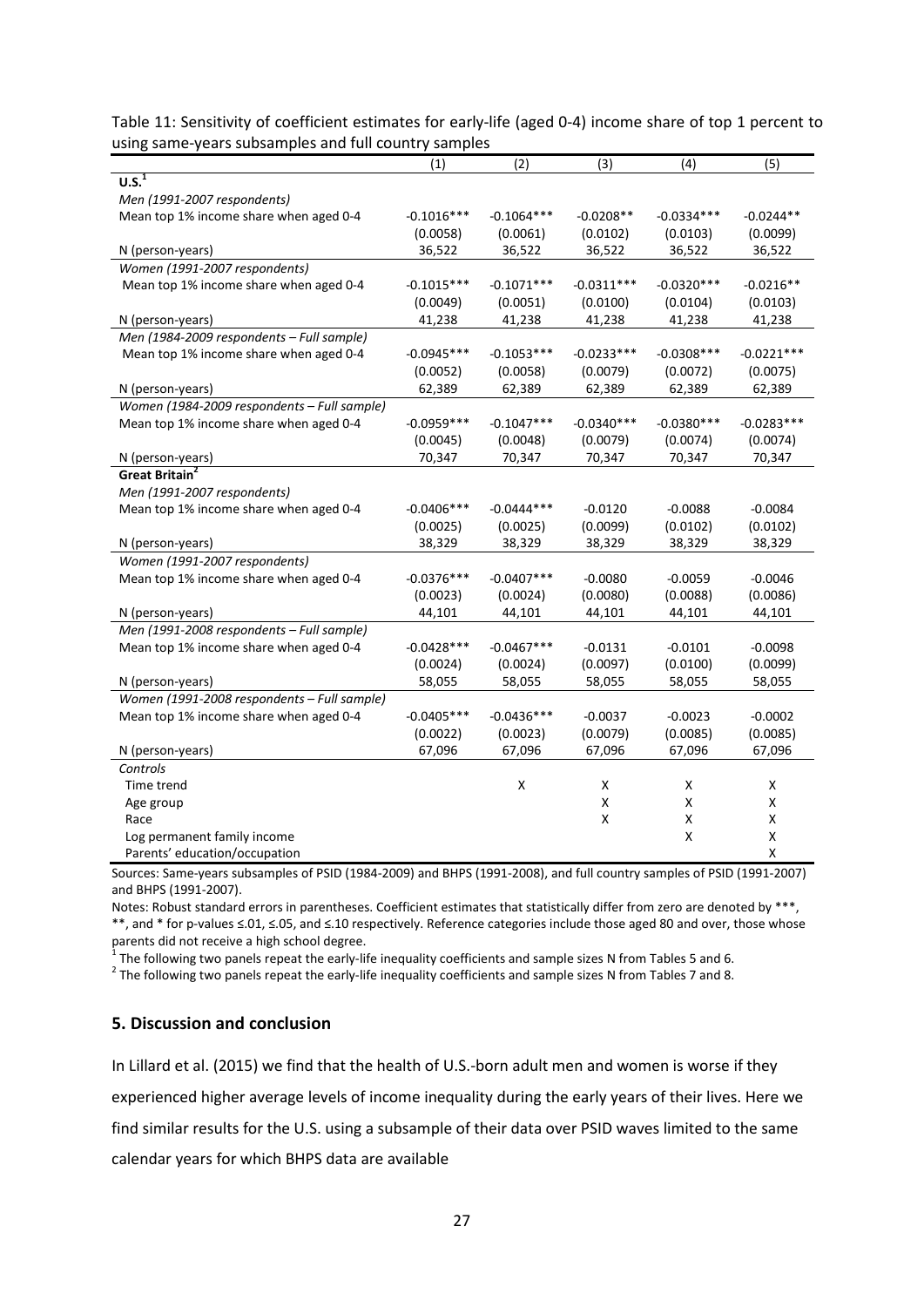Measuring inequality as the average share of income held by the top 1 percent of tax units in each country, we compare the relationship between the self-reported health of U.S. and British adults and the inequality they experienced when aged 0-4,. Despite similar trends in inequality in each country over the period from 1913 to 2007, we find quite different relationships between selfreported health and early-life inequality.

In both countries the simple correlation is negative and statistically different from zero. That is, the unconditional correlation suggests that adults are less likely to report being in better health if inequality was higher in their first five years of life. This association remains statistically significant among U.S. men and women when we control for individual differences in demographic and economic factors and control for time trends. But in Great Britain, the simple association vanishes when we control for similar individual differences in other determinants of health.

There are reasons to be cautious about interpreting these results. The most obvious limitation is our use of an income inequality measure that only varies over time and not across individuals living in different geographical sub-divisions. Because our measure only varies over time, it is probably correlated with trends in many other factors that developed in similar ways to the ones we capture with our income inequality trend measure. Hence we may have omitted variable bias in our models. For the most part, we simply lack long time-series data on factors such as medical technology, spending on health, and similar inputs to health production. Despite our efforts to crudely capture the introduction of the National Health Service in Great Britain and Medicare/Medicaid in the U.S., our results in this regard require caution in their interpretation. The changes in our top income time series may, and even plausibly will, be correlated with the evolution of these other factors.

While it is premature to conclude that health as an adult is adversely affected by exposure to earlylife income inequality in the U.S., our finding that they statistically linked is all the more striking given the absence of evidence of such a linkage in Great Britain, using the same models over the same set of years. Future research should focus on understanding the nature of this relationship and the difference we find in it between two countries that have experienced similar top income trends over the last 100 years.

# **References**

Alvaredo, F., Atkinson, A.B., Piketty, T., & Saez, E. 2013. The top 1 percent in international and historical perspective. *Journal of Economic Perspectives,* 27 (3), 3–20.

Araujo, M. Caridad, Ferreira, F.H.G., Lanjouw, P.,& Özler, B. 2008. Local inequality and project choice: Theory and evidence from Ecuador. *Journal of Public Economics*, 92: 1022-1046.

Atkinson, A.B. 2005. Top incomes in the UK over the 20<sup>th</sup> century. *Journal of the Royal Statistical Society Series A*, 168, Part 2: 325-343.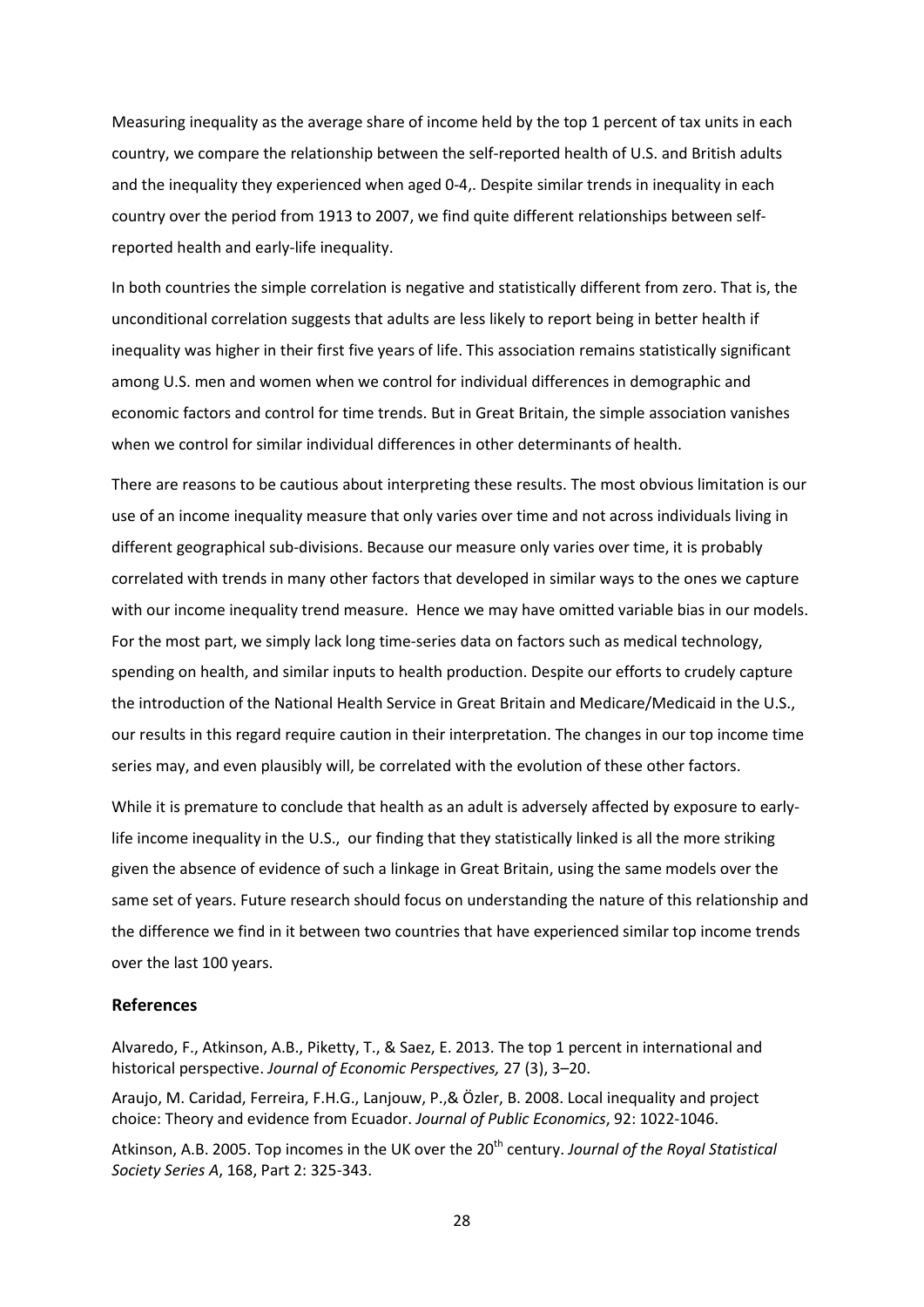Atkinson, A.B., Piketty, T., & Saez, E. 2011. Top incomes in the long run of history. *Journal of Economic Literature*, 49 (1), 3–71.

Burkhauser, R.V., Butrica, B.A., Daly, M.C., & Lillard, D.R. 2001. The Cross-National Equivalent File: A product of cross-national research. In I. Becker, N. Ott, & G. Rolf (Eds.), Soziale Sicherung in Einer Dynamischen Gesellschaft (pp. 354–376). Frankfurt, Germany: Campus Verlag.Burkhauser, R.V., & Lillard, D.R. 2005. The contribution and potential of data harmonization for cross-national comparative research. Journal of Comparative Policy Analysis, 7 (4), 313–330.

Burkhauser, R.V., & and Lillard, D.R. 2007. The Expanded expanded Cross-National Equivalent File: HILDA Joins joins its International international Peerspeers. *The Australian Economic Review*, 40 (2), 1–8.

Case, A., Fertig, A., & Paxson, C. 2005. The lasting impact of childhood health and circumstance. *Journal of Health Economics*, 24: 365-389.

Currie, J. & Rossin-Slater, M. 2015. Early-life origins of life-cycle well-being: research and policy implications. *Journal of Policy Analysis and Management*, 34 (1),208–242.

Deaton, Angus. 2003. Health, inequality, and economic development. *Journal of Economic Literature*, 41(1): 113-158.

Deaton, Angus. 2013*. The Great Escape: Health, Wealth, and the Origins of Inequality*. Princeton University Press.

Duncan, G., Ziol-Guest, K., & Kalil, A. 2010. Early childhood poverty and adult attainment, behavior and health. *Child Development*, 81(1), 306–325.

Duncan, G., Kalil, A., & Ziol-Guest, K.M. 2013. Early childhood poverty and adult achievement, employment and health. *Family Matters*, 93: 2735.

Elo, I.T., & Preston, S.H. 1992. Effects of early-life conditions on adult mortality: A review. *Population Index*, 58 (2), 186–212.

Frick, J.R., Jenkins, S.P., Lillard, D.R., Lipps, O., & Wooden, M. 2007. The Cross-National Equivalent File (CNEF) and its member country household panel studies. Schmollers Jahrbuch (Journal of Applied Social Science Studies), 127 (4): 627–654. Hayward, M.D. & Gorman, B.K. 2004. The long arm of childhood: The influence of early-life social conditions on men's mortality. *Demography*, 41 (1): 87-107.

Idler, E.L., Benyamini, Y., 1997. Self-rated health and mortality: a review of 27 community studies. *Journal of Health and Social Behavior* 38 (1), 21–37.

Jürges, H. Avendano, M., & Mackenbach, J.P. 2008. Are different measures of self-rated health comparable? An assessment in five European countries. European Journal of Epidemiology 23:773– 781.

Kondo, N. Sembajwe, G., Kawachi, I., van Dam, R., Subramanian, S., & Yamagata, Z. 2009. Income inequality, mortality, and self rated health: Meta-analysis of multilevel studies. *BMJ: British Medical Journal*, 339 (7731), 1178-1181.

Kondo, N., van Dam, R. M., Sembajwe, G., Subramanian, S. V., Kawachi, I., & Yamagata, Z. 2012. Income inequality and health: The role of population size, inequality threshold, period effects and lag effects. *Journal of Epidemiology and Community Health*, 66:e11. doi:10.1136/jech-2011-200321

Leigh, A. 2007. How closely do top income shares track other measures of inequality? *The Economic Journal*, 117 (524), F619–F633.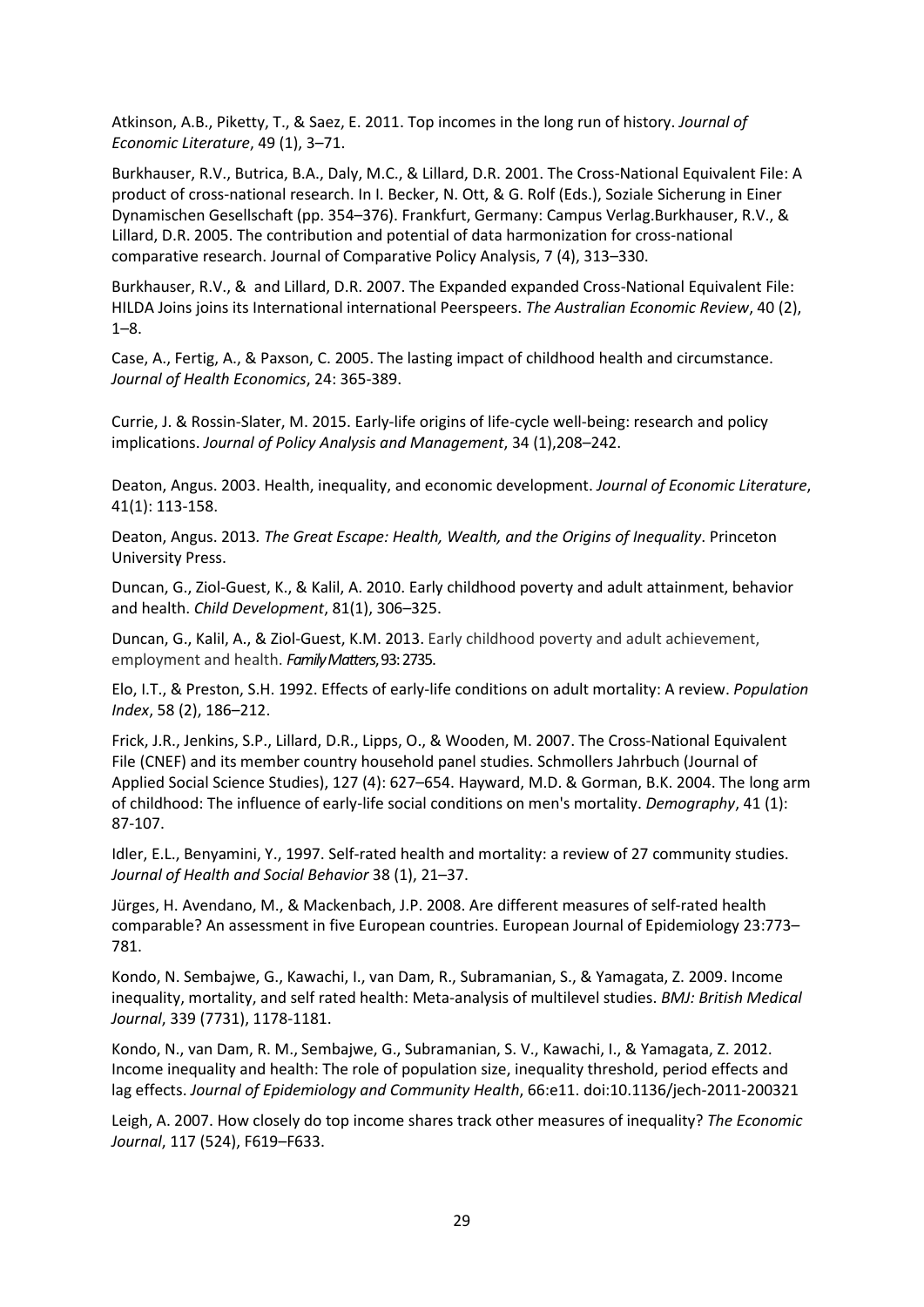Lillard, D. R., Burkhauser, R. V., Hahn, M., & Wilkins, R. 2015. Does Early-Life Income Inequality Predict Self-Reported Health In Later Life? Evidence from the United States. *Social Science and Medicine*, 128 (3): 347-355.

Miilunpalo, S., Vuori, I., Oja, P., Pasanen, M., & Urponen, H. 1997. Self-rated health status as a health measure: The predictive value of self-reported health status on the use of physician services and on mortality in the working-age population. *Journal of Clinical Epidemiology*, 50 (5): 517-528.

Pickett, K.E. & Wilkinson, R.G. 2015. Income inequality and health: A causal review, *Social Science and Medicine*, 128 (3): 316-326.

Piketty, T. & Saez, E. 2003. Income inequality in the United States 1913-1998. *Quarterly Journal of Economics*, 118 (1): 1-38.

Sacker, A., Wiggins, R.D., Bartley, M., & McDonough, P. 2007. Self-rated health trajectories in the United States and the United Kingdom: A comparative study. *American Journal of Public Health.* 97: 812–818.

Sadana, R., Mathers, C., Lopez, A., Murray, C. Iburg, K. 2002. Comparative analyses of more than 50 household surveys on health status. In: Murray, C. Salomon, J., Mathers, D., Lopez, A. editors. Summary Measure of Population Health: Concepts, Ethics, Measurement and Applications. Geneva, Switzerland: World Health Organization. p 369-386.

van Doorslaer, E. & Jones, A. M. 2003. Inequalities in self-reported health: validation of a new approach to measurement. Journal of Health Economics 22: 61–87.

Wilkinson, R.G., & Pickett, K.E. 2006. Income inequality and population health: A review and explanation of the evidence. *Social Science and Medicine*, 62, 1768–1784.

Wüst, M. 2012. Early interventions and infant health: Evidence from the Danish home visiting program. *Labour Economics*, 19, 484–495.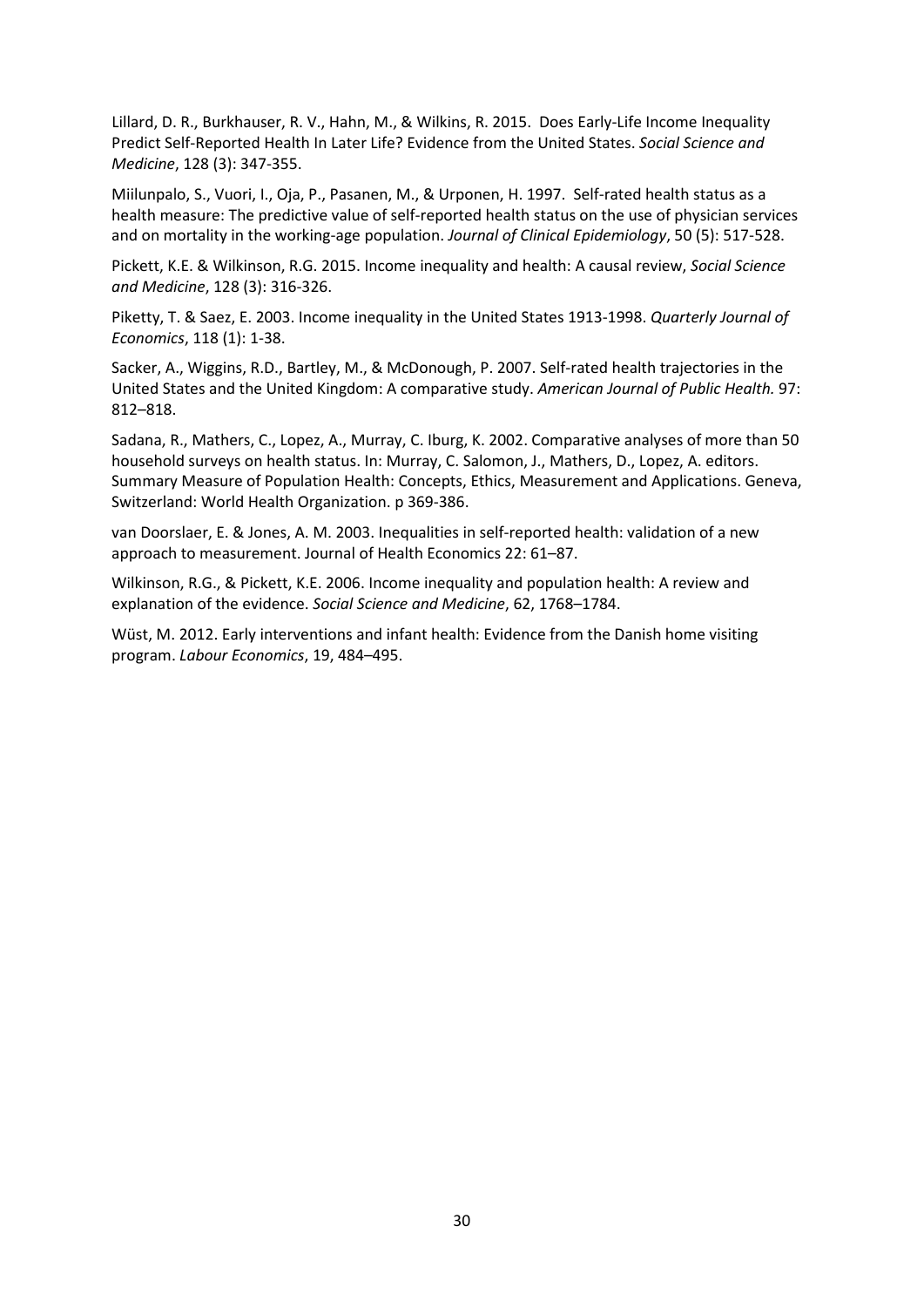# **Appendix**

# **1. Description of data sources and variables**

## **Data sources**

Our analysis uses data from the Panel Study of Income Dynamics (PSID) and the British Household Panel Survey (BHPS). It uses data from the respective U.S. and British Cross-National Equivalent Files (CNEF). The CNEF provides internationally harmonized variables that are based on the PSID and the BHPS.

The PSID, unlike the BHPS, only interviews one member each of each of its families. Further, the PSID does not gather information on every member of a family but focuses on family heads and their partners. We follow the PSID terminology and refer to "heads" and "wives". Because important variables such as self-reported health status are only asked with respect to the head and wife of a family, we are forced to restrict our analysis to these family members only.

From the 1970-2009 U.S. CNEF, we extract sex, age, race, post-tax post-transfer family income (labelled "Household Post-Government Income (TAXSIM)") and self-reported health status. We then merge PSID data on the educational attainment of a person's parents (henceforth: father and mother's education).

The BHPS interviews every family member aged 16 years and older. From the 1991-2008 British CNEF, we extract sex, age, race, post-tax post-transfer family income (labelled "Household Post-Government Income") and self-reported health status. We then merge BHPS data on the occupation of a person's parents (henceforth: father and mother's occupation).

We finally merge the Piketty and Saez (2003, updated) top 1 percent and 0.1 percent income series without taxable realized capital gains to our U.S. sample. We merge the Atkinson (2005, updated) top 1 percent and 0.1 percent income series to our British sample. From these series we create our measures for current and early-life inequality.

## **Sample restrictions**

Our U.S. sample consists of family heads aged 21 years and older and their partners aged 21 years and older. It is restricted to the 1984-2009 waves of PSID data, because questions about health status are not asked before 1984. But we are able to use pre-1984 income data for our permanent income measure. We have data for every year until 1997 and then for every other year until 2009.

Our British sample consists of all family members aged 21 and older. We have data for every year from 1991 to 2008. However, we excluded the 1999 wave because the health status question in 1999 is different from that in all other years.

In both our U.S. and British samples, we exclude everyone who is aged 20 years and younger at the time current health is asked, everyone who was not born in the U.S. and Great Britain, and everyone who was born before 1913. We do this because we cannot create consistent income inequality measures for these persons: we cannot create 20-year averages for those that are aged less than 21 years; early-life inequality measures for those that are born outside the U.S. and Great Britain and therefore not exposed to U.S. and British early life-inequality; and early-life inequality measures for those born before 1913 because the U.S. top income series start only in 1913. Although the British top income share data goes back as far as 1908, for comparison purposes, we excluded those born before 1913 from our British sample.

The PSID consists of four samples: the SRC sample (1968-2009); the SEO or Census sample (1968-2009); the Latino sample (1990-1995), and the New Immigrant sample (1997-2009). The SEO or Census sample over-samples low-income families in the PSID. We restrict our U.S. analysis to the SRC sample to avoid oversampling issues with oversampling.

The BHPS consists of five samples: the original BHPS sample (1991-2008), the European Community Household Panel (ECHP) low-income sample (1997-2001); the Welsh extension (1999-2008); the Scottish extension (1999-2008), and the Northern Ireland extension (2001-2008). All samples apart from the original BHPS sample oversample their members. We restrict our British analysis to the original BHPS sample to avoid issues with oversampling.

In the main paper, we use same-years subsamples, i.e. we restrict the U.S. and British samples to years that are available in both the BHPS and the PSID. Because the BHPS starts in 1991, ends in 2008, and asks a different self-reported health question in 1999 and because the PSID is only administered every other year from 1997 onwards, we restrict the samples to respondents to surveys in the following years: 1991, 1992, 1993, 1994, 1995, 1996, 1997, 2001, 2003, 2005, and 2007.

# **Description of variables**

## **Self-reported health status (dependent variable)**

In the PSID, self-reported health status is only asked of family heads and wives. In 1984-2009, the PSID asks: 'Would you say your (or head's) health in general is…' with respect to heads and 'Would you say your (or wife's/friend's) health in general is…' with respect to partners. The responses are coded as 'Excellent (1)', 'Very good (2)', 'Good (3)', 'Fair (4)' and 'Poor (5)'.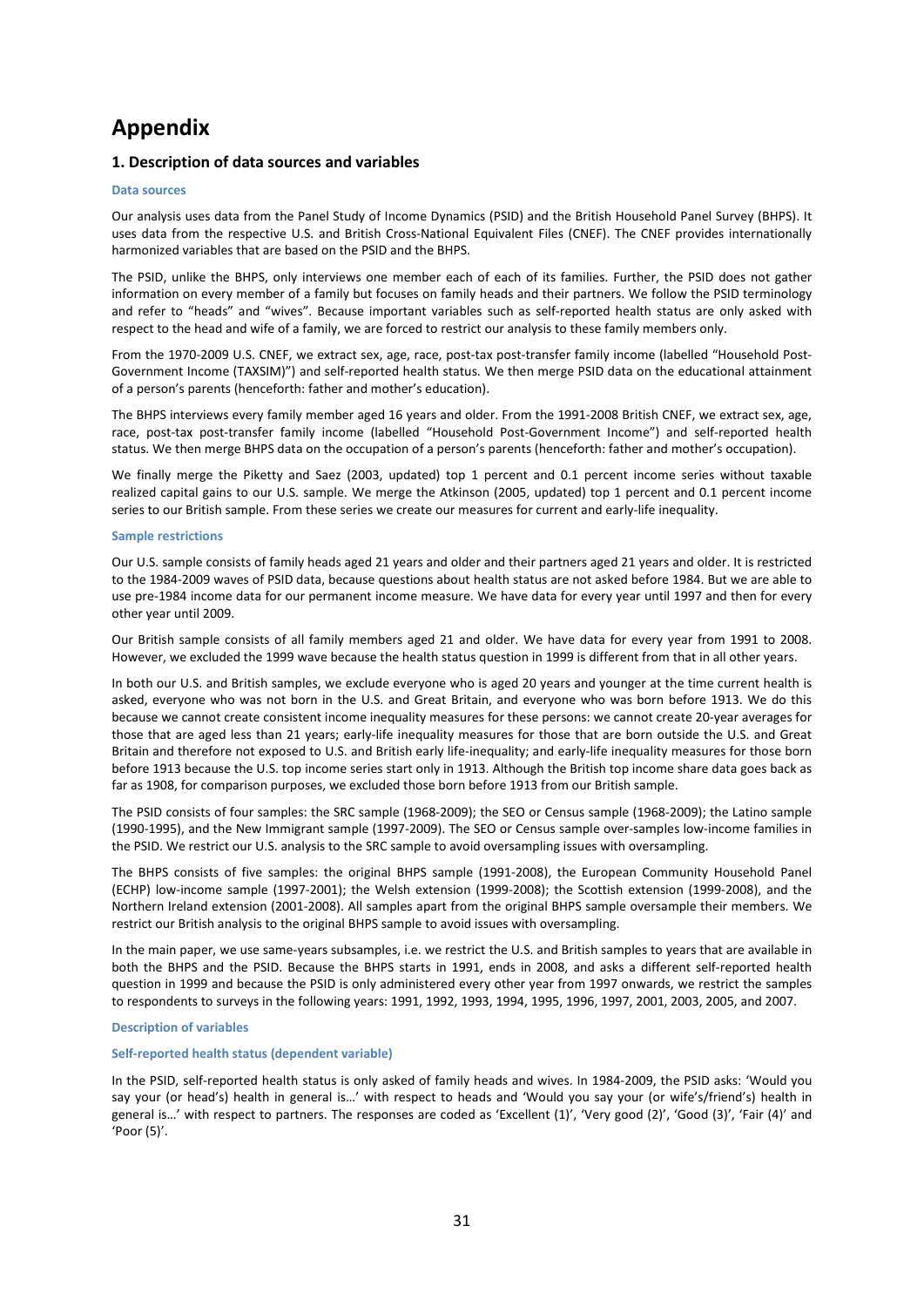In 1991-98 and 2000-2008, the BHPS asks 'Please think back over the last 12 months about how your health has been. Compared to people of your own age, would you say that your health has on the whole been ...'. The responses are coded as 'Excellent (1)', 'Good (2)', 'Fair (3)', 'Poor (4)', and 'Very poor (5)'.

In 1999, the BHPS asks a different question: 'In general would you say your health is...'. The responses are coded as 'Excellent (1)', 'Very good (2)', 'Good (3)', 'Fair (4)', and 'Poor (5)'.

[Table A1](#page-31-0) shows the distribution of the BHPS self-reported health status in 1998, 1999 and 2000.

<span id="page-31-0"></span>

|              | 1998                                                                      |               |      | 2000   |      |                                         | 1999         |      |
|--------------|---------------------------------------------------------------------------|---------------|------|--------|------|-----------------------------------------|--------------|------|
|              | Value label                                                               | Freg.         | %    | Freq.  | %    | Value label                             | Freq.        | %    |
| $\mathbf{1}$ | Excellent                                                                 | 2,358         | 21.6 | 3,310  | 21.2 | Excellent                               | 2,394        | 15.8 |
|              | Good                                                                      | 5,101         | 46.8 | 7,162  | 45.9 | Very good                               | 4,474        | 30.6 |
| 3            | Fair                                                                      | 2,263         | 20.8 | 3,443  | 22.1 | Good                                    | 4,847        | 31.0 |
| 4            | Poor                                                                      | 879           | 8.1  | 1,246  | 8.0  | Fair                                    | 2,414        | 15.5 |
| 5.           | Very poor                                                                 | 297           | 2.7  | 435    | 2.8  | Poor                                    | 755          | 4.8  |
|              | Total                                                                     | 10,898        |      | 15,596 |      | Total                                   | 15,184       |      |
|              | Missing values                                                            |               |      |        |      |                                         |              |      |
| -9           | <b>Missing</b>                                                            | 6             | 0.1  |        |      |                                         | $\mathbf{1}$ | 0.0  |
| $-7$         | Proxy respondent                                                          |               |      |        |      |                                         | 435          | 2.8  |
| $-1$         | Not answered                                                              | $\mathcal{P}$ | 0.0  | 7      | 0.0  |                                         | 3            | 0.0  |
|              | Question text in 1998 and 2002                                            |               |      |        |      | Question text in 1999                   |              |      |
|              | Please think back over the last 12 months about how your health has been. |               |      |        |      | In general would you say your health is |              |      |
|              | Compared to people of your own age, would you say that your health has on |               |      |        |      |                                         |              |      |
|              | the whole been                                                            |               |      |        |      |                                         |              |      |

*Source:* BHPS codebooks for 1998, 1999, and 2000.

Self-reported health status in 1999 is inconsistent compared to the other years. We therefore exclude the 1999 wave from our British sample and, for comparison purposes, from our same-years U.S. subsample.

## **Year**

This variable relates to the current year when a person's interview took place.

#### **Birth year**

Birth year is defined as a person's age in years minus the year.

#### **Time trend**

We create three specifications to model time: a linear time trend (year); a quadratic time trend (year plus year squared) and decade dummies [1980s (only in the full PSID sample), 1990s, 2000s (reference year)]. Our preferred specification is the quadratic time trend. We use the others for robustness checks (see Table 9 in the main paper or [Table A5](#page-45-0) in this appendix).

## **Age dummies**

Rather than using age in years in our regression models, we use age dummies to allow for flexible and non-linear age effects. We create 13 five-year age dummies: 21-24, 25-29, 30-34, 35-39, 40-44, 45-49, 50-54, 55-59, 60-64, 65-69, 70-74, 75-79, and 80 years and older. '80 years and older' is the reference age group. Because we exclude everyone aged less than 21 from our sample (see below) the 21-24 dummy only covers 4 years.

#### **Race**

For the U.S. sample, we use the race variable in the U.S. CNEF and create three race dummies referring to Whites, Blacks and Others. Others contains: American Indians, Aleuts, Eskimos, Asians, Pacific Islanders, Hispanics, and Other Ethnicities. We use Whites as our reference race.

For the British sample, we use the race variable in the British CNEF and create three race dummies referring to Whites, Blacks and Others. Others contains: Indian, Pakistani, Bangladeshi, Chinese and Other Ethnicities. We use Whites as our reference race.

## **Permanent income (real permanent family-size adjusted post-government income)**

To construct our U.S. permanent income measure, we first retrieve post-tax post-transfer family income which in U.S. CNEF is labelled "Household Post-Government Income (TAXSIM)". All family members contribute to this family income aggregate. It is defined as the "sum of total family income from labor earnings, asset flows, the imputed rental value of owner occupied housing, private transfers, public transfers, and social security pensions minus total household taxes" (Lillard et al., 2008). The method for estimating "Total household taxes" is described in Butrica and Burkhauser (1997).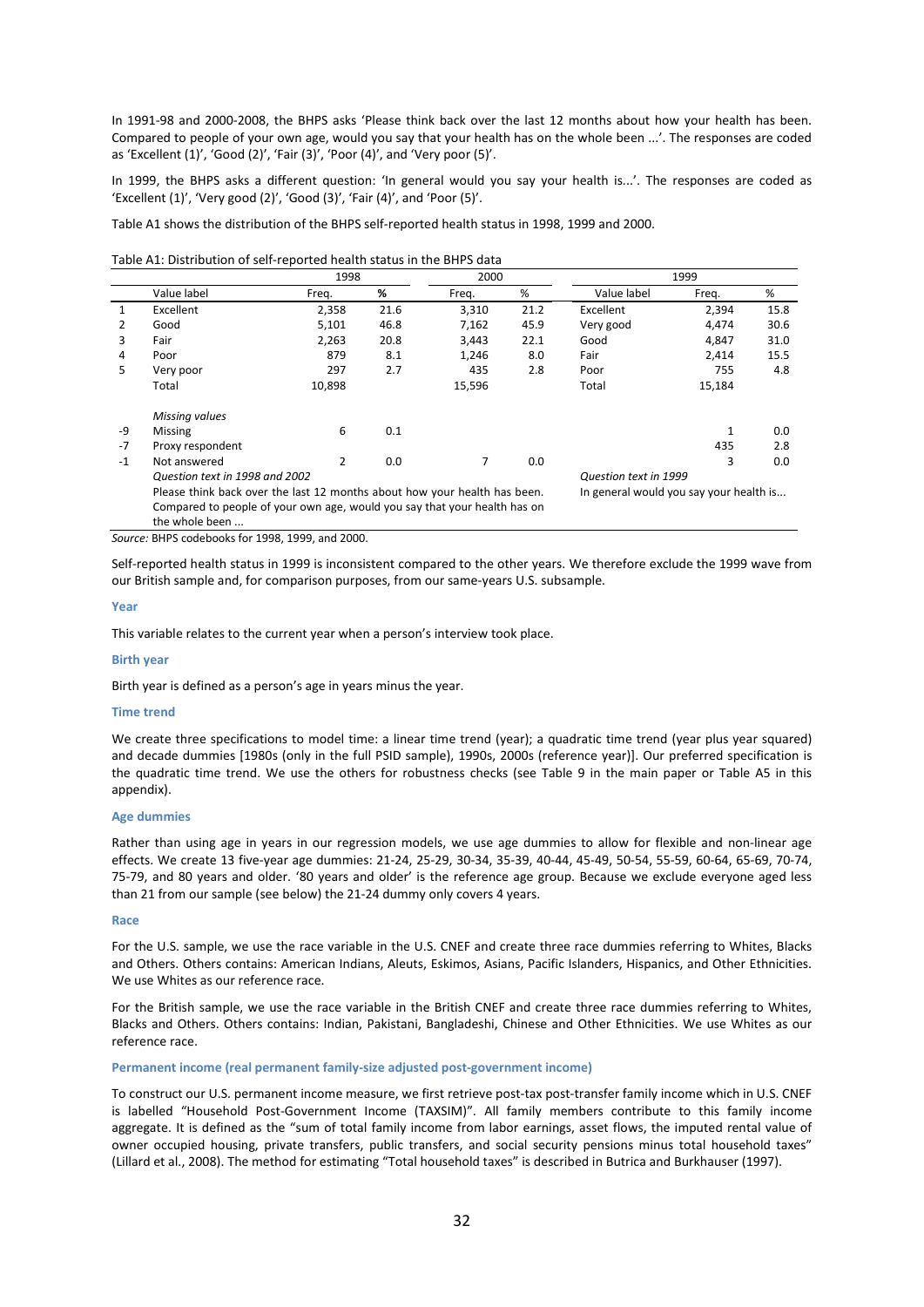To construct our British permanent income measure, we first retrieve post-tax post-transfer family income which in British CNEF is labelled "Household Post-Government Income". All family members contribute to this family income aggregate. It is similarly defined as the U.S. income measure.

We adjust this post-tax post-transfer family income measure for inflation and the number of family members in that year (we divide by the square root of the number of persons). We exclude persons with negative and zero family incomes. We then average the adjusted annual income of each person's family for all available years of data - up to and including the year that is one year prior to the survey year (when a person reports his or her current health status). When constructing this measure of "permanent" family income, we exclude the just prior to the year a person reported his or her health status to avoid capturing variation in income that is caused by a person's health status. This derived measure of average family income is a proxy for an individual's permanent income. In our regressions we use the logarithm of this variable.

#### **Number of years used to create permanent income**

Our permanent income measure can be averaged over different number of years for each person and for the same person captured in different waves of the data. To control for any bias caused by this averaging procedure, we create a variable that measures the number of years over which we create our average income measure.

# **Permanent income data missing**

We create a dummy variable that is 1 when a person's permanent income data are missing and 0 otherwise. We do so to keep persons that have missing permanent income data in our samples to avoid selectivity issues of, for example, persons with negative or zero permanent incomes. For example, business owners, who sometimes report negative incomes, are a select group and excluding them could affect our results.

## **Father's education (PSID)**

We expect that for the great majority head's or wife's in our sample, their response to the PSID question regarding their father's education will not change over time since by the time they become a head or a wife, their father's education was long since completed. . The PSID first asked about the educational attainment of the head's father in 1968. The PSID first asked about the educational attainment of the wife's father in 1974. Until 1995, the PSID asks: 'How much education did your (head's) father have?' and 'How much education did your wife's father have?' As is characteristic for the PSID, typically one person, who often is the head, answers on behalf of the head and the wife. Father's education is only asked for new heads and new wives. The PSID carries forward data on father's education from previous years when there are no family composition changes with respect to family heads or wives. In 1976 and 1985 the PSID family questionnaire features a special extended section on wives. In both these years, data on father's education are collected for all (new and old) wives.

Hence in our analysis for 1984 to 1995 we use the father's education variables for both the head and spouse as they are provided by the PSID. We then create three dummy variables: "Bachelor's (BA) degree or higher", "High school degree", and "Less than high school degree." The first dummy variable is 1 for everyone whose father completed at least a Bachelor's degree and 0 otherwise. The second dummy variable is 1 for everyone whose father completed at least high school but did not complete a Bachelor's degree (the father may have attended college but did not graduate) and 0 otherwise. The third dummy variable is 1 for everyone whose father did not graduate from high school and 0 otherwise. Missing values (e.g. don't know father's education) are not used in our analysis.

Beginning in 1997 the PSID changed the way it asks about father's education to: 'Where did your father receive his education – in the United States, outside the United States or both?' (question 1). If the father received any education in the United States the PSID asks: 'How much education did your (Head's) father complete (in the United States)?' (question 2). If the father received any education outside the United States, the PSID asks: 'How many years of school did he complete outside of the U.S.?' (question 3) and 'What was the highest degree or certificate he earned outside the U.S.?' (question 4). Question 4 is not asked in 1999, 2001, and 2003.

The post-1995 questions are only asked for those families with new heads or new wives. For all other families, the data from the previous years are carried forward. But for the subset of families who are asked these four questions, we need to make adjustments to create consistent and comparable variables.

For those whose father's education was all attained in the U.S., we use the responses to question 2 and create the same three dummy variables as before.

For those whose father's education was all attained outside the U.S., we use either question 3 or 4. Question 3 asks about the number of years that were completed and question 4 asks about the highest degree or certificate attained. We prefer data from question 4 to question 3 because it resembles the question that was asked prior to 1997, so we can use it without making any further adjustments. We only use question 3 data when question 4 data are missing.

From question 4, we create the three dummy variables ("Bachelor's (BA) degree or higher", "High school degree", and "Less than high school degree") as before. From question 3, we create the three dummy variables but we must use number of years to determine educational attainment. The first dummy variable is 1 if number of years is 15 or higher and 0 otherwise. The second dummy variable is 1 if number of years is at least 12 but less than 15 and 0 otherwise. The third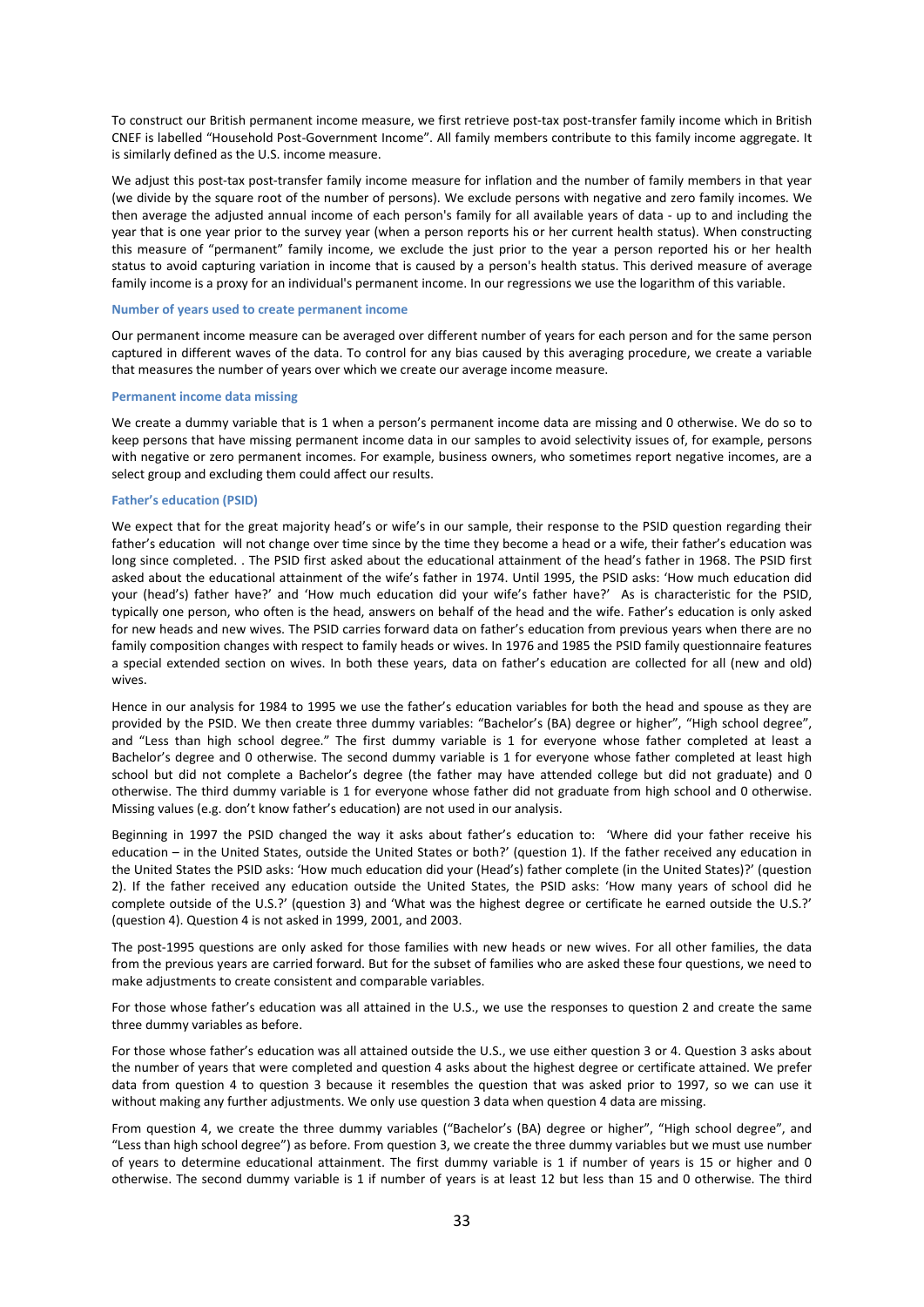dummy variable is 1 if number of years is less than 12 and 0 otherwise. We use the set of dummies based on question 4, whenever possible.

For persons whose father completed some education inside and some outside the U.S., creating our three educational attainment dummies becomes more complicated. We still use the same procedure as discussed in the previous two paragraphs but before doing so, we must combine education completed inside the U.S (question 2) with education completed outside the U.S. (question 3 and 4).

For question 3, we convert the responses to question 2 into a number of years of education equivalent. We assume 5 years if the father completed "0-5 grades"; 8 years if he completed "6-8 grades"; 11 years if he completed "9-11" years; 12 years if he completed "12 grades"; 14 years if he completed "Some college, no degree; Associate's degree"; 15 years if he completed "College BA and no advanced degree mentioned"; and 17 years if he completed "College, advanced or professional degree, some graduate work; close to receiving degree". We then add "U.S. number of years" to "non-U.S. number of years (question 3)". This total provides the number of year values that we then use to create our three educational attainment dummies.

For question 4, we compare the responses to question 2 (education completed in U.S.) with the responses to question 4 (highest degree or certificate earned outside U.S.). By doing so, we determine the highest degree received, which may have happened either inside or outside the U.S. We then create our three educational attainment dummies.

Because we prefer data from question 4 to data from question 3, we only use the question 3-based results, if data from question 4 is missing.

Unfortunately, question 4 (our preferred measure of non-US education) is missing in 1999, 2001, 2003. So in these years, we use data from the other years (1997, 2005, 2007, and 2009) to fill-in the missing years.

## **Mother's education (PSID)**

We create this variable in the same way as "Father's education" (see immediately preceding section).

# **Father's occupation (BHPS)**

In 1998, the BHPS started to ask questions about a person's parents. We use the question "Thinking back to when you were 14 years old, what job was your father doing at that time?" From two resulting BHPS variables, we create a measure of a person's father's occupation. The first variable is paju ("father not working when resp. aged 14"); the second variable is pargsc ("rg social class: father's job"). We know whether a person's father worked at all, was deceased or lived with the respondent—from the first variable. We know a person's father's occupation—from the second variable.

From these information, we create three dummy variables. The first variable is 1 if a person's father had a professional, managerial or technical occupation and 0 otherwise; the second variable is 1 if a person's father had a skilled non-manual, skilled manual or partly skilled occupation and 0 otherwise; the third variable is 1 if a person's father had an unskilled, armed forces or unknown occupation, or if a person's father did not work at all, was deceased or did not live with that person and 0 otherwise. In all other cases, these three variables are set to missing.

Unfortunately, the BHPS did not ask the parental background questions of new respondents that turned 16 in 1998 or later. But, it is possible to determine their father's occupation by going back to the wave in which the person was 14 years old. We use a 14-year-old person's father's cross-wave id to match two variables containing data on the father's job to that person. The first variable is jboff ("no work last week but has job"). The second variable is jbrgsc ("rg social class: present job"). We know whether a person's father worked at all—from the first variable. We know a person's father's occupation from the second variable. We know whether a person lived with his or her father: a non-missing father's cross-wave id indicates that the person lived with his or her father.

From this information, we create the same three dummy variables as described before. We then combine the earlier created set of dummy variables with this newly created set of dummy variables. In our regressions, we use the third dummy variable, "Other occupation", as the reference group.

Unfortunately, because the BHPS asked the parental background questions only from 1998 onwards, we lack these parental data for earlier respondents that responded in any wave between 1991 and 1997 but did not respond in 1998. If we excluded these respondents from our sample, it would introduce selectivity bias to our analysis. We therefore do not exclude these respondents but add to our regressions a dummy variable that is 1 if a person's father's occupation is missing and 0 otherwise.

## **Mother's occupation (BHPS)**

We create this variable in the same way as "Father's occupation" (see immediately preceding section). The corresponding source variables are maju ("mother not working when resp. aged 14"), margsc ("rg social class: mother's job), jboff ("no work last week but has job"), and jbrgsc ("rg social class: present job").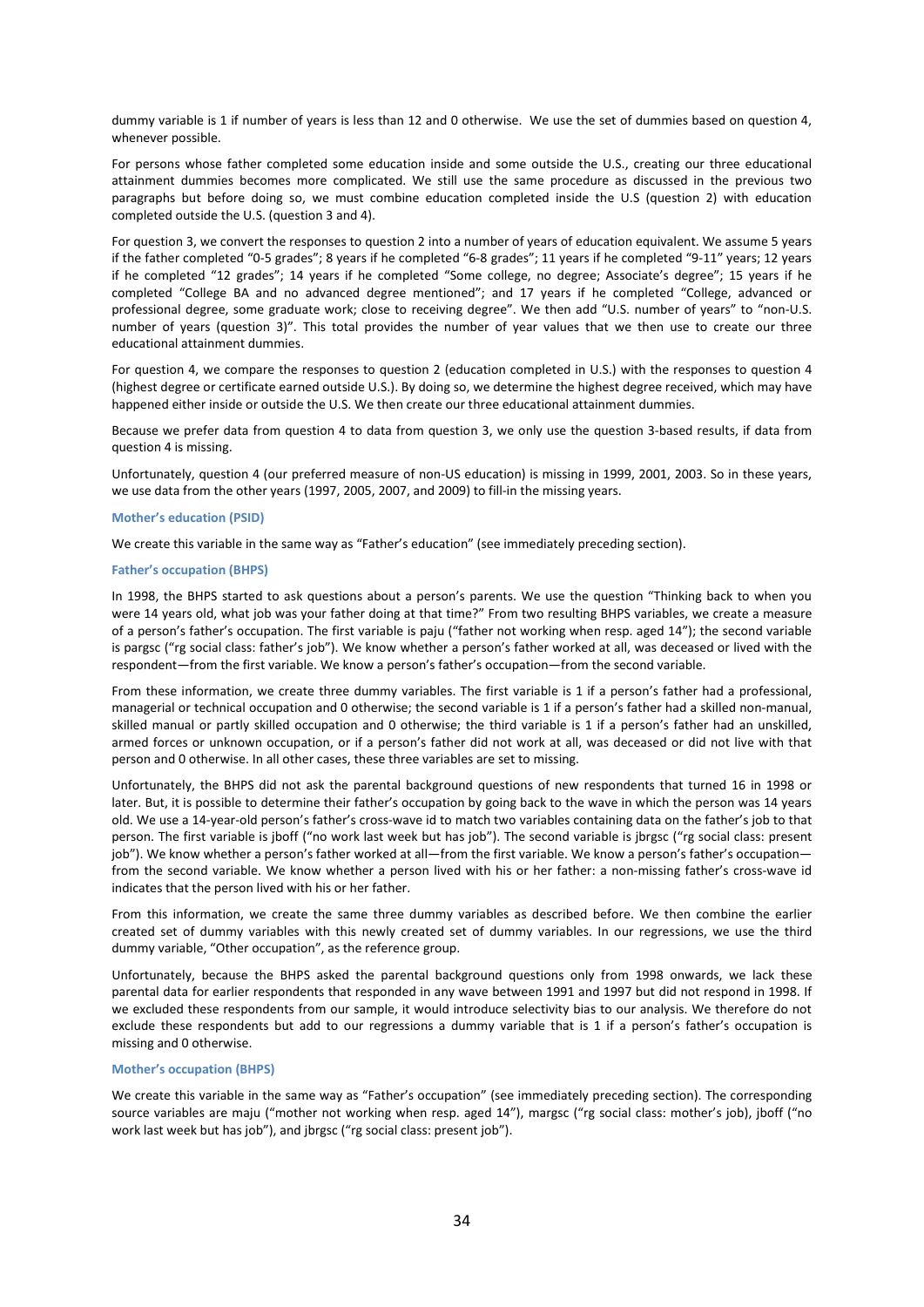## **Missing data on father's educations (PSID), mother's education (PSID), father's occupation (BHPS), or mother's occupation (BHPS)**

For the British sample, for reasons described above, we create two dummy variables indicating missing data on parents' occupations: the first variable is 1 if a person's father's occupation is missing and 0 otherwise; the second variable is 1 if a person's mother's occupation is missing and 0 otherwise. We add these two dummy variables to our British regression analysis.

For the U.S. sample, for comparison purposes, we create two dummy variables indicating missing data on parents' education: the first variable is 1 if a person's father's education is missing and 0 otherwise; the second variable is 1 if a person's mother's education is missing and 0 otherwise. We add these two dummy variable to our U.S. regression analysis.

#### **Current and early-life inequality (top income shares)**

We use the U.S. top 1 percent and top 0.1 percent income series developed by Piketty and Saez (2003, updated) and the British top 1 percent and top 0.1 percent income series developed by Atkinson (2005, updated). We retrieved the data from:

http://topincomes.g-mond.parisschoolofeconomics.eu (Alvaredo et al. 2013).

For the US, we use the top 1 percent and 0.1 percent series that start in 1913 and end in 2009. The series we use excludes realised taxable capital gains.

Unfortunately, the British top 1 percent series is discontinuous: we have data for 1918-19; 1937; 1949; 1951-60; 1962-79; 1981-2007; and 2009. We use linear interpolation to fill the gaps for 1950, 1961, 1980, and 2008, which gives us a continuous series from 1949-2009. For the years before 1949, we adopt a different approach. We use information from higher quantiles - the top 0.5% and 0.1% - to fill the remaining gaps. For the British top 0.1 percent series, which has gaps in 1961, 1980, 1987-1992 and 2008, we use a similar approach. Both series we use start in 1913 and end in 2009.

Let  $P_t^x$  denote the top x % income share at time *t*. For example,  $P_{1948}^1$  is the top 1 % income share in 1948.

For 1987-92, we use formula 1

$$
P_t^{0.1} = P_{t-1}^{0.1} + \frac{P_t^{0.5} - P_{t-1}^{0.5}}{P_{1993}^{0.5} - P_{1986}^{0.5}} (P_{1993}^{0.1} - P_{1986}^{0.1}),
$$

starting in  $t = 1987$ , to impute forward to  $t = 1992$ . For 1943-48, we use formula 2

$$
P_t^1 = P_{t+1}^1 - \frac{P_{t+1}^{0.5} - P_t^{0.5}}{P_{t+1}^{0.5}} P_{t+1}^1,
$$

starting in  $t = 1948$ , to impute backward to  $t = 1943$ . For 1938-42, we use formula 3

$$
P_t^1 = P_{t-1}^1 + \frac{P_t^{0.1} - P_{t-1}^{0.1}}{P_{1943}^{0.1} - P_{1937}^{0.1}} (P_{1943}^1 - P_{1937}^1),
$$

starting in  $t = 1938$ , to impute forward to  $t = 1942$ . For 1920-36, we use formula 4:

$$
P_t^1 = P_{t-1}^1 + \frac{P_t^{0.1} - P_{t-1}^{0.1}}{P_{1937}^{0.1} - P_{1919}^{0.1}} (P_{1937}^1 - P_{1919}^1),
$$

starting in  $t = 1920$ , to impute forward to  $t = 1936$ . For 1913-17, we use formula 5:

$$
P_t^1 = P_{t+1}^1 - \frac{P_{t+1}^{0.1} - P_t^{0.1}}{P_{t+1}^{0.1}} P_{t+1}^1,
$$

starting in  $t = 1917$ , to impute backward to  $t = 1913$ .

[Table A2](#page-34-0) shows the results of our imputation procedure.

<span id="page-34-0"></span>

| Year | Top $1%$  | Top 0.5%      | Top 0.1%      | Imputation method | Imputation method |
|------|-----------|---------------|---------------|-------------------|-------------------|
| (t)  | $(P_t^1)$ | $(P_t^{0.5})$ | $(P_t^{0.1})$ | Top 1%            | Top 0.1%          |
| 1913 | 24.91     |               | 11.24         | Formula 5         |                   |
| 1914 | 23.74     |               | 10.71         | Formula 5         |                   |
| 1915 | 23.87     |               | 10.77         | Formula 5         |                   |
| 1916 | 23.21     |               | 10.47         | Formula 5         |                   |
| 1917 | 20.53     |               | 9.26          | Formula 5         |                   |
| 1918 | 19.24     | 15.46         | 8.68          |                   |                   |
| 1919 | 19.59     | 15.69         | 8.98          |                   |                   |
| 1920 | 18.55     |               | 8.03          | Formula 4         |                   |
| 1921 | 18.61     |               | 8.08          | Formula 4         |                   |
| 1922 | 19.69     |               | 9.07          | Formula 4         |                   |
| 1923 | 19.93     |               | 9.29          | Formula 4         |                   |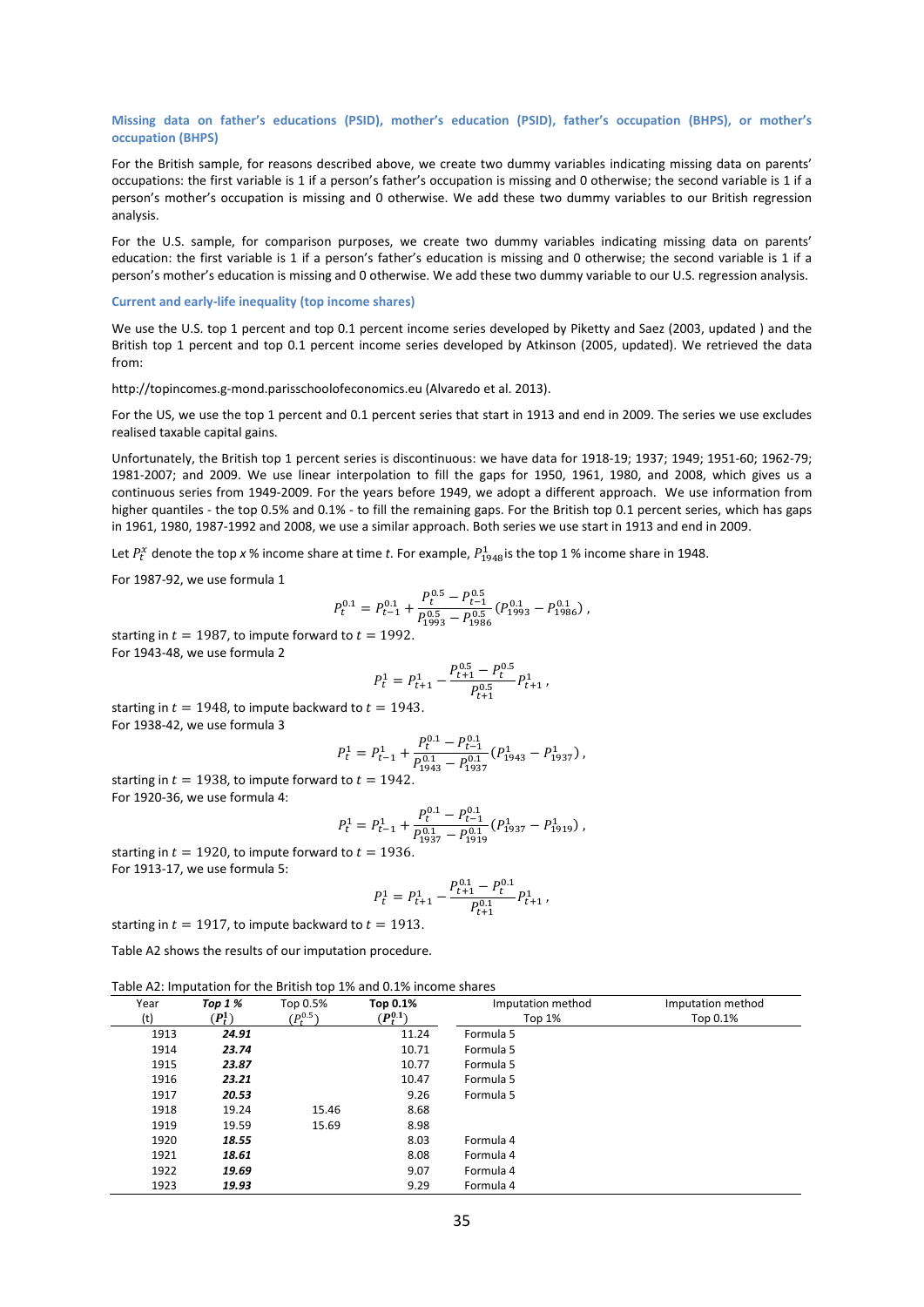| Year<br>(t) | Top 1 %<br>$(P_t^1)$ | Top 0.5%<br>$(P_t^{0.5})$ | Top 0.1%<br>$(P_t^{0.1})$ | Imputation method<br>Top 1% | Imputation method<br>Top 0.1% |
|-------------|----------------------|---------------------------|---------------------------|-----------------------------|-------------------------------|
| 1924        | 19.67                |                           | 9.05                      | Formula 4                   |                               |
|             |                      |                           |                           |                             |                               |
| 1925        | 19.38                |                           | 8.79                      | Formula 4                   |                               |
| 1926        | 19.25                |                           | 8.67                      | Formula 4                   |                               |
| 1927        | 19.05                |                           | 8.49                      | Formula 4                   |                               |
| 1928        | 19.11                |                           | 8.54                      | Formula 4                   |                               |
| 1929        | 18.88                |                           | 8.33                      | Formula 4                   |                               |
| 1930        | 18.31                |                           | 7.81                      | Formula 4                   |                               |
| 1931        | 17.61                |                           | 7.17                      | Formula 4                   |                               |
| 1932        | 17.29                |                           | 6.87                      | Formula 4                   |                               |
| 1933        | 17.15                |                           | 6.75                      | Formula 4                   |                               |
| 1934        | 17.19                |                           | 6.78                      | Formula 4                   |                               |
| 1935        | 17.38                |                           | 6.96                      | Formula 4                   |                               |
| 1936        | 17.46                |                           | 7.03                      | Formula 4                   |                               |
| 1937        | 16.98                | 13.07                     | 6.59                      |                             |                               |
| 1938        | 16.94                |                           | 6.57                      | Formula 3                   |                               |
| 1939        | 16.55                |                           | 6.35                      | Formula 3                   |                               |
|             |                      |                           |                           |                             |                               |
| 1940        | 15.34                |                           | 5.67                      | Formula 3                   |                               |
| 1941        | 14.14                |                           | 5.00                      | Formula 3                   |                               |
| 1942        | 13.14                |                           | 4.44                      | Formula 3                   |                               |
| 1943        | 12.77                | 9.04                      | 4.23                      | Formula 2                   |                               |
| 1944        | 12.67                | 8.97                      | 4.13                      | Formula 2                   |                               |
| 1945        | 13.25                | 9.38                      | 4.23                      | Formula 2                   |                               |
| 1946        | 14.13                | 10.00                     | 4.48                      | Formula 2                   |                               |
| 1947        | 13.25                | 9.38                      | 4.10                      | Formula 2                   |                               |
| 1948        | 12.54                | 8.88                      | 3.86                      | Formula 2                   |                               |
| 1949        | 11.47                | 8.12                      | 3.45                      |                             |                               |
| 1950        | 11.18                | 8.51                      | 3.59                      | Linear interpolation        |                               |
| 1951        | 10.89                | 7.69                      | 3.21                      |                             |                               |
| 1952        | 10.20                | 7.15                      | 2.95                      |                             |                               |
| 1953        | 9.72                 | 6.78                      | 2.77                      |                             |                               |
|             |                      |                           |                           |                             |                               |
| 1954        | 9.67                 | 6.71                      | 2.72                      |                             |                               |
| 1955        | 9.30                 | 6.48                      | 2.65                      |                             |                               |
| 1956        | 8.75                 | 6.03                      | 2.42                      |                             |                               |
| 1957        | 8.70                 | 5.96                      | 2.37                      |                             |                               |
| 1958        | 8.76                 | 5.98                      | 2.38                      |                             |                               |
| 1959        | 8.60                 | 5.85                      | 2.30                      |                             |                               |
| 1960        | 8.87                 | 6.08                      | 2.45                      |                             |                               |
| 1961        | 8.65                 |                           | 2.37                      | Linear interpolation        | Linear interpolation          |
| 1962        | 8.43                 | 5.76                      | 2.29                      |                             |                               |
| 1963        | 8.49                 | 5.76                      | 2.23                      |                             |                               |
| 1964        | 8.48                 | 5.77                      | 2.26                      |                             |                               |
| 1965        | 8.55                 | 5.79                      | 2.28                      |                             |                               |
| 1966        | 7.92                 | 5.32                      | 2.04                      |                             |                               |
| 1967        | 7.69                 | 5.11                      | 1.91                      |                             |                               |
| 1968        | 7.54                 | 5.00                      | 1.87                      |                             |                               |
|             |                      |                           |                           |                             |                               |
| 1969        | 7.46                 | 4.96                      | 1.85                      |                             |                               |
| 1970        | 7.05                 | 4.59                      | 1.64                      |                             |                               |
| 1971        | 7.02                 | 4.56                      | 1.67                      |                             |                               |
| 1972        | 6.94                 | 4.52                      | 1.61                      |                             |                               |
| 1973        | 6.99                 | 4.59                      | 1.68                      |                             |                               |
| 1974        | 6.54                 | 4.29                      | 1.58                      |                             |                               |
| 1975        | 6.10                 | 3.92                      | 1.40                      |                             |                               |
| 1976        | 5.89                 | 3.75                      | 1.30                      |                             |                               |
| 1977        | 5.93                 | 3.75                      | 1.27                      |                             |                               |
| 1978        | 5.72                 | 3.60                      | 1.24                      |                             |                               |
| 1979        | 5.93                 | 3.76                      | 1.30                      |                             |                               |
| 1980        | 6.30                 |                           | 1.42                      | Linear interpolation        | Linear interpolation          |
| 1981        | 6.67                 | 4.27                      | 1.53                      |                             |                               |
| 1982        | 6.85                 | 4.40                      | 1.61                      |                             |                               |
| 1983        | 6.83                 | 4.36                      | 1.58                      |                             |                               |
|             |                      |                           |                           |                             |                               |
| 1984        | 7.16                 | 4.59                      | 1.67                      |                             |                               |
| 1985        | 7.40                 | 4.83                      | 1.82                      |                             |                               |
| 1986        | 7.55                 | 4.92                      | 1.86                      |                             |                               |
| 1987        | 7.78                 | 5.04                      | 1.92                      |                             | Formula 1                     |
| 1988        | 8.63                 | 5.80                      | 2.33                      |                             | Formula 1                     |
| 1989        | 8.67                 | 5.90                      | 2.39                      |                             | Formula 1                     |
| 1990        | 9.80                 | 6.72                      | 2.83                      |                             | Formula 1                     |
| 1991        | 10.32                | 7.18                      | 3.08                      |                             | Formula 1                     |
| 1992        | 9.86                 | 6.74                      | 2.84                      |                             | Formula 1                     |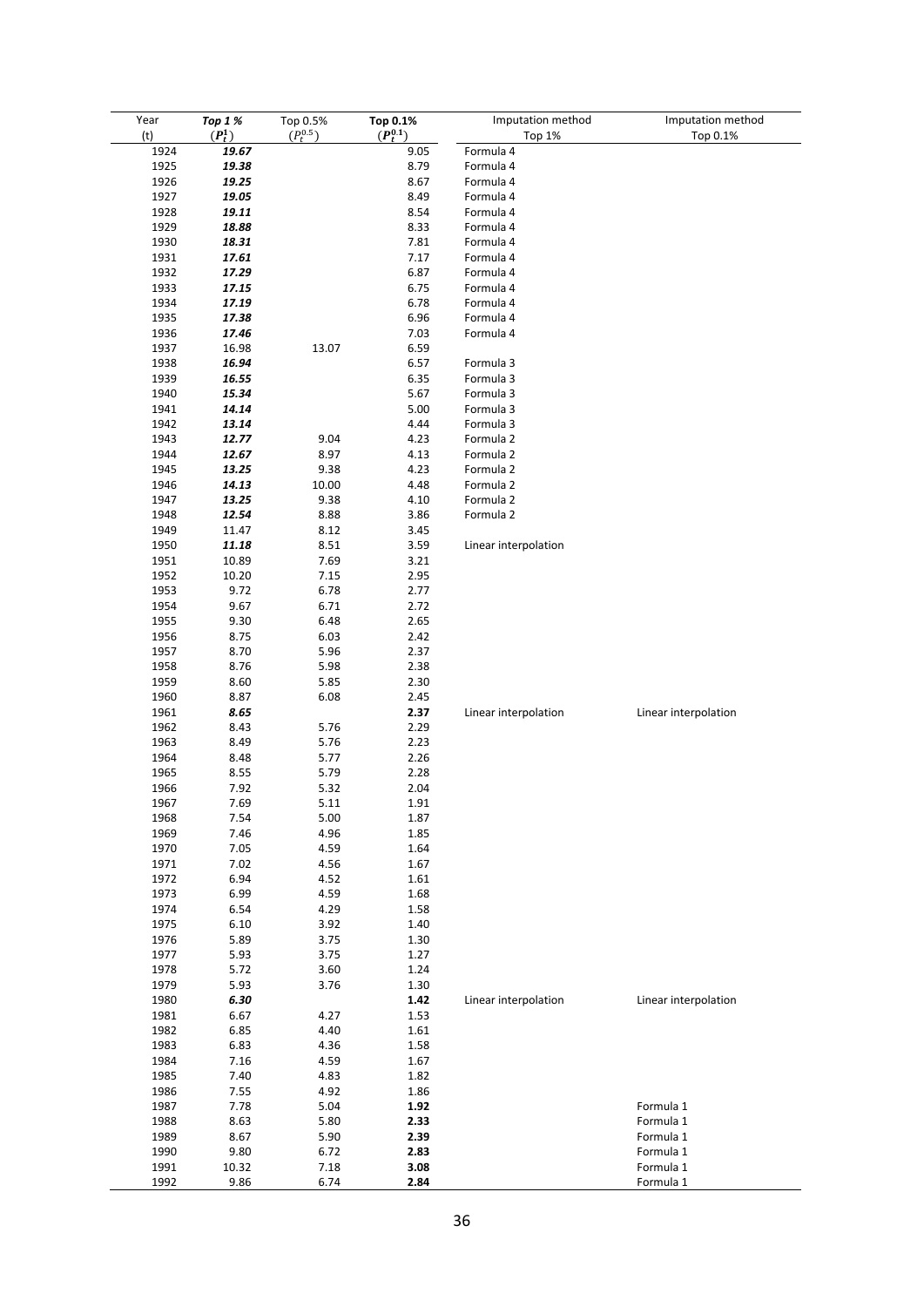| Year<br>(t) | <b>Top 1 %</b><br>$(P_t^1)$ | Top 0.5%<br>$(P_t^{0.5})$ | Top 0.1%<br>$(P_t^{0.1})$ | Imputation method<br>Top 1% | Imputation method<br>Top 0.1% |
|-------------|-----------------------------|---------------------------|---------------------------|-----------------------------|-------------------------------|
| 1993        | 10.36                       | 7.20                      | 3.09                      |                             |                               |
| 1994        | 10.60                       | 7.36                      | 3.10                      |                             |                               |
| 1995        | 10.75                       | 7.49                      | 3.24                      |                             |                               |
| 1996        | 11.90                       | 8.59                      | 4.13                      |                             |                               |
| 1997        | 12.07                       | 8.72                      | 4.15                      |                             |                               |
| 1998        | 12.53                       | 9.11                      | 4.44                      |                             |                               |
| 1999        | 12.51                       | 9.15                      | 4.54                      |                             |                               |
| 2000        | 12.67                       | 9.33                      | 4.64                      |                             |                               |
| 2001        | 12.71                       | 9.28                      | 4.51                      |                             |                               |
| 2002        | 12.27                       | 8.87                      | 4.22                      |                             |                               |
| 2003        | 12.12                       | 8.79                      | 4.23                      |                             |                               |
| 2004        | 12.89                       | 9.40                      | 4.57                      |                             |                               |
| 2005        | 14.25                       | 10.49                     | 5.19                      |                             |                               |
| 2006        | 14.82                       | 11.00                     | 5.55                      |                             |                               |
| 2007        | 15.44                       | 11.60                     | 6.05                      |                             |                               |
| 2008        | 14.66                       |                           | 5.58                      | Linear interpolation        | Linear interpolation          |
| 2009        | 13.88                       | 10.23                     | 5.11                      |                             |                               |

Notes: A bold and italic formatting indicates imputed values. See text for further explanations.

From these series we create two measures for current inequality (current top 1 percent and current top 0.1 percent top income shares) and six measures for early-life inequality (top 1 percent and top 0.1 percent income shares averaged from birth year to age 4, from birth year to age 9, and from birth year to age 19). The top 1 percent and 0.1 percent top income series start in 1913. We therefore exclude everyone who is born before 1913 from our sample because we cannot create a consistent early-life inequality measure for them.

To create the top 1 percent five-year (age 0-4) early-life inequality measure - for those born in 1913 for example - we average the 1913 (age 0), 1914, 1915, 1916, and 1917 (age 4) top 1 percent income shares and use this value for everyone born in 1913. We do the same for later birth cohorts. The other early-life inequality specifications are created in the same way.

#### **References**

Alvaredo, F., Atkinson, A. B., Piketty, T., & Saez, E. (2013). The World Top Incomes Database, http://topincomes.gmond.parisschoolofeconomics.eu, accessed 08/07/2013.

Atkinson, A.B. (2005). Top incomes in the UK over the 20<sup>th</sup> century. *Journal of the Royal Statistical Society Series A*, 168, Part 2: 325-343.

Burkhauser, R. V., Feng, S., Jenkins, S. P., & Larrimore, J. (2012). Recent trends in top income shares in the USA: reconciling estimates from March CPS and IRS tax return data. *Review of Economics and Statistics, 94*(2), 371–388.

Butrica, B. A., & Burkhauser, R. V. (1997). *Estimating Federal Income Tax Burdens for Panel Study of Income Dynamics (PSID) Families Using the National Bureau of Economic Research TAXSIM Model* (Aging Studies Program Paper No. 12). Syracuse, NY: Center for Policy Research Maxwell School of Citizenship and Public Affairs, Syracuse University.

Lillard, D. R., Christopoulou, R., Goebel, J., Freidin, S., Lipps, O., Snider, K., & KLIPS Team (2008). Codebook for the Cross-National Equivalent File 1970-2008. retrieved from: [http://www.human.cornell.edu/pam/research/centers](http://www.human.cornell.edu/pam/research/centers-programs/german-panel/cnef.cfm)[programs/german-panel/cnef.cfm.](http://www.human.cornell.edu/pam/research/centers-programs/german-panel/cnef.cfm)

Piketty, T., & Saez, E. (2003). Income Inequality in the United States, 1913-1998. *The Quarterly Journal of Economics, 118*(1), 1-39. (updated to 2009)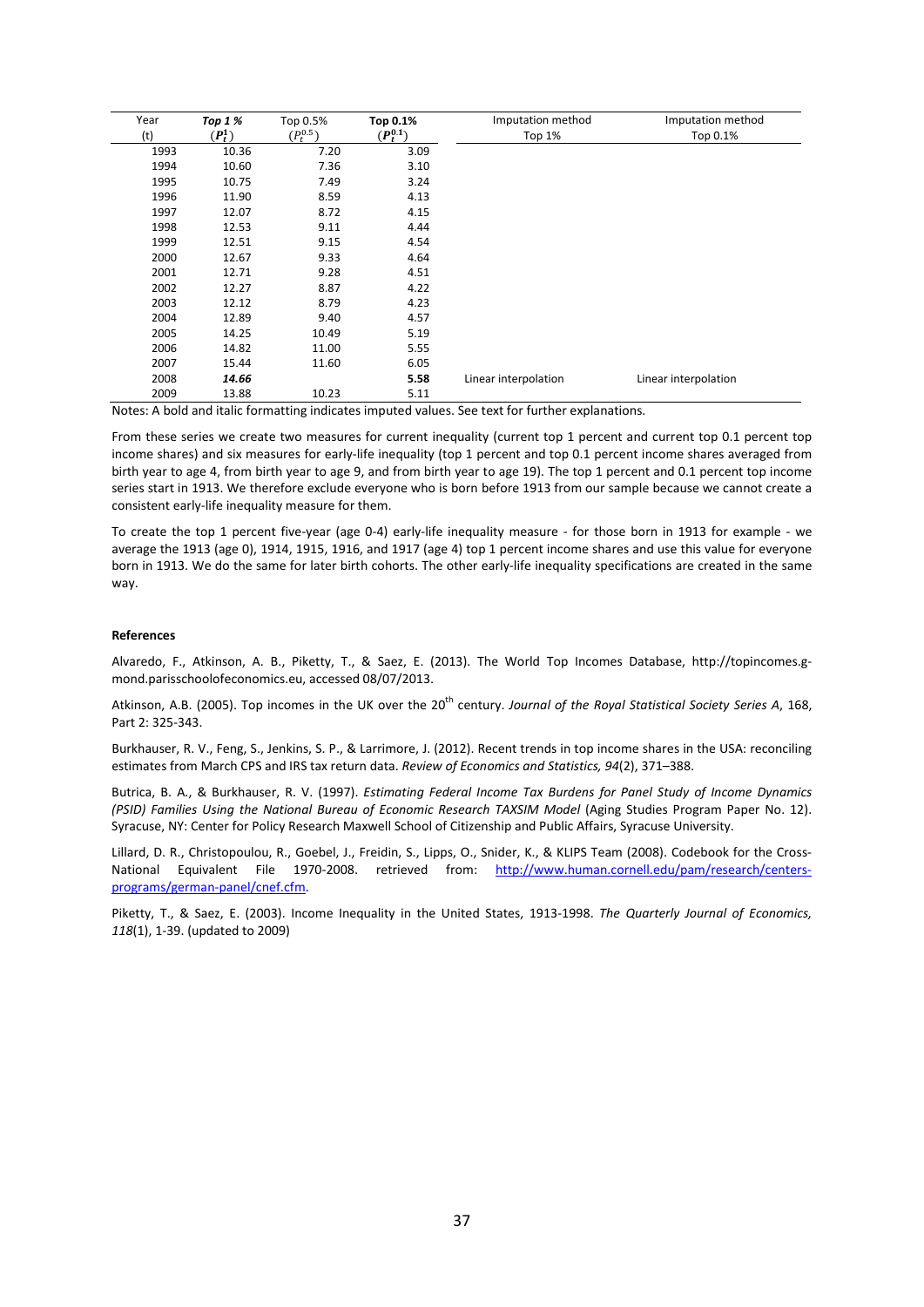# **2. Tables**

## **Additional table for same-years subsamples**

Table A3: Mean predicted marginal effects on current health of a 1 percentage point increase in mean early-life income inequality (birth to age 4), by model specification, U.S. and Great Britain (1991-2007)

| <b>Current Health</b><br>(1)  |              | (2)          | (3)          | (4)          | (5)         |
|-------------------------------|--------------|--------------|--------------|--------------|-------------|
| U.S.                          |              |              |              |              |             |
| Men                           |              |              |              |              |             |
| Excellent                     | $-0.0327***$ | $-0.0341***$ | $-0.0066**$  | $-0.0101***$ | $-0.0074**$ |
| Very good                     | $-0.0036***$ | $-0.0037***$ | $-0.0007**$  | $-0.0011***$ | $-0.0008**$ |
| Good                          | $0.0180***$  | $0.0188***$  | $0.0036**$   | $0.0056***$  | $0.0041**$  |
| Fair                          | $0.0117***$  | $0.0122***$  | $0.0024**$   | $0.0037***$  | $0.0027**$  |
| Poor                          | $0.0066***$  | $0.0069***$  | $0.0013**$   | $0.0020***$  | $0.0014**$  |
| Women                         |              |              |              |              |             |
| Excellent                     | $-0.0294***$ | $-0.0309***$ | $-0.0088***$ | $-0.0087***$ | $-0.0058**$ |
| Very good                     | $-0.0080***$ | $-0.0084***$ | $-0.0024***$ | $-0.0023***$ | $-0.0015**$ |
| Good                          | $0.0178***$  | $0.0188***$  | $0.0054***$  | $0.0054***$  | $0.0036**$  |
| Fair                          | $0.0129***$  | $0.0136***$  | $0.0038***$  | $0.0038***$  | $0.0025**$  |
| Poor                          | $0.0067***$  | $0.0070***$  | $0.0020***$  | $0.0019***$  | $0.0013**$  |
| <b>Great Britain</b>          |              |              |              |              |             |
| Men                           |              |              |              |              |             |
| Excellent                     | $-0.0131***$ | $-0.0143***$ | $-0.0039$    | $-0.0028$    | $-0.0026$   |
| Good                          | $-0.0000$    | $-0.0000$    | 0.0000       | $-0.0000$    | $-0.0000$   |
| Fair                          | $0.0074***$  | $0.0081***$  | 0.0022       | 0.0016       | 0.0015      |
| Poor                          | $0.0040***$  | $0.0044***$  | 0.0012       | 0.0008       | 0.0008      |
| Very poor                     | $0.0017***$  | $0.0018***$  | 0.0005       | 0.0004       | 0.0003      |
| Men                           |              |              |              |              |             |
| Excellent                     | $-0.0108***$ | $-0.0117***$ | $-0.0023$    | $-0.0017$    | $-0.0013$   |
| Good                          | $-0.0022***$ | $-0.0024***$ | $-0.0005$    | $-0.0003$    | $-0.0003$   |
| Fair                          | $0.0067***$  | $0.0073***$  | 0.0014       | 0.0010       | 0.0008      |
| Poor                          | $0.0044***$  | $0.0048***$  | 0.0009       | 0.0007       | 0.0005      |
| Very poor                     | $0.0019***$  | $0.0020***$  | 0.0004       | 0.0003       | 0.0002      |
| Controls                      |              |              |              |              |             |
| Time trend                    |              | X            | Χ            | X            | X           |
| Age group                     |              |              | X            | X            | X           |
| Race                          |              |              | X            | X            | X           |
| Log permanent family income   |              |              |              | X            | X           |
| Parents' education/occupation |              |              |              |              | X           |

Sources: Same-years subsamples of PSID (1991-2007) and BHPS (1991-2007).

Notes: Results in each column based on mean predicted marginal effects using coefficient estimates from the corresponding columns in Tables 5-8 of the main paper. Sample sizes are N=36,522 for U.S. males, N=41,238 for U.S. females, N=38,329 for British males and N=44,101 for British females. Coefficient estimates that statistically differ from zero are denoted by \*\*\*, \*\*, and \* for p-values ≤.01, ≤.05, and ≤.10 respectively.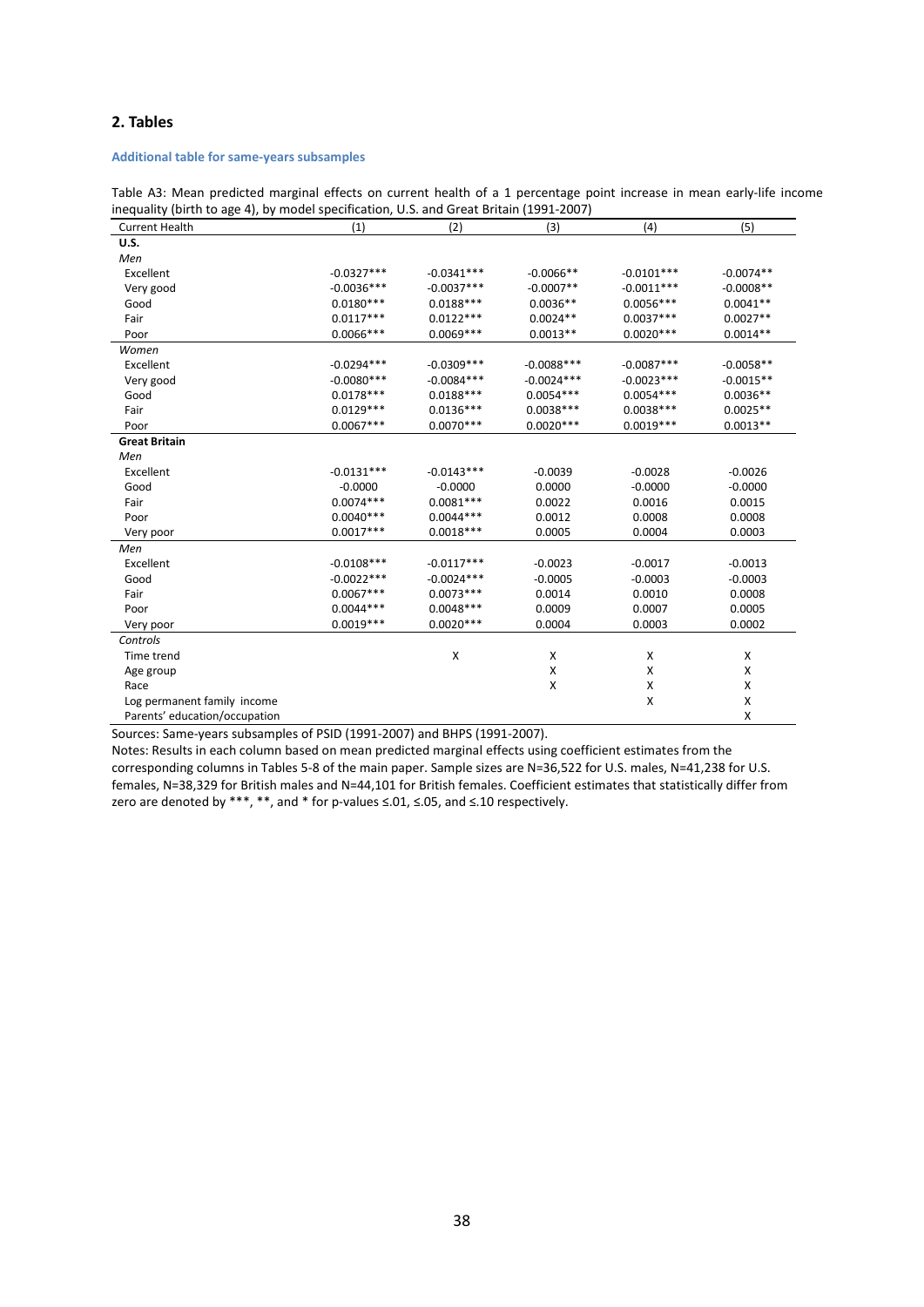## **Results using full country samples**

Table A4: Distribution of self-reported current health status in full country samples—Native-born adults aged 21 and older (%)

|                              | U.S.   |        | Great Britain                |        |        |  |
|------------------------------|--------|--------|------------------------------|--------|--------|--|
| <b>Current Health Status</b> | Men    | Women  | <b>Current Health Status</b> | Men    | Women  |  |
| Poor $(1)$                   | 2.95   | 3.18   | Very Poor (1)                | 1.74   | 2.24   |  |
| Fair $(2)$                   | 8.06   | 9.58   | Poor $(2)$                   | 5.99   | 7.73   |  |
| Good(3)                      | 24.62  | 28.24  | Fair $(3)$                   | 19.62  | 21.43  |  |
| Very good (4)                | 35.93  | 35.74  | Good $(4)$                   | 47.21  | 47.72  |  |
| Excellent (5)                | 28.44  | 23.26  | Excellent (5)                | 25.44  | 20.87  |  |
| N (person-years)             | 62.389 | 70.347 | N (person-years)             | 58.055 | 67.096 |  |

Source: Full samples of PSID (1984-2009) and BHPS (1991-2008).

Notes: Numbers in parentheses refer to coding of variable.

#### Table A5: Distributions of full country samples by age group and birth cohort (%)

|                      |       |       |       | Age group |       |       |       |       |
|----------------------|-------|-------|-------|-----------|-------|-------|-------|-------|
|                      | 21-29 | 30-39 | 40-49 | 50-59     | 60-69 | 70-79 | $80+$ | Total |
| <b>U.S.</b>          |       |       |       |           |       |       |       |       |
| Men                  |       |       |       |           |       |       |       |       |
| Born 1913-1919       |       |       |       |           | 0.5   | 1.8   | 0.6   | 2.9   |
| Born 1920-1929       |       |       |       | 0.9       | 4.5   | 2.6   | 0.6   | 8.6   |
| Born 1930-1939       |       |       | 0.8   | 4.4       | 3.1   | 1.0   |       | 9.2   |
| Born 1940-1949       |       | 2.1   | 9.2   | 6.1       | 2.0   |       |       | 19.3  |
| Born 1950-1959       | 2.0   | 13.2  | 9.7   | 3.6       |       |       |       | 28.5  |
| Born 1960-1969       | 7.1   | 8.9   | 3.7   |           |       |       |       | 19.6  |
| Born 1970-1979       | 5.4   | 4.3   |       |           |       |       |       | 9.7   |
| Born 1980-1986       | 2.2   |       |       |           |       |       |       | 2.2   |
| Total                | 16.7  | 28.4  | 23.3  | 15.0      | 10.0  | 5.4   | 1.2   | 100.0 |
| Women                |       |       |       |           |       |       |       |       |
| Born 1913-1919       |       |       |       |           | 0.6   | 2.4   | 0.9   | 3.9   |
| Born 1920-1929       |       |       |       | 0.9       | 4.6   | 2.9   | 0.8   | 9.1   |
| Born 1930-1939       |       |       | 0.8   | 4.4       | 3.2   | 1.1   |       | 9.4   |
| Born 1940-1949       |       | 1.8   | 7.7   | 5.3       | 1.7   |       |       | 16.5  |
| Born 1950-1959       | 2.1   | 12.6  | 9.7   | 3.7       |       |       |       | 28.1  |
| Born 1960-1969       | 7.9   | 8.8   | 3.7   |           |       |       |       | 20.4  |
| Born 1970-1979       | 5.9   | 3.9   |       |           |       |       |       | 9.9   |
| Born 1980-1986       | 2.8   |       |       |           |       |       |       | 2.8   |
| Total                | 18.6  | 27.2  | 21.9  | 14.2      | 10.0  | 6.4   | 1.7   | 100.0 |
| <b>Great Britain</b> |       |       |       |           |       |       |       |       |
| Men                  |       |       |       |           |       |       |       |       |
| Born 1913-1919       |       |       |       |           |       | 1.4   | 1.2   | 2.5   |
| Born 1920-1929       |       |       |       |           | 2.9   | 5.1   | 1.4   | 9.4   |
| Born 1930-1939       |       |       |       | 3.1       | 5.8   | 2.4   |       | 11.3  |
| Born 1940-1949       |       |       | 4.8   | 9.2       | 3.5   |       |       | 17.4  |
| Born 1950-1959       |       | 5.0   | 10.2  | 4.1       |       |       |       | 19.2  |
| Born 1960-1969       | 5.1   | 12.3  | 5.5   |           |       |       |       | 22.8  |
| Born 1970-1979       | 9.8   | 4.9   |       |           |       |       |       | 14.6  |
| Born 1980-1986       | 2.8   |       |       |           |       |       |       | 2.8   |
| Total                | 17.7  | 22.1  | 20.4  | 16.4      | 12.2  | 8.8   | 2.5   | 100.0 |
| Women                |       |       |       |           |       |       |       |       |
| Born 1913-1919       |       |       |       |           |       | 1.8   | 1.9   | 3.6   |
| Born 1920-1929       |       |       |       |           | 2.8   | 5.8   | 1.9   | 10.5  |
| Born 1930-1939       |       |       |       | 2.9       | 5.9   | 2.4   |       | 11.2  |
| Born 1940-1949       |       |       | 4.6   | 9.0       | 3.5   |       |       | 17.1  |
| Born 1950-1959       |       | 4.5   | 9.7   | 4.0       |       |       |       | 18.2  |
| Born 1960-1969       | 5.1   | 12.1  | 5.5   |           |       |       |       | 22.7  |
| Born 1970-1979       | 9.3   | 4.7   |       |           |       |       |       | 14.0  |
| Born 1980-1986       | 2.7   |       |       |           |       |       |       | 2.7   |
| Total                | 17.1  | 21.3  | 19.8  | 15.8      | 12.2  | 9.9   | 3.8   | 100.0 |

Sources: Full samples of PSID (1984-2009) and BHPS (1991-2008).

Note: Blank cells are zeros. The total number of person-year observations is 62,389 for U.S. males, 70,347 for U.S. females, 58,055 for British males and 67,096 for British females. Individuals can appear more than once. In the U.S. samples, on average each of the 6,521 unique males and 6,839 unique females appears 9.6 and 10.3 times, respectively. In the British samples, on average each of the 6,315 unique males and 6,717 unique females appears 9.2 and 10.0 times, respectively.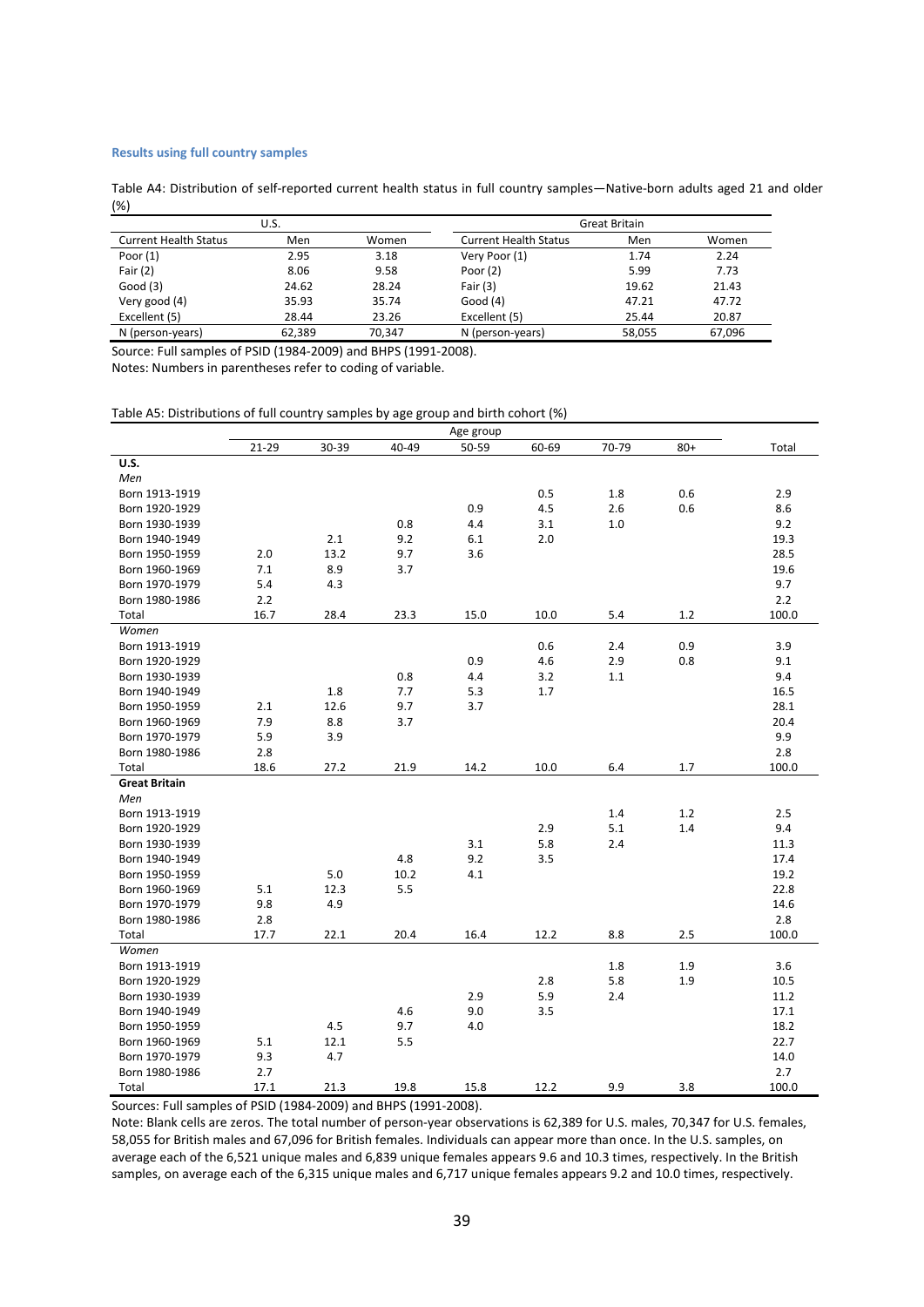Table A6: Mean values of variables in the full country samples

| Variable<br>Men<br>Women<br>Men<br>Women<br>Income share of top 1% of tax units<br>Current year as adult<br>13.82<br>13.83<br>12.25<br>12.28<br>$(2.60)$ <sup>b</sup><br>$(2.60)$ <sup>b</sup><br>$(1.60)$ <sup>b</sup><br>$(1.61)$ <sup>b</sup><br>Mean value for years from birth to age 4<br>10.69<br>10.76<br>11.00<br>11.26<br>(4.33)<br>(4.52)<br>(3.16)<br>(3.25)<br>Log of permanent family income <sup>a</sup><br>10.37<br>10.31<br>9.32<br>9.08<br>(0.47)<br>(0.50)<br>(1.55)<br>(1.94)<br>7.40<br>18.30<br>18.92<br>7.31<br>Years used in permanent income measure<br>(8.9)<br>(4.93)<br>(4.96)<br>(8.80)<br>Age Groups<br>21-24<br>0.05<br>0.06<br>0.08<br>0.07<br>25-29<br>0.12<br>0.12<br>0.10<br>0.10<br>30-34<br>0.14<br>0.11<br>0.14<br>0.11<br>35-39<br>0.14<br>0.11<br>0.11<br>0.13<br>40-44<br>0.12<br>0.10<br>0.10<br>0.13<br>45-49<br>0.11<br>0.10<br>0.10<br>0.10<br>50-54<br>0.08<br>0.08<br>0.09<br>0.08<br>55-59<br>0.07<br>0.06<br>0.08<br>0.07<br>0.06<br>60-64<br>0.05<br>0.05<br>0.06<br>65-69<br>0.05<br>0.06<br>0.06<br>0.05<br>70-74<br>0.03<br>0.04<br>0.05<br>0.06<br>75-79<br>0.02<br>0.02<br>0.04<br>0.04<br>80 and older<br>0.01<br>0.02<br>0.03<br>0.04<br>Race<br>White<br>0.90<br>0.89<br>0.987<br>0.987<br>0.06<br>0.08<br>0.005<br>0.006<br><b>Black</b><br>0.008<br>0.007<br>Other<br>0.04<br>0.03<br>Parents' education<br>0.16<br>0.16<br>Father: BA degree or more<br>Father: High school degree<br>0.41<br>0.40<br>Father: Less than high school degree<br>0.44<br>0.44<br>Mother: BA degree or more<br>0.11<br>0.11 |
|----------------------------------------------------------------------------------------------------------------------------------------------------------------------------------------------------------------------------------------------------------------------------------------------------------------------------------------------------------------------------------------------------------------------------------------------------------------------------------------------------------------------------------------------------------------------------------------------------------------------------------------------------------------------------------------------------------------------------------------------------------------------------------------------------------------------------------------------------------------------------------------------------------------------------------------------------------------------------------------------------------------------------------------------------------------------------------------------------------------------------------------------------------------------------------------------------------------------------------------------------------------------------------------------------------------------------------------------------------------------------------------------------------------------------------------------------------------------------------------------------------------------------------------------------------------------|
|                                                                                                                                                                                                                                                                                                                                                                                                                                                                                                                                                                                                                                                                                                                                                                                                                                                                                                                                                                                                                                                                                                                                                                                                                                                                                                                                                                                                                                                                                                                                                                      |
|                                                                                                                                                                                                                                                                                                                                                                                                                                                                                                                                                                                                                                                                                                                                                                                                                                                                                                                                                                                                                                                                                                                                                                                                                                                                                                                                                                                                                                                                                                                                                                      |
|                                                                                                                                                                                                                                                                                                                                                                                                                                                                                                                                                                                                                                                                                                                                                                                                                                                                                                                                                                                                                                                                                                                                                                                                                                                                                                                                                                                                                                                                                                                                                                      |
|                                                                                                                                                                                                                                                                                                                                                                                                                                                                                                                                                                                                                                                                                                                                                                                                                                                                                                                                                                                                                                                                                                                                                                                                                                                                                                                                                                                                                                                                                                                                                                      |
|                                                                                                                                                                                                                                                                                                                                                                                                                                                                                                                                                                                                                                                                                                                                                                                                                                                                                                                                                                                                                                                                                                                                                                                                                                                                                                                                                                                                                                                                                                                                                                      |
|                                                                                                                                                                                                                                                                                                                                                                                                                                                                                                                                                                                                                                                                                                                                                                                                                                                                                                                                                                                                                                                                                                                                                                                                                                                                                                                                                                                                                                                                                                                                                                      |
|                                                                                                                                                                                                                                                                                                                                                                                                                                                                                                                                                                                                                                                                                                                                                                                                                                                                                                                                                                                                                                                                                                                                                                                                                                                                                                                                                                                                                                                                                                                                                                      |
|                                                                                                                                                                                                                                                                                                                                                                                                                                                                                                                                                                                                                                                                                                                                                                                                                                                                                                                                                                                                                                                                                                                                                                                                                                                                                                                                                                                                                                                                                                                                                                      |
|                                                                                                                                                                                                                                                                                                                                                                                                                                                                                                                                                                                                                                                                                                                                                                                                                                                                                                                                                                                                                                                                                                                                                                                                                                                                                                                                                                                                                                                                                                                                                                      |
|                                                                                                                                                                                                                                                                                                                                                                                                                                                                                                                                                                                                                                                                                                                                                                                                                                                                                                                                                                                                                                                                                                                                                                                                                                                                                                                                                                                                                                                                                                                                                                      |
|                                                                                                                                                                                                                                                                                                                                                                                                                                                                                                                                                                                                                                                                                                                                                                                                                                                                                                                                                                                                                                                                                                                                                                                                                                                                                                                                                                                                                                                                                                                                                                      |
|                                                                                                                                                                                                                                                                                                                                                                                                                                                                                                                                                                                                                                                                                                                                                                                                                                                                                                                                                                                                                                                                                                                                                                                                                                                                                                                                                                                                                                                                                                                                                                      |
|                                                                                                                                                                                                                                                                                                                                                                                                                                                                                                                                                                                                                                                                                                                                                                                                                                                                                                                                                                                                                                                                                                                                                                                                                                                                                                                                                                                                                                                                                                                                                                      |
|                                                                                                                                                                                                                                                                                                                                                                                                                                                                                                                                                                                                                                                                                                                                                                                                                                                                                                                                                                                                                                                                                                                                                                                                                                                                                                                                                                                                                                                                                                                                                                      |
|                                                                                                                                                                                                                                                                                                                                                                                                                                                                                                                                                                                                                                                                                                                                                                                                                                                                                                                                                                                                                                                                                                                                                                                                                                                                                                                                                                                                                                                                                                                                                                      |
|                                                                                                                                                                                                                                                                                                                                                                                                                                                                                                                                                                                                                                                                                                                                                                                                                                                                                                                                                                                                                                                                                                                                                                                                                                                                                                                                                                                                                                                                                                                                                                      |
|                                                                                                                                                                                                                                                                                                                                                                                                                                                                                                                                                                                                                                                                                                                                                                                                                                                                                                                                                                                                                                                                                                                                                                                                                                                                                                                                                                                                                                                                                                                                                                      |
|                                                                                                                                                                                                                                                                                                                                                                                                                                                                                                                                                                                                                                                                                                                                                                                                                                                                                                                                                                                                                                                                                                                                                                                                                                                                                                                                                                                                                                                                                                                                                                      |
|                                                                                                                                                                                                                                                                                                                                                                                                                                                                                                                                                                                                                                                                                                                                                                                                                                                                                                                                                                                                                                                                                                                                                                                                                                                                                                                                                                                                                                                                                                                                                                      |
|                                                                                                                                                                                                                                                                                                                                                                                                                                                                                                                                                                                                                                                                                                                                                                                                                                                                                                                                                                                                                                                                                                                                                                                                                                                                                                                                                                                                                                                                                                                                                                      |
|                                                                                                                                                                                                                                                                                                                                                                                                                                                                                                                                                                                                                                                                                                                                                                                                                                                                                                                                                                                                                                                                                                                                                                                                                                                                                                                                                                                                                                                                                                                                                                      |
|                                                                                                                                                                                                                                                                                                                                                                                                                                                                                                                                                                                                                                                                                                                                                                                                                                                                                                                                                                                                                                                                                                                                                                                                                                                                                                                                                                                                                                                                                                                                                                      |
|                                                                                                                                                                                                                                                                                                                                                                                                                                                                                                                                                                                                                                                                                                                                                                                                                                                                                                                                                                                                                                                                                                                                                                                                                                                                                                                                                                                                                                                                                                                                                                      |
|                                                                                                                                                                                                                                                                                                                                                                                                                                                                                                                                                                                                                                                                                                                                                                                                                                                                                                                                                                                                                                                                                                                                                                                                                                                                                                                                                                                                                                                                                                                                                                      |
|                                                                                                                                                                                                                                                                                                                                                                                                                                                                                                                                                                                                                                                                                                                                                                                                                                                                                                                                                                                                                                                                                                                                                                                                                                                                                                                                                                                                                                                                                                                                                                      |
|                                                                                                                                                                                                                                                                                                                                                                                                                                                                                                                                                                                                                                                                                                                                                                                                                                                                                                                                                                                                                                                                                                                                                                                                                                                                                                                                                                                                                                                                                                                                                                      |
|                                                                                                                                                                                                                                                                                                                                                                                                                                                                                                                                                                                                                                                                                                                                                                                                                                                                                                                                                                                                                                                                                                                                                                                                                                                                                                                                                                                                                                                                                                                                                                      |
|                                                                                                                                                                                                                                                                                                                                                                                                                                                                                                                                                                                                                                                                                                                                                                                                                                                                                                                                                                                                                                                                                                                                                                                                                                                                                                                                                                                                                                                                                                                                                                      |
|                                                                                                                                                                                                                                                                                                                                                                                                                                                                                                                                                                                                                                                                                                                                                                                                                                                                                                                                                                                                                                                                                                                                                                                                                                                                                                                                                                                                                                                                                                                                                                      |
|                                                                                                                                                                                                                                                                                                                                                                                                                                                                                                                                                                                                                                                                                                                                                                                                                                                                                                                                                                                                                                                                                                                                                                                                                                                                                                                                                                                                                                                                                                                                                                      |
|                                                                                                                                                                                                                                                                                                                                                                                                                                                                                                                                                                                                                                                                                                                                                                                                                                                                                                                                                                                                                                                                                                                                                                                                                                                                                                                                                                                                                                                                                                                                                                      |
|                                                                                                                                                                                                                                                                                                                                                                                                                                                                                                                                                                                                                                                                                                                                                                                                                                                                                                                                                                                                                                                                                                                                                                                                                                                                                                                                                                                                                                                                                                                                                                      |
|                                                                                                                                                                                                                                                                                                                                                                                                                                                                                                                                                                                                                                                                                                                                                                                                                                                                                                                                                                                                                                                                                                                                                                                                                                                                                                                                                                                                                                                                                                                                                                      |
|                                                                                                                                                                                                                                                                                                                                                                                                                                                                                                                                                                                                                                                                                                                                                                                                                                                                                                                                                                                                                                                                                                                                                                                                                                                                                                                                                                                                                                                                                                                                                                      |
| Mother: High school degree<br>0.55<br>0.52                                                                                                                                                                                                                                                                                                                                                                                                                                                                                                                                                                                                                                                                                                                                                                                                                                                                                                                                                                                                                                                                                                                                                                                                                                                                                                                                                                                                                                                                                                                           |
| 0.34<br>0.37<br>Mother: Less than high school degree                                                                                                                                                                                                                                                                                                                                                                                                                                                                                                                                                                                                                                                                                                                                                                                                                                                                                                                                                                                                                                                                                                                                                                                                                                                                                                                                                                                                                                                                                                                 |
| Parents' occupation                                                                                                                                                                                                                                                                                                                                                                                                                                                                                                                                                                                                                                                                                                                                                                                                                                                                                                                                                                                                                                                                                                                                                                                                                                                                                                                                                                                                                                                                                                                                                  |
| Father: Professional, managerial, technical<br>0.22<br>0.22                                                                                                                                                                                                                                                                                                                                                                                                                                                                                                                                                                                                                                                                                                                                                                                                                                                                                                                                                                                                                                                                                                                                                                                                                                                                                                                                                                                                                                                                                                          |
| Father: Skilled and semi-skilled<br>0.55<br>0.55                                                                                                                                                                                                                                                                                                                                                                                                                                                                                                                                                                                                                                                                                                                                                                                                                                                                                                                                                                                                                                                                                                                                                                                                                                                                                                                                                                                                                                                                                                                     |
| Father: Other or no occupation<br>0.23<br>0.23                                                                                                                                                                                                                                                                                                                                                                                                                                                                                                                                                                                                                                                                                                                                                                                                                                                                                                                                                                                                                                                                                                                                                                                                                                                                                                                                                                                                                                                                                                                       |
| 0.10<br>Mother: Professional, managerial, technical<br>0.10                                                                                                                                                                                                                                                                                                                                                                                                                                                                                                                                                                                                                                                                                                                                                                                                                                                                                                                                                                                                                                                                                                                                                                                                                                                                                                                                                                                                                                                                                                          |
| Mother: Skilled and semi-skilled<br>0.29<br>0.30                                                                                                                                                                                                                                                                                                                                                                                                                                                                                                                                                                                                                                                                                                                                                                                                                                                                                                                                                                                                                                                                                                                                                                                                                                                                                                                                                                                                                                                                                                                     |
| 0.61<br>0.59<br>Mother: Other or no occupation                                                                                                                                                                                                                                                                                                                                                                                                                                                                                                                                                                                                                                                                                                                                                                                                                                                                                                                                                                                                                                                                                                                                                                                                                                                                                                                                                                                                                                                                                                                       |
| N (person-years)<br>62,389<br>70.347<br>58,055<br>67,096                                                                                                                                                                                                                                                                                                                                                                                                                                                                                                                                                                                                                                                                                                                                                                                                                                                                                                                                                                                                                                                                                                                                                                                                                                                                                                                                                                                                                                                                                                             |
| N (persons)<br>6,521<br>6,839<br>6,315<br>6,717                                                                                                                                                                                                                                                                                                                                                                                                                                                                                                                                                                                                                                                                                                                                                                                                                                                                                                                                                                                                                                                                                                                                                                                                                                                                                                                                                                                                                                                                                                                      |

Sources: Full samples of PSID (1984-2009) and BHPS (1991-2008).

Notes: <sup>a</sup> A person's permanent family income is the family size-adjusted post-tax post-government transfer income averaged over all years from a person's first year up to 1 year before a person reported his/her health status. We use the estimates of yearly family income in the CNEF data. Our yearly income values are adjusted for inflation to 2011 dollars.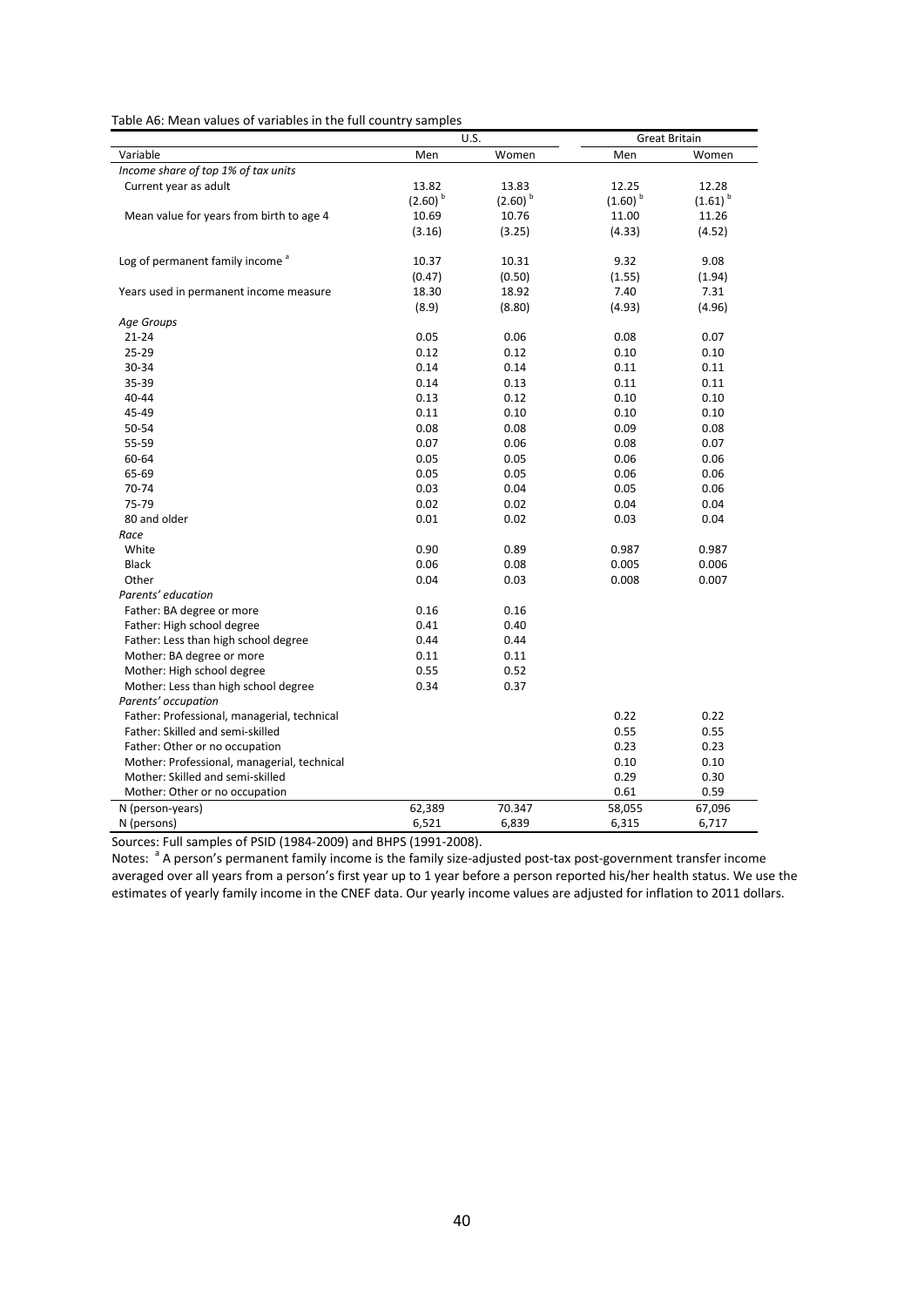|                      |       |       |       | Age group <sup>b</sup> |       |       |       |       |
|----------------------|-------|-------|-------|------------------------|-------|-------|-------|-------|
|                      | 21-29 | 30-39 | 40-49 | 50-59                  | 60-69 | 70-79 | $80+$ | Total |
| <b>U.S.</b>          |       |       |       |                        |       |       |       |       |
| Men                  |       |       |       |                        |       |       |       |       |
| Born 1913-1919       |       |       |       |                        | 29.7  | 39.5  | 42.2  | 39.2  |
| Born 1920-1929       |       |       |       | 13.9                   | 25.3  | 32.0  | 38.7  | 27.8  |
| Born 1930-1939       |       |       | 11.8  | 19.6                   | 22.6  | 31.8  |       | 21.3  |
| Born 1940-1949       |       | 4.1   | 8.2   | 14.0                   | 17.1  |       |       | 10.6  |
| Born 1950-1959       | 3.6   | 5.1   | 8.7   | 12.9                   |       |       |       | 7.2   |
| Born 1960-1969       | 3.1   | 4.6   | 8.8   |                        |       |       |       | 4.8   |
| Born 1970-1979       | 4.0   | 6.9   |       |                        |       |       |       | 5.2   |
| Born 1980-1986       | 4.7   |       |       |                        |       |       |       | 4.7   |
| Total                | 3.7   | 5.1   | 8.6   | 15.5                   | 23.1  | 34.6  | 40.2  | 11.1  |
| Women                |       |       |       |                        |       |       |       |       |
| Born 1913-1919       |       |       |       |                        | 38.4  | 38.3  | 39.3  | 38.6  |
| Born 1920-1929       |       |       |       | 22.0                   | 28.4  | 31.4  | 44.6  | 30.9  |
| Born 1930-1939       |       |       | 14.5  | 20.1                   | 23.5  | 32.9  |       | 22.3  |
| Born 1940-1949       |       | 7.9   | 9.4   | 15.8                   | 18.9  |       |       | 12.3  |
| Born 1950-1959       | 6.4   | 6.7   | 10.2  | 17.2                   |       |       |       | 9.2   |
| Born 1960-1969       | 4.2   | 5.5   | 10.0  |                        |       |       |       | 5.7   |
| Born 1970-1979       | 5.6   | 8.1   |       |                        |       |       |       | 6.5   |
| Born 1980-1986       | 5.5   |       |       |                        |       |       |       | 5.5   |
| Total                | 5.1   | 6.5   | 10.0  | 17.9                   | 25.7  | 34.3  | 41.9  | 13.0  |
| <b>Great Britain</b> |       |       |       |                        |       |       |       |       |
| Men                  |       |       |       |                        |       |       |       |       |
| Born 1913-1919       |       |       |       |                        |       | 13.0  | 15.1  | 14.1  |
| Born 1920-1929       |       |       |       |                        | 9.5   | 12.6  | 14.6  | 12.1  |
| Born 1930-1939       |       |       |       | 8.4                    | 11.9  | 13.3  |       | 11.2  |
| Born 1940-1949       |       |       | 6.2   | 9.8                    | 9.9   |       |       | 8.9   |
| Born 1950-1959       |       | 4.4   | 8.0   | 10.0                   |       |       |       | 7.5   |
| Born 1960-1969       | 4.0   | 5.3   | 5.8   |                        |       |       |       | 5.1   |
| Born 1970-1979       | 4.4   | 4.6   |       |                        |       |       |       | 4.4   |
| Born 1980-1986       | 4.3   |       |       |                        |       |       |       | 4.3   |
| Total                | 4.3   | 4.9   | 7.0   | 9.6                    | 10.8  | 12.9  | 14.8  | 7.7   |
| Women                |       |       |       |                        |       |       |       |       |
| Born 1913-1919       |       |       |       |                        |       | 19.1  | 20.0  | 19.6  |
| Born 1920-1929       |       |       |       |                        | 10.5  | 15.0  | 20.1  | 15.3  |
| Born 1930-1939       |       |       |       | 12.1                   | 11.3  | 13.2  |       | 11.9  |
| Born 1940-1949       |       |       | 9.1   | 11.6                   | 11.8  |       |       | 10.9  |
| Born 1950-1959       |       | 6.5   | 9.0   | 10.8                   |       |       |       | 8.8   |
| Born 1960-1969       | 6.3   | 8.3   | 10.3  |                        |       |       |       | 8.4   |
| Born 1970-1979       | 6.5   | 7.4   |       |                        |       |       |       | 6.8   |
| Born 1980-1986       | 5.3   |       |       |                        |       |       |       | 5.3   |
| Total                | 6.2   | 7.8   | 9.4   | 11.5                   | 11.2  | 15.3  | 20.1  | 10.2  |

Table A7: Percentage ranking their health in the lowest two health categories, by age and birth cohort – full country samples

Sources: Full samples of PSID (1984-2009) and BHPS (1991-2008).

Notes: <sup>a</sup> The two lowest categories for the U.S. are 'poor' or 'fair' health. For Great Britain they are 'very poor' or 'poor' health. <sup>b</sup> The actual ages considered within the age range-rows have been made consistent across birth-year groups. The actual age groups are 22-27, 32-37, 42-47, 52-57, 62-67, 72-77 and 80-87. The row totals only include these ages.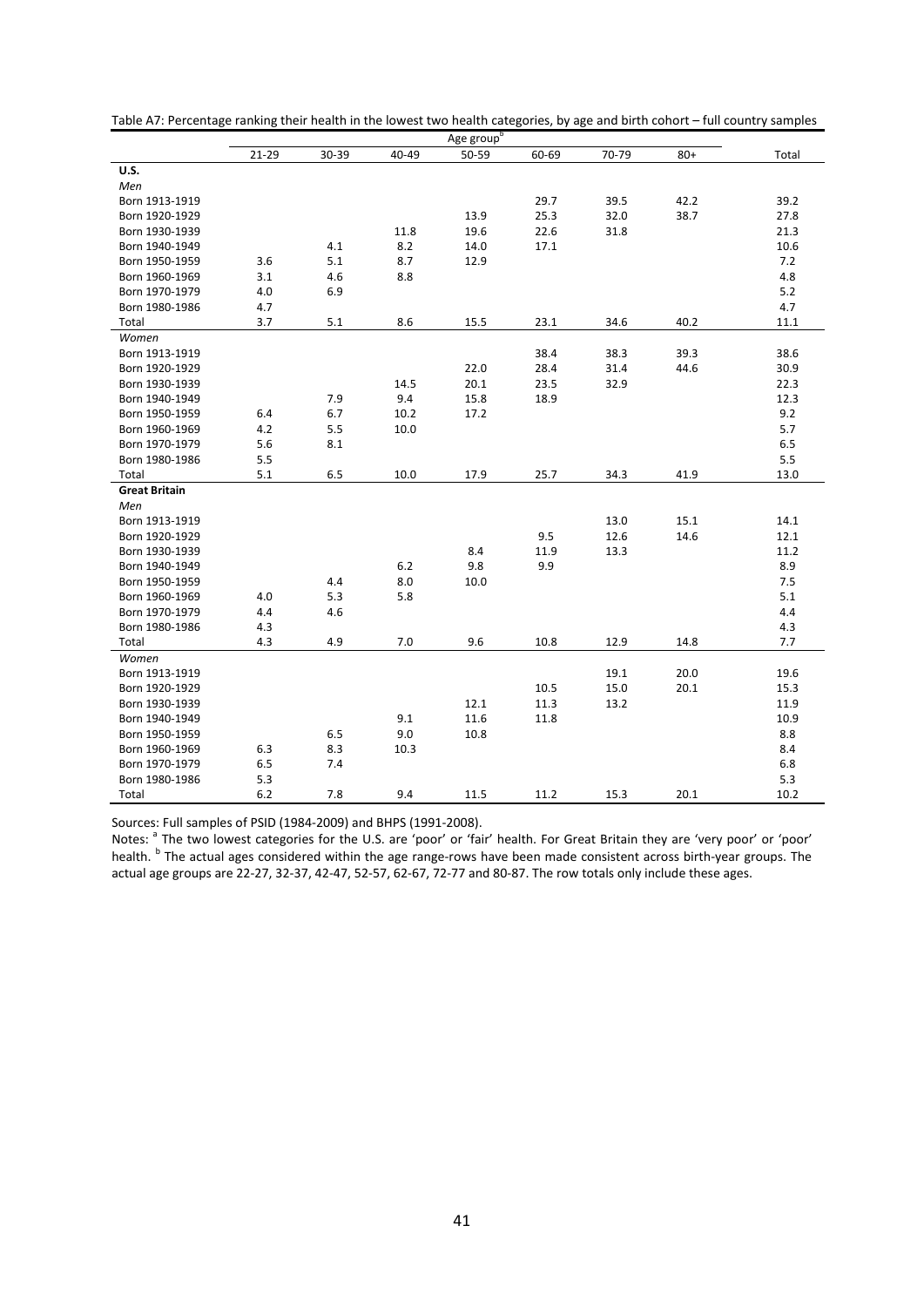| Table A8: Ordered probit coefficient estimates for U.S. men (1984-2009 full sample) |  |  |
|-------------------------------------------------------------------------------------|--|--|
|-------------------------------------------------------------------------------------|--|--|

| Variable                                                     | (1)          | (2)          | (3)          | (4)          | (5)          |
|--------------------------------------------------------------|--------------|--------------|--------------|--------------|--------------|
| Mean top 1% income share when aged                           | $-0.0945***$ | $-0.1053***$ | $-0.0233***$ | $-0.0308***$ | $-0.0221***$ |
| $0 - 4$                                                      | (0.0052)     | (0.0058)     | (0.0079)     | (0.0072)     | (0.0075)     |
| Time trend                                                   |              | $-0.0487*$   | 0.0225       | 0.0293       | 0.0220       |
|                                                              |              | (0.0273)     | (0.0241)     | (0.0271)     | (0.0273)     |
| Time trend squared                                           |              | 0.0002       | $-0.0001$    | $-0.0002$    | $-0.0002$    |
|                                                              |              | (0.0001)     | (0.0001)     | (0.0001)     | (0.0001)     |
| Age Groups (reference age: 80 years and older)               |              |              |              |              |              |
| $21 - 24$                                                    |              |              | 1.0559 ***   | 1.3496***    | 1.2204 ***   |
|                                                              |              |              | (0.0894)     | (0.0872)     | (0.0873)     |
| 25-29                                                        |              |              | 1.0547***    | 1.2365***    | $1.1157***$  |
|                                                              |              |              | (0.0903)     | (0.0850)     | (0.0843)     |
| 30-34                                                        |              |              | 0.9658 ***   | 1.0933 ***   | 0.9884 ***   |
|                                                              |              |              | (0.0878)     | (0.0824)     | (0.0817)     |
| 35-39                                                        |              |              | $0.8867***$  | 0.9886 ***   | $0.8994***$  |
|                                                              |              |              | (0.0818)     | (0.0782)     | (0.0779)     |
| 40-44                                                        |              |              | $0.8001***$  | $0.8735***$  | $0.7984***$  |
|                                                              |              |              | (0.0786)     | (0.0741)     | (0.0731)     |
| 45-49                                                        |              |              | $0.7044***$  | $0.7526***$  | $0.6882***$  |
|                                                              |              |              | (0.0714)     | (0.0659)     | (0.0652)     |
| 50-54                                                        |              |              | 0.5861 ***   | $0.6091***$  | 0.5589 ***   |
|                                                              |              |              | (0.0642)     | (0.0596)     | (0.0586)     |
| 55-59                                                        |              |              | $0.4922***$  | $0.4794***$  | $0.4450***$  |
|                                                              |              |              | (0.0613)     | (0.0570)     | (0.0548)     |
| 60-64                                                        |              |              | $0.3738***$  | $0.3503***$  | $0.3264***$  |
|                                                              |              |              | (0.0598)     | (0.0586)     | (0.0559)     |
| 65-69                                                        |              |              | $0.2650***$  | $0.2375***$  | $0.2176***$  |
|                                                              |              |              | (0.0565)     | (0.0559)     | (0.0538)     |
| 70-74                                                        |              |              | $0.1527***$  | $0.1466***$  | $0.1342***$  |
|                                                              |              |              | (0.0372)     | (0.0427)     | (0.0416)     |
| 75-79                                                        |              |              | 0.0150       | 0.0256       | 0.0181       |
|                                                              |              |              | (0.0562)     | (0.0613)     | (0.0621)     |
| Race (reference: White)                                      |              |              |              |              |              |
| Black                                                        |              |              | $-0.4351***$ | $-0.1923***$ | $-0.1569***$ |
|                                                              |              |              | (0.0520)     | (0.0529)     | (0.0543)     |
| Other                                                        |              |              | $-0.1684***$ | $-0.0861*$   | $-0.0433$    |
|                                                              |              |              | (0.0543)     | (0.0519)     | (0.0506)     |
| Log of permanent family income                               |              |              |              | 0.6676***    | 0.5799 ***   |
|                                                              |              |              |              | (0.0275)     | (0.0305)     |
| Years used in permanent measure                              |              |              |              | $-0.0007$    | $-0.0011$    |
|                                                              |              |              |              | (0.0014)     | (0.0015)     |
| Parents' Education (reference: Less than High School Degree) |              |              |              |              |              |
| Father: BA degree or higher                                  |              |              |              |              | $0.1813***$  |
|                                                              |              |              |              |              | (0.0446)     |
| Father: High school degree                                   |              |              |              |              | $0.1158***$  |
|                                                              |              |              |              |              | (0.0291)     |
| Mother: BA degree or higher                                  |              |              |              |              | $0.2240***$  |
|                                                              |              |              |              |              | (0.0442)     |
|                                                              |              |              |              |              | $0.1289***$  |
| Mother: High school degree                                   |              |              |              |              | (0.0286)     |
|                                                              |              |              |              |              |              |
| N (person-years)                                             | 62,389       | 62,389       | 62,389       | 62,389       | 62,389       |

Source: Full sample of PSID (1984-2009).

Notes: Robust standard errors in parentheses. Coefficient estimates that statistically differ from zero are denoted by \*\*\*, \*\*, and \* for p-values ≤.01, ≤.05, and ≤.10 respectively. Reference categories include those aged 80 and over and those whose parents did not receive a high school degree. We do not drop observations because of missing values in the log of permanent family income or parental education but rather add three dummy variables that indicate missing values in these variables.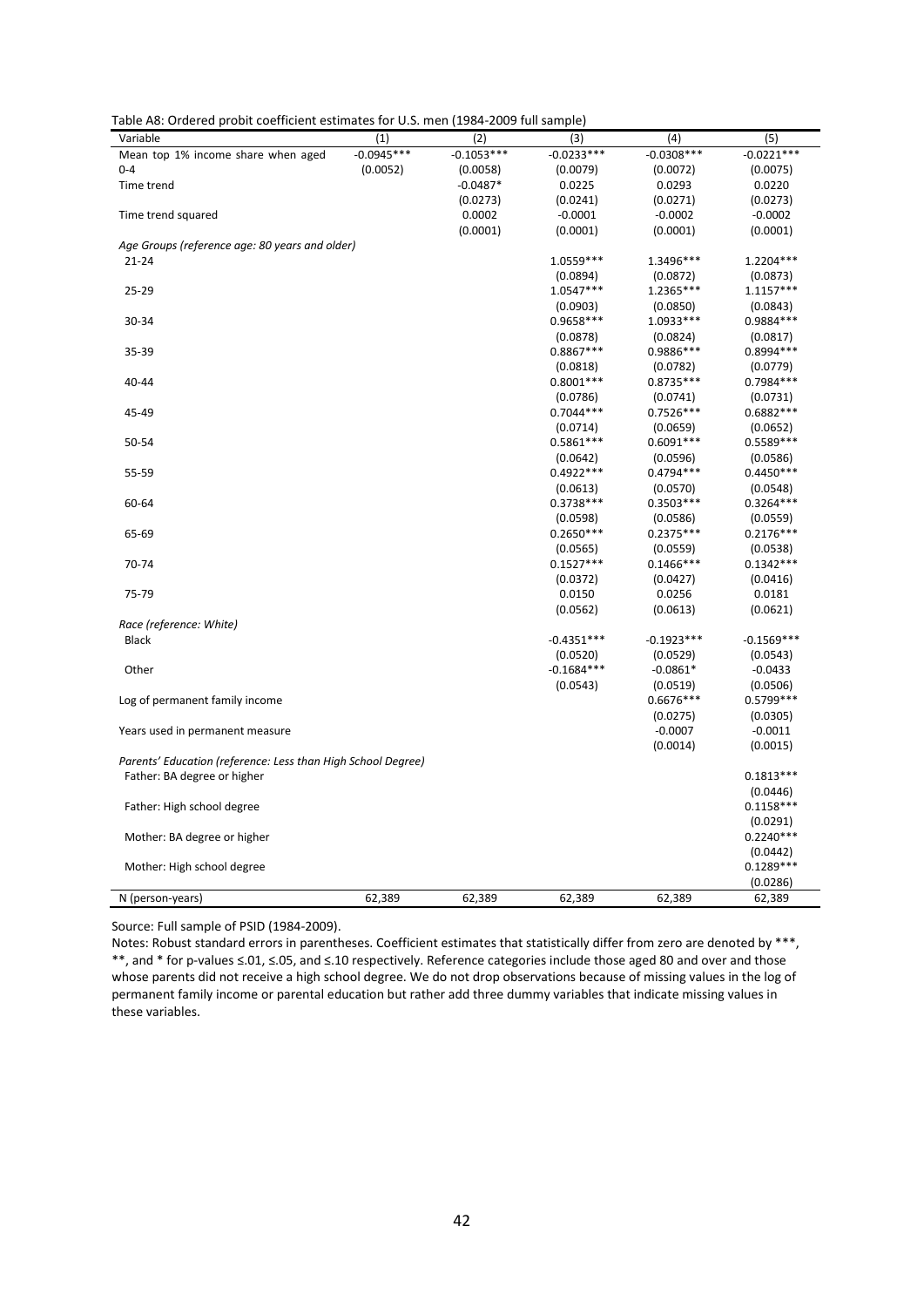| Table A9: Ordered probit coefficient estimates for U.S. women (1984-2009 full sample) |  |
|---------------------------------------------------------------------------------------|--|
|---------------------------------------------------------------------------------------|--|

| Variable                                                     | (1)          | (2)          | (3)                    | (4)                     | (5)                     |
|--------------------------------------------------------------|--------------|--------------|------------------------|-------------------------|-------------------------|
| Mean top 1% income share when aged                           | $-0.0959***$ | $-0.1047***$ | $-0.0340***$           | $-0.0380***$            | $-0.0283***$            |
| $0 - 4$                                                      | (0.0045)     | (0.0048)     | (0.0079)               | (0.0074)                | (0.0074)                |
| Time trend                                                   |              | $0.0547**$   | $0.1124***$            | $0.1103***$             | $0.1042***$             |
|                                                              |              | (0.0254)     | (0.0224)               | (0.0237)                | (0.0238)                |
| Time trend squared                                           |              | $-0.0004***$ | $-0.0006***$           | $-0.0006***$            | $-0.0006***$            |
|                                                              |              | (0.0001)     | (0.0001)               | (0.0001)                | (0.0001)                |
| Age Groups (reference age: 80 years and older)               |              |              |                        |                         |                         |
| $21 - 24$                                                    |              |              | 0.9135***              | 1.1179 ***              | 1.0049 ***              |
|                                                              |              |              | (0.0939)               | (0.1040)                | (0.1063)                |
| 25-29                                                        |              |              | $0.9262***$            | 1.0269***               | 0.9233***               |
|                                                              |              |              | (0.0927)               | (0.1017)                | (0.1044)                |
| 30-34                                                        |              |              | $0.8969***$            | $0.9524***$             | $0.8650***$             |
|                                                              |              |              | (0.0890)               | (0.0980)                | (0.1007)                |
| 35-39                                                        |              |              | $0.8371***$            | 0.8688***               | $0.7934***$             |
|                                                              |              |              | (0.0845)               | (0.0928)                | (0.0963)                |
| 40-44                                                        |              |              | $0.7762***$            | 0.7799 ***              | $0.7199***$             |
|                                                              |              |              | (0.0812)               | (0.0885)                | (0.0921)                |
| 45-49                                                        |              |              | $0.6801***$            | $0.6501***$             | $0.6036***$             |
|                                                              |              |              | (0.0752)               | (0.0820)                | (0.0863)                |
| 50-54                                                        |              |              | $0.5780***$            | $0.5087***$             | $0.4781***$             |
|                                                              |              |              | (0.0739)               | (0.0793)                | (0.0838)                |
| 55-59                                                        |              |              | $0.5064***$            | $0.4053***$             | $0.3835***$             |
|                                                              |              |              |                        |                         |                         |
|                                                              |              |              | (0.0708)<br>0.3979 *** | (0.0748)<br>$0.2865***$ | (0.0789)<br>$0.2726***$ |
| 60-64                                                        |              |              |                        |                         |                         |
|                                                              |              |              | (0.0691)               | (0.0731)                | (0.0774)                |
| 65-69                                                        |              |              | $0.2749***$            | $0.1913***$             | $0.1838***$             |
|                                                              |              |              | (0.0598)               | (0.0614)                | (0.0659)                |
| 70-74                                                        |              |              | $0.1678***$            | $0.1276**$              | $0.1236*$               |
|                                                              |              |              | (0.0616)               | (0.0630)                | (0.0662)                |
| 75-79                                                        |              |              | $0.0921*$              | 0.0714                  | 0.0702                  |
|                                                              |              |              | (0.0549)               | (0.0575)                | (0.0587)                |
| Race (reference: White)                                      |              |              |                        |                         |                         |
| <b>Black</b>                                                 |              |              | $-0.5771***$           | $-0.2425***$            | $-0.2129***$            |
|                                                              |              |              | (0.0460)               | (0.0434)                | (0.0436)                |
| Other                                                        |              |              | $-0.2211***$           | $-0.1353**$             | $-0.0996*$              |
|                                                              |              |              | (0.0703)               | (0.0607)                | (0.0598)                |
| Log of permanent family income                               |              |              |                        | $0.6562***$             | $0.5618***$             |
|                                                              |              |              |                        | (0.0272)                | (0.0261)                |
| Years used in permanent measure                              |              |              |                        | 0.0016                  | 0.0011                  |
|                                                              |              |              |                        | (0.0012)                | (0.0012)                |
| Parents' Education (reference: Less than High School Degree) |              |              |                        |                         |                         |
| Father: BA degree or higher                                  |              |              |                        |                         | $0.2298***$             |
|                                                              |              |              |                        |                         | (0.0308)                |
| Father: High school degree                                   |              |              |                        |                         | $0.1221***$             |
|                                                              |              |              |                        |                         | (0.0263)                |
| Mother: BA degree or higher                                  |              |              |                        |                         | $0.1941***$             |
|                                                              |              |              |                        |                         | (0.0461)                |
| Mother: High school degree                                   |              |              |                        |                         | $0.1678***$             |
|                                                              |              |              |                        |                         | (0.0291)                |
| N (person-years)                                             | 70,347       | 70,347       | 70,347                 | 70,347                  | 70,347                  |

Source: Full sample of PSID (1984-2009).

Notes: Robust standard errors in parentheses. Coefficient estimates that statistically differ from zero are denoted by \*\*\*, \*\*, and \* for p-values ≤.01, ≤.05, and ≤.10 respectively. Reference categories include those aged 80 and over and those whose parents did not receive a high school degree. We do not drop observations because of missing values in the log of permanent family income or parental education but rather add three dummy variables that indicate missing values in these variables.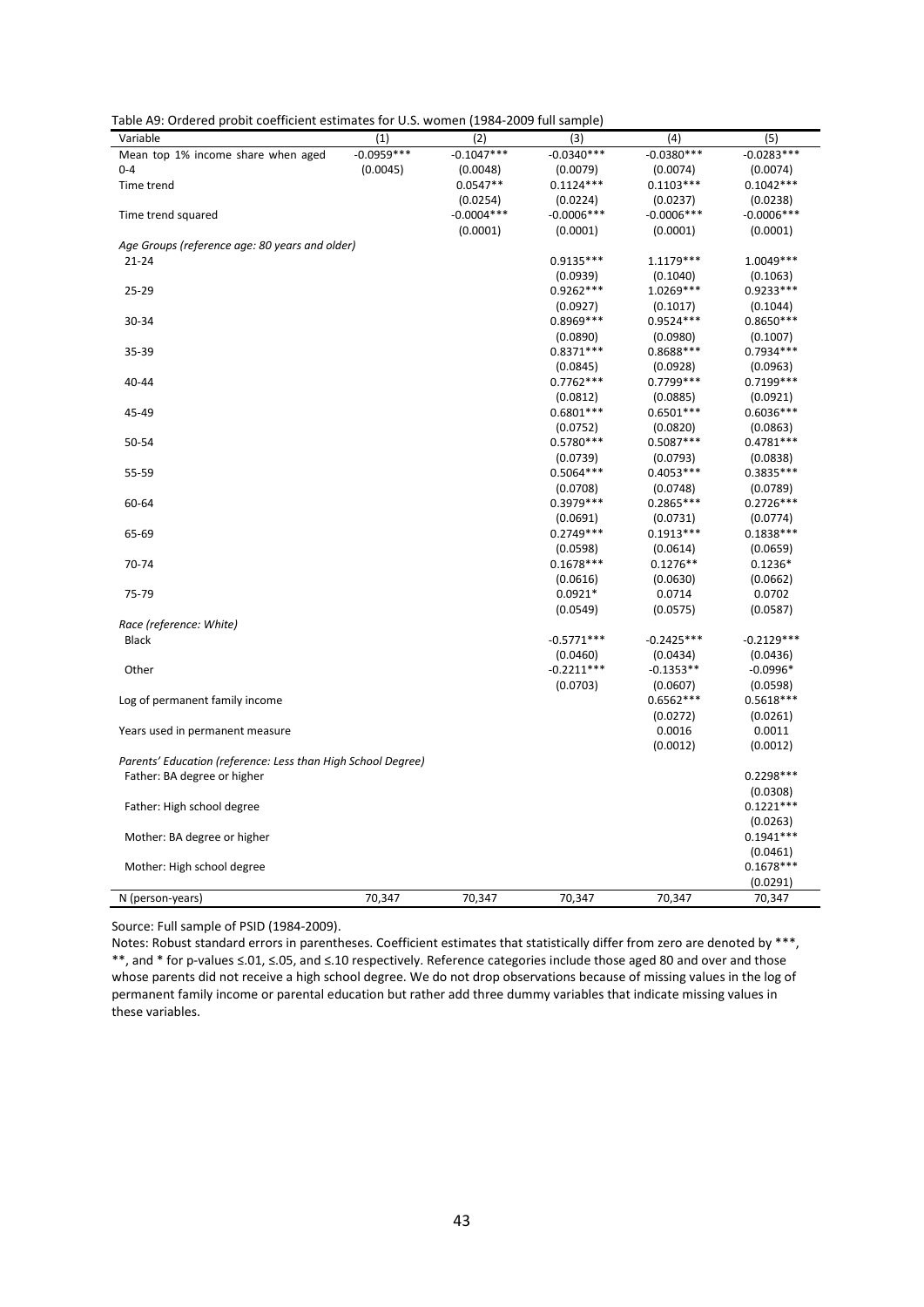|  |  |  |  | Table A10 : Ordered probit coefficient estimates for British men (1991-2008 full sample) |  |
|--|--|--|--|------------------------------------------------------------------------------------------|--|
|--|--|--|--|------------------------------------------------------------------------------------------|--|

| Variable                                                | (1)          | (2)          | (3)                     | (4)                   | (5)                     |
|---------------------------------------------------------|--------------|--------------|-------------------------|-----------------------|-------------------------|
| Mean top 1% income share when aged                      | $-0.0428***$ | $-0.0467***$ | $-0.0131$               | $-0.0101$             | $-0.0098$               |
| $0 - 4$                                                 | (0.0024)     | (0.0024)     | (0.0097)                | (0.0100)              | (0.0099)                |
| Time trend                                              |              | $-0.2628***$ | $-0.2374***$            | $-0.2611***$          | $-0.2598***$            |
|                                                         |              | (0.0385)     | (0.0357)                | (0.0366)              | (0.0368)                |
| Time trend squared                                      |              | $0.0012***$  | $0.0011***$             | $0.0012***$           | $0.0012***$             |
|                                                         |              | (0.0002)     | (0.0002)                | (0.0002)              | (0.0002)                |
| Age Groups (reference age: 80 years and older)          |              |              |                         |                       |                         |
| $21 - 24$                                               |              |              | $0.4813***$             | $0.5361***$           | $0.5390***$             |
|                                                         |              |              | (0.1495)                | (0.1538)              | (0.1539)                |
| 25-29                                                   |              |              | 0.4990 ***              | $0.5166***$           | $0.5210***$             |
|                                                         |              |              | (0.1444)                | (0.1482)              | (0.1480)                |
| 30-34                                                   |              |              | 0.4954 ***              | $0.5042***$           | $0.5078***$             |
|                                                         |              |              | (0.1366)                | (0.1413)              | (0.1412)                |
| 35-39                                                   |              |              | 0.4366***               | 0.4395***             | $0.4434***$             |
|                                                         |              |              | (0.1300)                | (0.1339)              | (0.1331)                |
| 40-44                                                   |              |              | $0.4341***$             | $0.4300***$           | $0.4360***$             |
|                                                         |              |              | (0.1238)                | (0.1269)              |                         |
| 45-49                                                   |              |              | $0.3846***$             | $0.3642***$           | (0.1267)<br>$0.3721***$ |
|                                                         |              |              |                         |                       |                         |
| 50-54                                                   |              |              | (0.1126)<br>$0.3297***$ | (0.1165)<br>0.2885*** | (0.1162)<br>$0.2976***$ |
|                                                         |              |              |                         |                       |                         |
|                                                         |              |              | (0.0999)                | (0.1030)              | (0.1038)                |
| 55-59                                                   |              |              | $0.2259**$              | $0.1735*$             | $0.1838**$              |
|                                                         |              |              | (0.0919)                | (0.0935)              | (0.0936)                |
| 60-64                                                   |              |              | $0.2046**$              | $0.1754**$            | $0.1840**$              |
|                                                         |              |              | (0.0803)                | (0.0836)              | (0.0832)                |
| 65-69                                                   |              |              | $0.1728**$              | $0.1655**$            | $0.1723**$              |
|                                                         |              |              | (0.0701)                | (0.0745)              | (0.0750)                |
| 70-74                                                   |              |              | $0.0949**$              | $0.0876*$             | $0.0924*$               |
|                                                         |              |              | (0.0470)                | (0.0498)              | (0.0495)                |
| 75-79                                                   |              |              | 0.0346                  | 0.0403                | 0.0422                  |
|                                                         |              |              | (0.0374)                | (0.0379)              | (0.0380)                |
| Race (reference: White)                                 |              |              |                         |                       |                         |
| <b>Black</b>                                            |              |              | 0.0321                  | 0.1323                | 0.1348                  |
|                                                         |              |              | (0.1261)                | (0.1394)              | (0.1403)                |
| Other                                                   |              |              | $-0.1558**$             | $-0.1565**$           | $-0.1549**$             |
|                                                         |              |              | (0.0657)                | (0.0693)              | (0.0687)                |
| Log of permanent family income                          |              |              |                         | $0.4047***$           | $0.3837***$             |
|                                                         |              |              |                         | (0.0250)              | (0.0249)                |
| Years used in permanent measure                         |              |              |                         | 0.0038                | 0.0032                  |
|                                                         |              |              |                         | (0.0029)              | (0.0031)                |
| Parents' Occupation (reference: Other or no occupation) |              |              |                         |                       |                         |
| Father: Professional, managerial, technical             |              |              |                         |                       | $0.1289***$             |
|                                                         |              |              |                         |                       | (0.0374)                |
| Father: Skilled and semi-skilled                        |              |              |                         |                       | $-0.0161$               |
|                                                         |              |              |                         |                       | (0.0326)                |
| Mother: Professional, managerial, technical             |              |              |                         |                       | $-0.0193$               |
|                                                         |              |              |                         |                       | (0.0406)                |
| Mother: Skilled and semi-skilled                        |              |              |                         |                       | $-0.0237$               |
|                                                         |              |              |                         |                       | (0.0257)                |
| N (person-years)                                        | 58,055       | 58,055       | 58,055                  | 58,055                | 58,055                  |

Source: Full sample of BHPS (1991-2008).

Notes: Robust standard errors in parentheses. Coefficient estimates that statistically differ from zero are denoted by \*\*\*, \*\*, and \* for p-values ≤.01, ≤.05, and ≤.10 respectively. Reference categories include those aged 80 and over and those whose parents had other or no occupation. We do not drop observations because of missing values in the log of permanent family income or parental occupation but rather add three dummy variables that indicate missing values in these variables.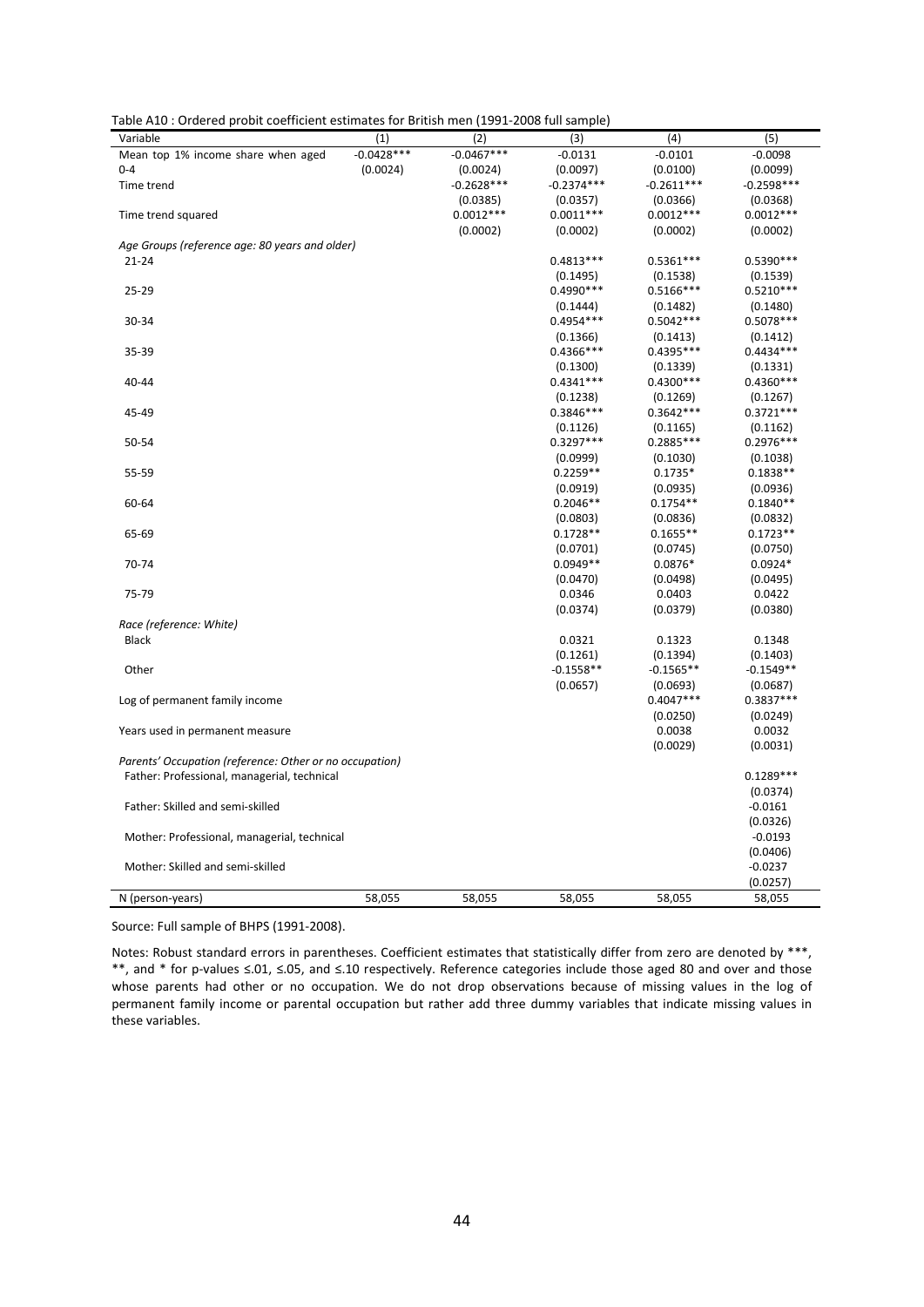| Table A4: Ordered probit coefficient estimates for British women (1991-2008 full sample) |  |  |
|------------------------------------------------------------------------------------------|--|--|
|------------------------------------------------------------------------------------------|--|--|

| Variable                                                | (1)          | (2)          | (3)                     | (4)                     | (5)                     |
|---------------------------------------------------------|--------------|--------------|-------------------------|-------------------------|-------------------------|
| Mean top 1% income share when aged                      | $-0.0405***$ | $-0.0436***$ | $-0.0037$               | $-0.0023$               | $-0.0002$               |
| $0 - 4$                                                 | (0.0022)     | (0.0023)     | (0.0079)                | (0.0085)                | (0.0085)                |
| Time trend                                              |              | $-0.3657***$ | $-0.3244***$            | $-0.3483***$            | $-0.3510***$            |
|                                                         |              | (0.0397)     | (0.0342)                | (0.0356)                | (0.0360)                |
| Time trend squared                                      |              | $0.0018***$  | $0.0016***$             | $0.0017***$             | $0.0017***$             |
|                                                         |              | (0.0002)     | (0.0002)                | (0.0002)                | (0.0002)                |
| Age Groups (reference age: 80 years and older)          |              |              |                         |                         |                         |
| $21 - 24$                                               |              |              | $0.6635***$             | $0.6782***$             | $0.6824***$             |
|                                                         |              |              | (0.1144)                | (0.1220)                | (0.1223)                |
| 25-29                                                   |              |              | 0.6897***               | $0.6783***$             | $0.6813***$             |
|                                                         |              |              | (0.1147)                | (0.1238)                | (0.1240)                |
| 30-34                                                   |              |              | $0.7057***$             | $0.6901***$             | $0.6906***$             |
|                                                         |              |              | (0.1086)                | (0.1159)                | (0.1160)                |
| 35-39                                                   |              |              | $0.6517***$             | $0.6348***$             | $0.6353***$             |
|                                                         |              |              | (0.1014)                | (0.1095)                | (0.1090)                |
| 40-44                                                   |              |              | $0.6264***$             | $0.5956***$             | $0.5977***$             |
|                                                         |              |              | (0.0953)                | (0.1026)                | (0.1027)                |
| 45-49                                                   |              |              | $0.5332***$             | $0.4718***$             | $0.4774***$             |
|                                                         |              |              | (0.0847)                | (0.0905)                | (0.0901)                |
| 50-54                                                   |              |              | $0.4707***$             | $0.3948***$             | $0.4052***$             |
|                                                         |              |              | (0.0663)                | (0.0736)                | (0.0729)                |
| 55-59                                                   |              |              | $0.4234***$             | $0.3570***$             | $0.3669***$             |
|                                                         |              |              |                         |                         |                         |
|                                                         |              |              | (0.0630)<br>$0.4465***$ | (0.0701)<br>$0.3961***$ | (0.0693)<br>$0.4072***$ |
| 60-64                                                   |              |              |                         |                         |                         |
|                                                         |              |              | (0.0549)<br>$0.3253***$ | (0.0624)<br>$0.2954***$ | (0.0613)<br>$0.3044***$ |
| 65-69                                                   |              |              |                         |                         |                         |
|                                                         |              |              | (0.0444)                | (0.0478)                | (0.0470)                |
| 70-74                                                   |              |              | $0.2586***$             | $0.2463***$             | $0.2524***$             |
|                                                         |              |              | (0.0387)                | (0.0408)                | (0.0405)                |
| 75-79                                                   |              |              | $0.1157***$             | $0.1152***$             | $0.1204***$             |
|                                                         |              |              | (0.0430)                | (0.0434)                | (0.0428)                |
| Race (reference: White)                                 |              |              |                         |                         |                         |
| <b>Black</b>                                            |              |              | $-0.0125$               | 0.0374                  | 0.0680                  |
|                                                         |              |              | (0.1200)                | (0.1281)                | (0.1298)                |
| Other                                                   |              |              | $-0.3022***$            | $-0.1820**$             | $-0.1659**$             |
|                                                         |              |              | (0.0805)                | (0.0782)                | (0.0818)                |
| Log of permanent family income                          |              |              |                         | 0.3846***               | $0.3576***$             |
|                                                         |              |              |                         | (0.0210)                | (0.0225)                |
| Years used in permanent measure                         |              |              |                         | 0.0042                  | 0.0041                  |
|                                                         |              |              |                         | (0.0035)                | (0.0035)                |
| Parents' Occupation (reference: Other or no occupation) |              |              |                         |                         |                         |
| Father: Professional, managerial, technical             |              |              |                         |                         | $0.1686***$             |
|                                                         |              |              |                         |                         | (0.0391)                |
| Father: Skilled and semi-skilled                        |              |              |                         |                         | $0.0787**$              |
|                                                         |              |              |                         |                         | (0.0316)                |
| Mother: Professional, managerial, technical             |              |              |                         |                         | 0.0594                  |
|                                                         |              |              |                         |                         | (0.0392)                |
| Mother: Skilled and semi-skilled                        |              |              |                         |                         | 0.0398                  |
|                                                         |              |              |                         |                         | (0.0248)                |
| N (person-years)                                        |              |              |                         |                         |                         |

Source: Full sample of BHPS (1991-2008).

Notes: Robust standard errors in parentheses. Coefficient estimates that statistically differ from zero are denoted by \*\*\*, \*\*, and \* for p-values ≤.01, ≤.05, and ≤.10 respectively. Reference categories include those aged 80 and over and those whose parents had other or no occupation. We do not drop observations because of missing values in the log of permanent family income or parental occupation but rather add three dummy variables that indicate missing values in these variables.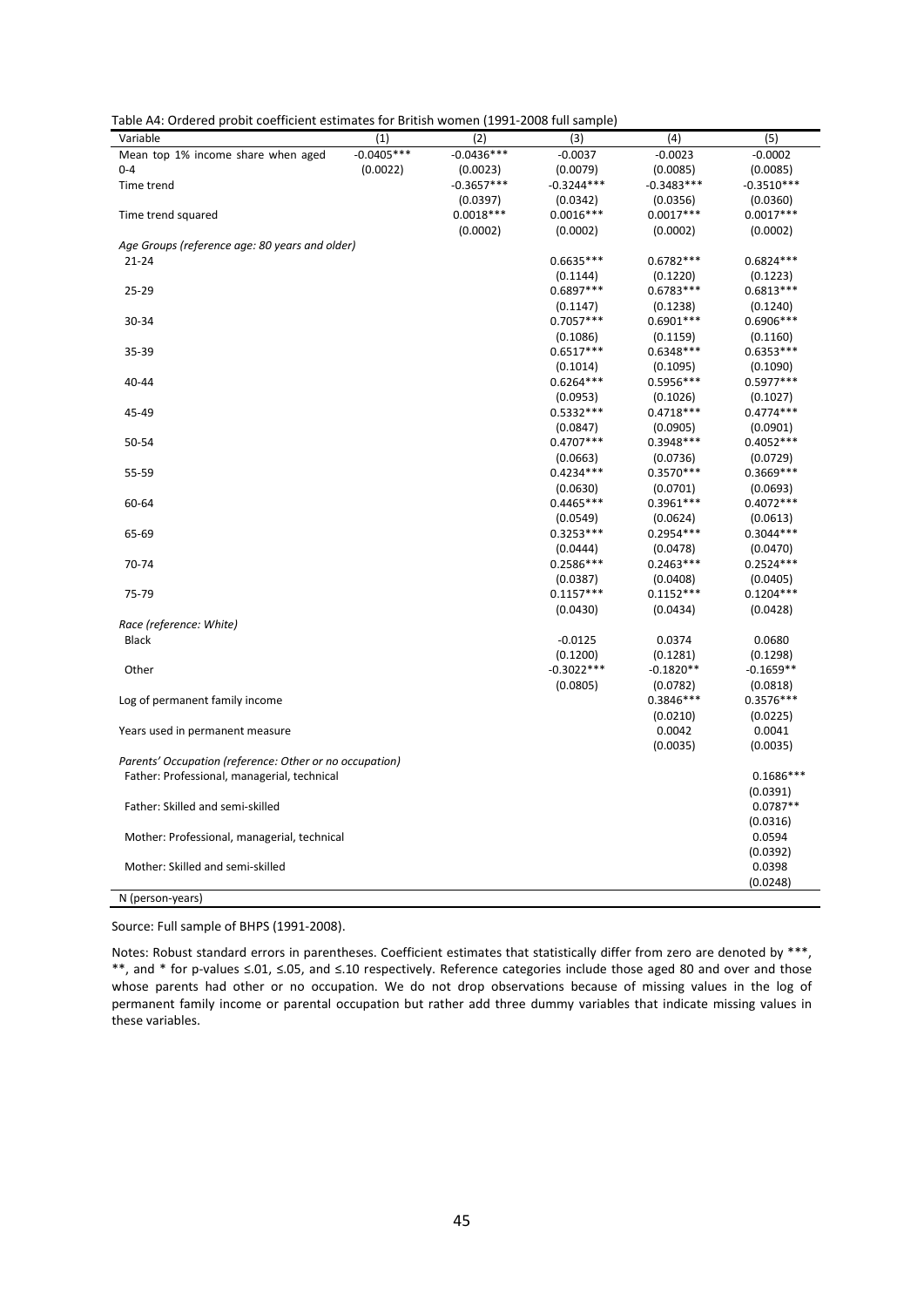|                                             | U.S.         |              |           | <b>Great Britain</b> |
|---------------------------------------------|--------------|--------------|-----------|----------------------|
|                                             | Men          | Women        | Men       | Women                |
| Quadratic time trend                        | $-0.0221***$ | $-0.0283***$ | $-0.0098$ | $-0.0002$            |
|                                             | (0.0075)     | (0.0074)     | (0.0099)  | (0.0085)             |
| Quadratic time trend + current income share | $-0.0221***$ | $-0.0284***$ | $-0.0098$ | $-0.0001$            |
|                                             | (0.0075)     | (0.0074)     | (0.0099)  | (0.0084)             |
| Linear time trend                           | $-0.0229***$ | $-0.0312***$ | $-0.0075$ | 0.0030               |
|                                             | (0.0075)     | (0.0074)     | (0.0103)  | (0.0088)             |
| Linear time trend + current income share    | $-0.0227***$ | $-0.0306***$ | $-0.0077$ | 0.0029               |
|                                             | (0.0075)     | (0.0073)     | (0.0102)  | (0.0087)             |
| Decade dummies                              | $-0.0171**$  | $-0.0230***$ | 0.0078    | 0.0119               |
|                                             | (0.0072)     | (0.0069)     | (0.0087)  | (0.0074)             |
| Decade dummies + current income share       | $-0.0197***$ | $-0.0255***$ | 0.0028    | 0.0086               |
|                                             | (0.0074)     | (0.0072)     | (0.0096)  | (0.0082)             |
| N (person-years)                            | 62,389       | 70,347       | 58,055    | 67,096               |

<span id="page-45-0"></span>Table A52: Sensitivity of coefficient estimates for early-life (aged 0-4) income share of top 1 percent to alternative time trend specifications and the inclusion of the current top 1 percent income share - full country samples

Sources: Full samples of PSID (1984-2009) and BHPS (1991-2008).

Notes: Coefficient estimates and their standard errors in each of our six specifications are based on Model 5 in Tables A8 to A11 but using alternative time trend specifications with or without the addition of a current-year measure of the share of income held by the top 1 percent. Current income share is the value of the top 1 percent share in the year health is reported. Values for the quadratic time trend were previously reported in Tables A8 to A11. Coefficient estimates that statistically differ from zero are denoted by \*\*\*, \*\*, and \* for p-values ≤.01, ≤.05, and ≤.10 respectively.